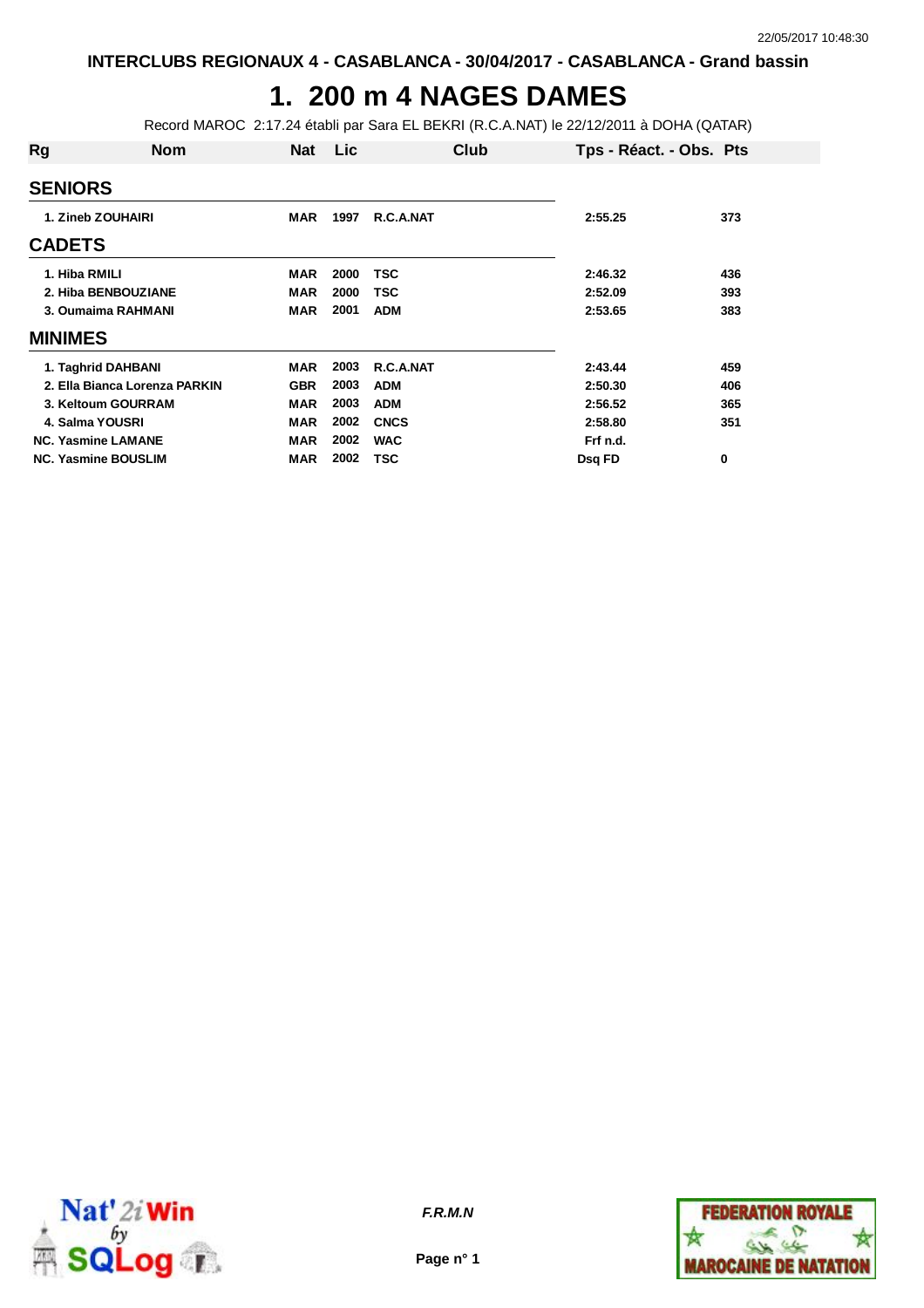## **2. 200 m 4 NAGES MESSIEURS**

Record MAROC 2:05.35 établi par Morad BERRADA (WAC) le 21/12/2011 à DOHA (QATAR)

| Rg                     | <b>Nom</b>                 | <b>Nat</b> | Lic  | Club        | Tps - Réact. - Obs. Pts |     |
|------------------------|----------------------------|------------|------|-------------|-------------------------|-----|
| <b>JUNIORS</b>         |                            |            |      |             |                         |     |
|                        | <b>NC. Mohamed OUAHMID</b> | <b>MAR</b> | 1998 | <b>ADM</b>  | Frf n.d.                |     |
| <b>NC. Driss SNIKY</b> |                            | MAR        | 1999 | <b>WAC</b>  | Frf n.d.                |     |
| <b>CADETS</b>          |                            |            |      |             |                         |     |
| 1. Yasser AYANE        |                            | <b>MAR</b> | 2001 | <b>CSE</b>  | 2:31.56                 | 429 |
|                        | 2. Omar HASSOUNI           | MAR        | 2001 | <b>ADM</b>  | 2:37.96                 | 379 |
| 3. Saad YOUSRI         |                            | <b>MAR</b> | 2001 | <b>CNCS</b> | 2:47.45                 | 318 |
|                        | 4. Mohamed Moussa MAASRA   | <b>MAR</b> | 2001 | <b>CNCS</b> | 2:49.48                 | 307 |
| 5. Karim NARBAD        |                            | MAR        | 2000 | <b>CSE</b>  | 2:52.95                 | 289 |
| <b>MINIMES</b>         |                            |            |      |             |                         |     |
|                        | 1. Azzedine EL BADRE       | <b>MAR</b> | 2003 | <b>CSE</b>  | 2:34.98                 | 401 |
|                        | 2. Mohammed CHAFFAA        | MAR        | 2003 | <b>CSE</b>  | 2:49.06                 | 309 |



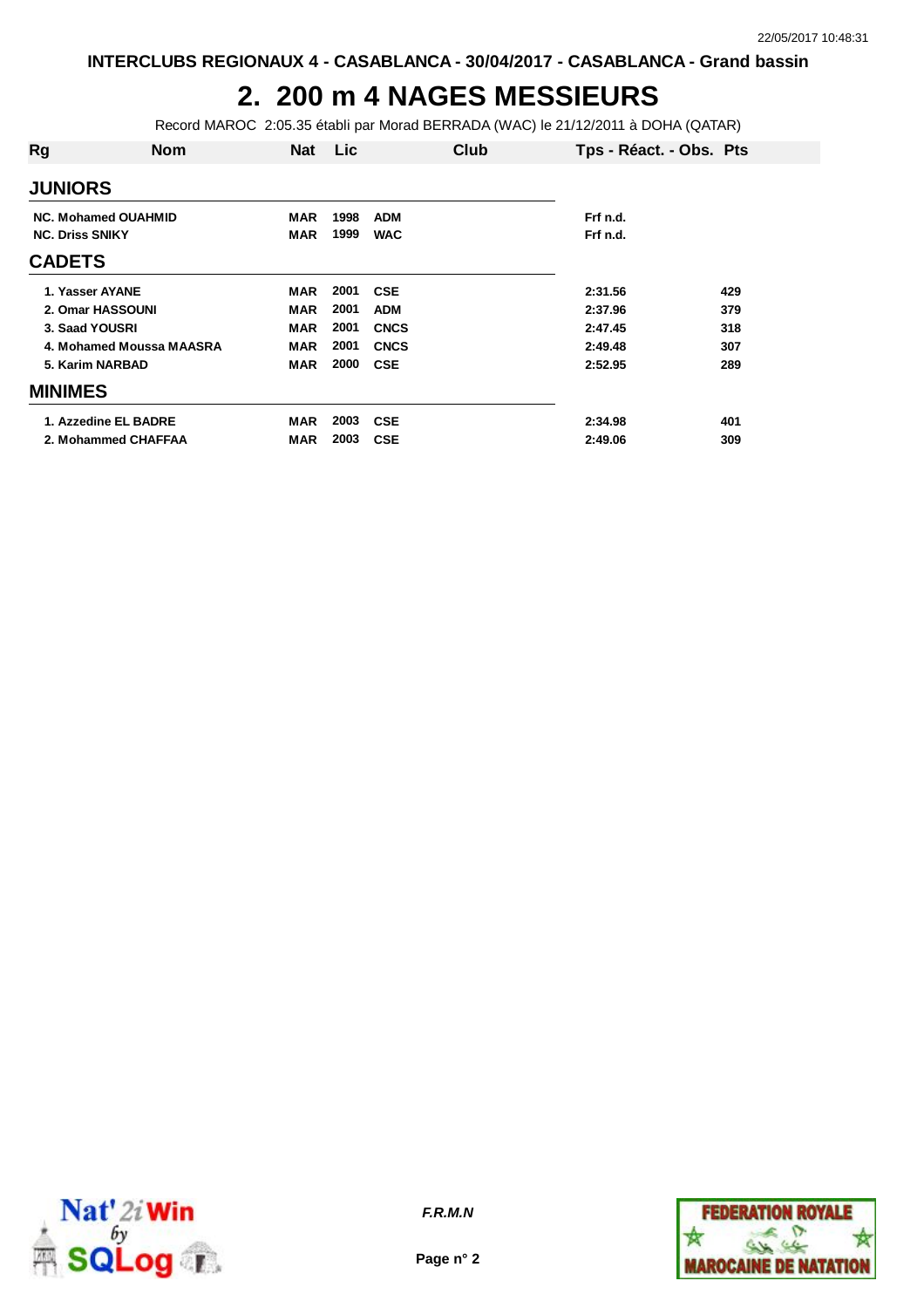## **3. 50 m BRASSE DAMES**

Record MAROC 31.54 établi par Sara EL BEKRI (R.C.A.NAT) le 22/04/2009 à MONTPELLIER (FRANCE)

| <b>Rg</b>             | <b>Nom</b>                        | <b>Nat</b> | Lic  | Club        | Tps - Réact. - Obs. Pts |     |
|-----------------------|-----------------------------------|------------|------|-------------|-------------------------|-----|
| <b>JUNIORS</b>        |                                   |            |      |             |                         |     |
|                       | 1. Ghita MSELLEK                  | <b>MAR</b> | 1998 | <b>TSC</b>  | 39.49                   | 431 |
|                       | <b>TLD. Oumaima AFIFI ELALAMI</b> | <b>MAR</b> | 1998 | R.C.A.NAT   | 49.21                   | 223 |
| <b>CADETS</b>         |                                   |            |      |             |                         |     |
|                       | 1. Hajar ZAKI                     | <b>MAR</b> | 2001 | R.C.A.NAT   | 41.81                   | 363 |
|                       | NC. Nada ELAAKIL ELFAKIH          | <b>MAR</b> | 2001 | <b>TSC</b>  | Dsq NI                  | 0   |
| <b>MINIMES</b>        |                                   |            |      |             |                         |     |
|                       | 1. Iness TAHIL                    | <b>MAR</b> | 2003 | R.C.A.NAT   | 41.38                   | 375 |
|                       | 2. Rim BOUJNANE                   | <b>MAR</b> | 2003 | <b>CSE</b>  | 41.82                   | 363 |
|                       | 3. Salma YOUSRI                   | <b>MAR</b> | 2002 | <b>CNCS</b> | 41.92                   | 360 |
|                       | 4. Dalia Wissal GAMRAOUI          | <b>MAR</b> | 2002 | <b>WAC</b>  | 42.46                   | 347 |
|                       | 5. Manal ANOUAR EL ALAMI          | <b>MAR</b> | 2003 | <b>ADM</b>  | 44.32                   | 305 |
|                       | 6. Yasmine BOUSLIM                | <b>MAR</b> | 2002 | <b>TSC</b>  | 44.67                   | 298 |
|                       | 7. Rima EL BROUZI                 | <b>MAR</b> | 2003 | <b>TSC</b>  | 45.77                   | 277 |
| 7. Rim AFIF           |                                   | <b>MAR</b> | 2002 | <b>TSC</b>  | 45.77                   | 277 |
|                       | 9. Samia MAHASSINE                | <b>MAR</b> | 2003 | <b>ADM</b>  | 46.11                   | 271 |
|                       | 10. Mayare YAHIA                  | <b>MAR</b> | 2003 | <b>DHJ</b>  | 47.02                   | 255 |
|                       | 11. Chaimaa HACHIMI IDRISSI       | <b>MAR</b> | 2003 | <b>CNCS</b> | 47.76                   | 243 |
|                       | <b>TLD. Aya EL BOUZKRI</b>        | <b>MAR</b> | 2003 | <b>CNCS</b> | 51.30                   | 196 |
|                       | <b>TLD. Nour Imane MAASRA</b>     | <b>MAR</b> | 2002 | <b>CNCS</b> | 54.07                   | 168 |
|                       | <b>TLD. Lina BOURZIK</b>          | <b>MAR</b> | 2002 | <b>TSC</b>  | 54.81                   | 161 |
|                       | <b>TLD. Nouhaila EL AIROUKI</b>   | <b>MAR</b> | 2002 | <b>DHJ</b>  | 55.77                   | 153 |
| <b>NC. Rita HORMI</b> |                                   | <b>MAR</b> | 2003 | <b>CSP</b>  | Frf n.d.                |     |
|                       | <b>NC. Kawtar BERRISSOUL</b>      | <b>MAR</b> | 2002 | <b>WAC</b>  | Frf n.d.                |     |
|                       | <b>NC. Ghita BOUTALEB JOUTEI</b>  | <b>MAR</b> | 2003 | <b>TSC</b>  | Frf n.d.                |     |
| <b>NC. Nada HDIDI</b> |                                   | <b>MAR</b> | 2003 | <b>CNCS</b> | Dsg NI                  | 0   |



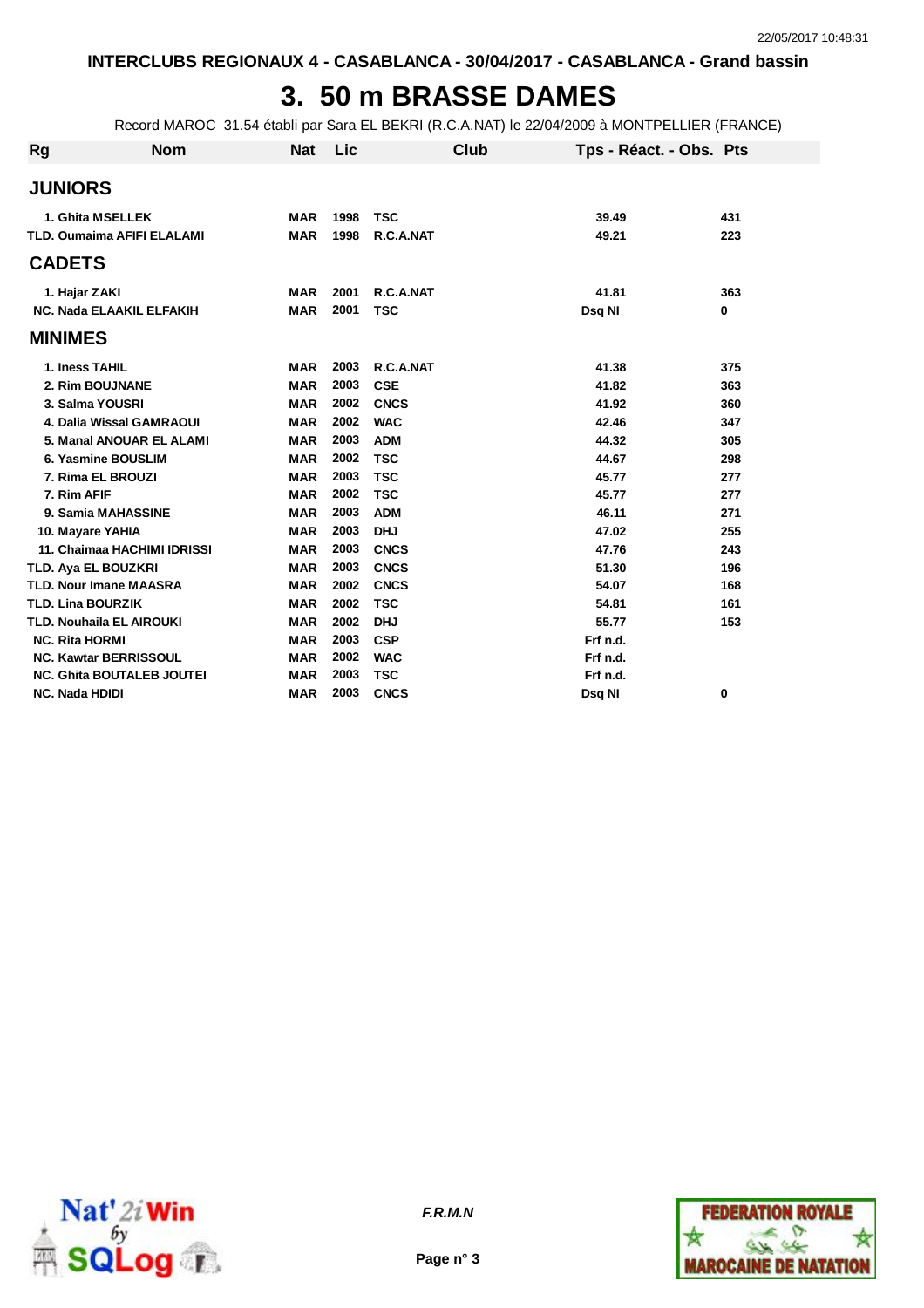# **4. 50 m BRASSE MESSIEURS**

Record MAROC 29.64 établi par Ahmed Reda ENNAIM (CODM) le 06/04/2016 à DUBAI

| <b>Rg</b> | <b>Nom</b>                   | <b>Nat</b> | Lic  | Club        | Tps - Réact. - Obs. Pts |     |
|-----------|------------------------------|------------|------|-------------|-------------------------|-----|
|           | <b>JUNIORS</b>               |            |      |             |                         |     |
|           | 1. Oussama ZEHNOUNI          | <b>MAR</b> | 1998 | R.C.A.NAT   | 33.23                   | 517 |
|           | 2. Zakaria EL AZZAOUI        | MAR        | 1999 | <b>WAC</b>  | 34.50                   | 462 |
|           | 3. Mehdi DEFAA               | <b>MAR</b> | 1999 | R.C.A.NAT   | 37.31                   | 365 |
|           | <b>NC. Yahya SOULHI</b>      | <b>MAR</b> | 1998 | <b>ADM</b>  | Frf n.d.                |     |
|           | <b>CADETS</b>                |            |      |             |                         |     |
|           | 1. Ahmed Yassine FLIYOU      | <b>MAR</b> | 2001 | R.C.A.NAT   | 31.32                   | 617 |
|           | 2. Reyane ENNABTY            | <b>MAR</b> | 2001 | <b>ADM</b>  | 34.38                   | 467 |
|           | 3. Mohamed SALMAN            | <b>MAR</b> | 2001 | R.C.A.NAT   | 35.89                   | 410 |
|           | 4. Youssef SADAK             | <b>MAR</b> | 2001 | <b>CSE</b>  | 38.07                   | 343 |
|           | <b>NC. Yasser MAHASSINE</b>  | <b>MAR</b> | 2000 | <b>ADM</b>  | Frf n.d.                |     |
|           | <b>MINIMES</b>               |            |      |             |                         |     |
|           | 1. Ali KAMIL                 | <b>MAR</b> | 2002 | <b>WAC</b>  | 35.25                   | 433 |
|           | 1. Sami KIBAL                | <b>MAR</b> | 2002 | <b>WAC</b>  | 35.25                   | 433 |
|           | 3. Mohamed Amine CHANNANI    | <b>MAR</b> | 2002 | <b>CSE</b>  | 36.37                   | 394 |
|           | 4. Idriss AZHAR              | <b>MAR</b> | 2003 | R.C.A.NAT   | 36.76                   | 382 |
|           | 5. Achraf BELOUAD            | <b>MAR</b> | 2003 | <b>ADM</b>  | 38.27                   | 338 |
|           | <b>6. Youssef BENJELLOUN</b> | <b>MAR</b> | 2003 | <b>ADM</b>  | 38.53                   | 331 |
|           | 7. Yassine SELLEK            | <b>MAR</b> | 2002 | <b>CSE</b>  | 39.26                   | 313 |
|           | 8. Saad LAKHLALKI            | <b>MAR</b> | 2002 | <b>CSE</b>  | 39.48                   | 308 |
|           | 9. Ghali IRAQUI HOUSSEINI    | <b>MAR</b> | 2003 | R.C.A.NAT   | 39.82                   | 300 |
|           | 10. Mohamed Amine OUHAMMOUCH | <b>MAR</b> | 2002 | <b>ADM</b>  | 39.94                   | 297 |
|           | 11. Mohammed CHAFFAA         | <b>MAR</b> | 2003 | <b>CSE</b>  | 40.20                   | 292 |
|           | 12. Abderrahmane BENJARY     | <b>MAR</b> | 2003 | <b>CSE</b>  | 42.29                   | 250 |
|           | 13. Yahia BAJJAJI            | <b>MAR</b> | 2003 | R.C.A.NAT   | 43.43                   | 231 |
|           | <b>TLD. Sami DEFAA</b>       | <b>MAR</b> | 2003 | R.C.A.NAT   | 47.65                   | 175 |
|           | <b>NC. Ilyass BOUTAYEB</b>   | <b>MAR</b> | 2003 | <b>CSP</b>  | Frf n.d.                |     |
|           | <b>NC. Reda ELYEDRI</b>      | <b>MAR</b> | 2003 | <b>CNCS</b> | Dsg NI                  | 0   |





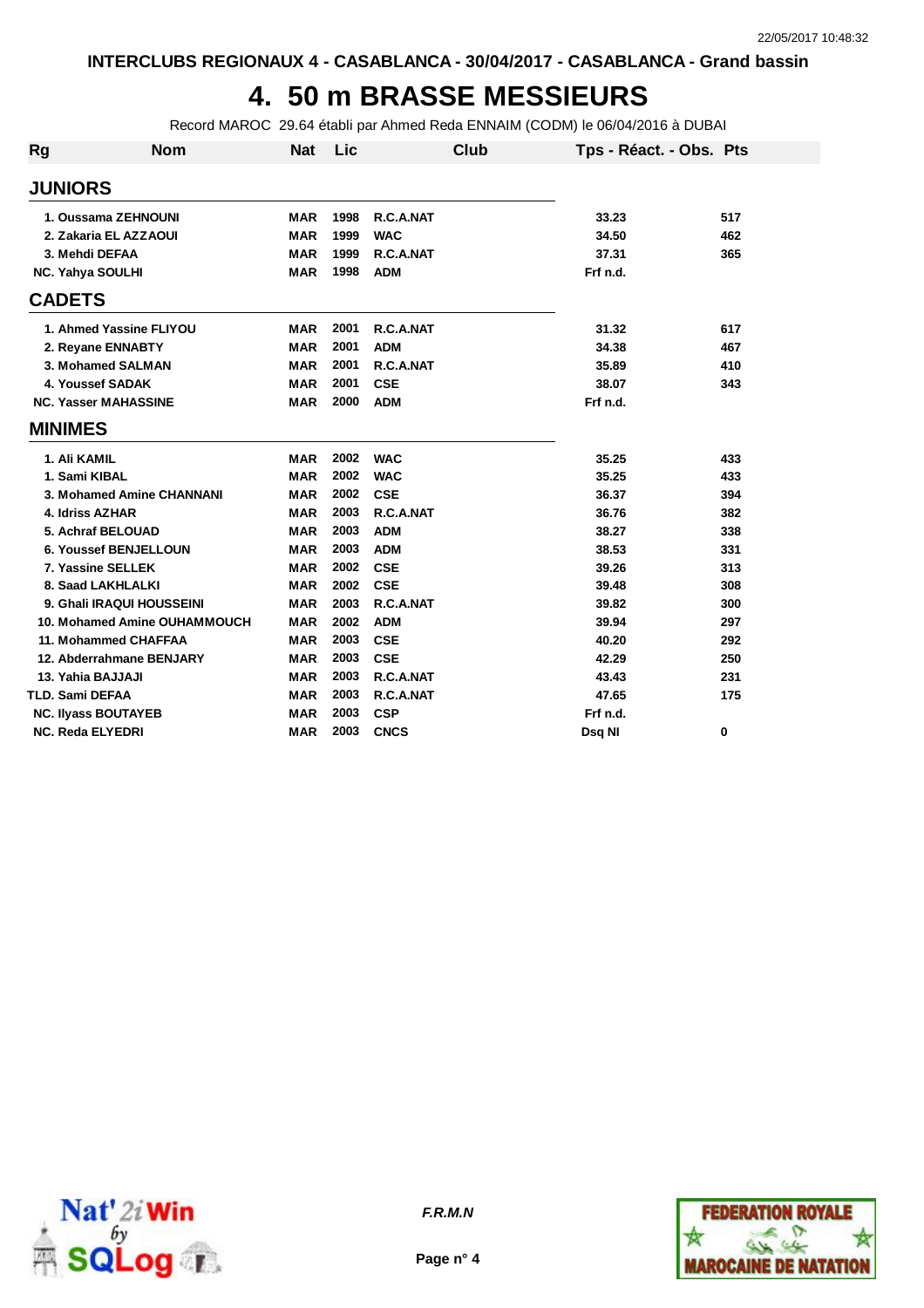## **5. 400 m NAGE LIBRE DAMES**

Record MAROC 4:17.55 établi par Sara EL BEKRI (R.C.A.NAT) le 19/12/2011 à FRANCE

| Rg                      | <b>Nom</b>                         | <b>Nat</b> | Lic  |             | Club | Tps - Réact. - Obs. Pts |     |
|-------------------------|------------------------------------|------------|------|-------------|------|-------------------------|-----|
| <b>CADETS</b>           |                                    |            |      |             |      |                         |     |
| 1. Rim JEBRI            |                                    | MAR        | 2001 | R.C.A.NAT   |      | 5:47.77                 | 322 |
| <b>MINIMES</b>          |                                    |            |      |             |      |                         |     |
|                         | 1. Ella Bianca Lorenza PARKIN      | <b>GBR</b> | 2003 | <b>ADM</b>  |      | 5:29.95                 | 377 |
|                         | 2. Fatima Ezahra OUAHMID           | MAR        | 2003 | R.C.A.NAT   |      | 5:32.69                 | 367 |
| 3. Nora RGUIB           |                                    | <b>MAR</b> | 2003 | <b>ADM</b>  |      | 5:33.71                 | 364 |
|                         | <b>4. Samia MAHASSINE</b>          | MAR        | 2003 | <b>ADM</b>  |      | 5:36.09                 | 356 |
|                         | 5. Manal ANOUAR EL ALAMI           | <b>MAR</b> | 2003 | <b>ADM</b>  |      | 5:43.45                 | 334 |
| 6. Rania LABYAD         |                                    | MAR        | 2003 | <b>CSE</b>  |      | 5:55.22                 | 302 |
|                         | <b>NC. Hafssa AMMOUMOU</b>         | <b>MAR</b> | 2003 | <b>WAC</b>  |      | Frf n.d.                |     |
| <b>NC. Wissal SERTI</b> |                                    | <b>MAR</b> | 2003 | <b>CCC</b>  |      | Frf n.d.                |     |
| <b>NC. Iness TAHIL</b>  |                                    | <b>MAR</b> | 2003 | R.C.A.NAT   |      | Abandon                 | 0   |
|                         | <b>NC. Chaimaa HACHIMI IDRISSI</b> | MAR        | 2003 | <b>CNCS</b> |      | Dsq NI                  | 0   |



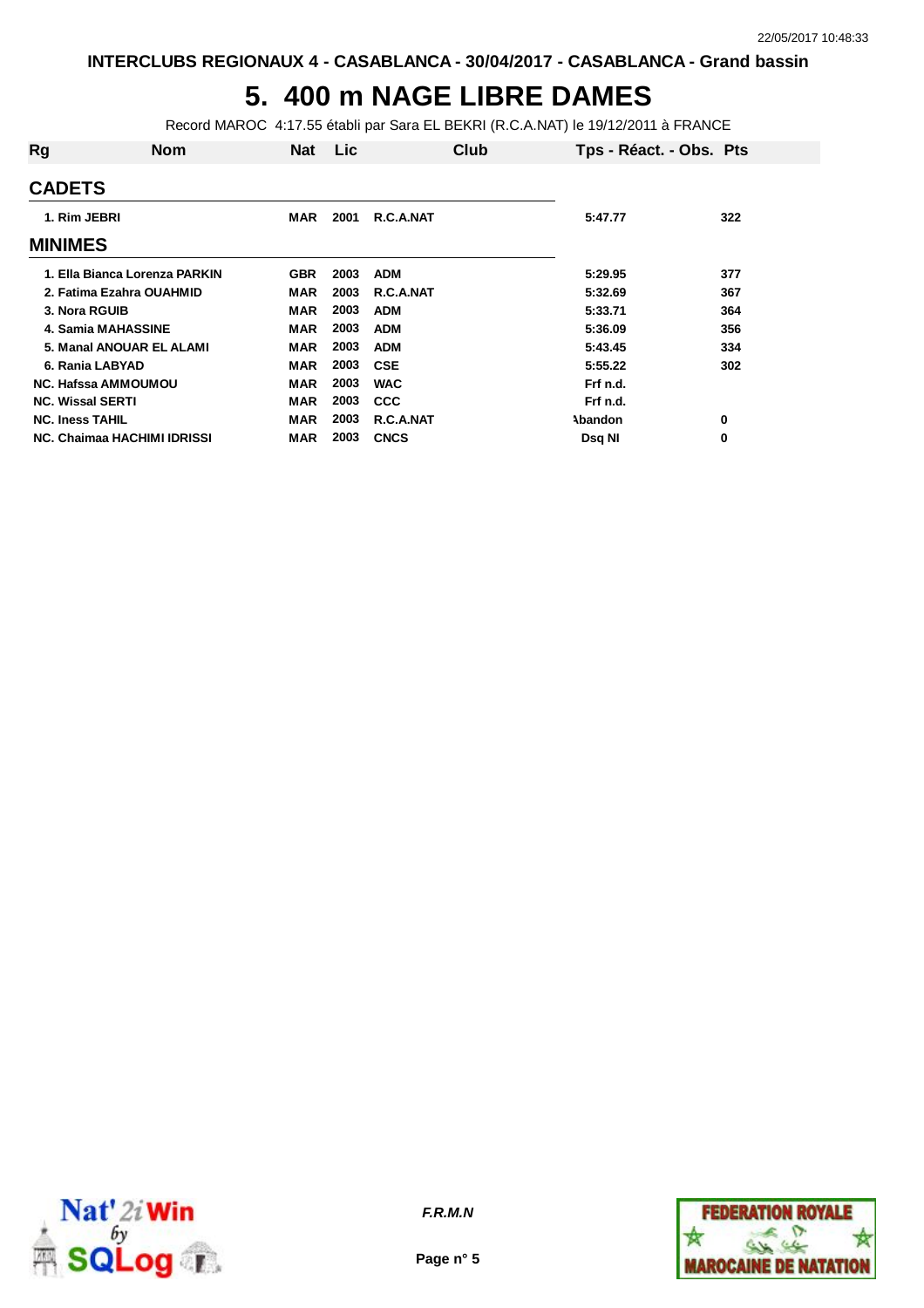#### **6. 400 m NAGE LIBRE MESSIEURS**

Record MAROC 4:02.43 établi par Said SABER (CODM) le 05/04/2016 à DUBAI

| Rg             | <b>Nom</b>                     | Nat        | Lic  | Club        | Tps - Réact. - Obs. Pts |     |
|----------------|--------------------------------|------------|------|-------------|-------------------------|-----|
|                | <b>JUNIORS</b>                 |            |      |             |                         |     |
|                | 1. Yasser KATAYFJI             | <b>MAR</b> | 1999 | R.C.A.NAT   | 4:44.93                 | 460 |
| <b>CADETS</b>  |                                |            |      |             |                         |     |
|                | 1. Mohamed Amine HARRABIDA     | <b>MAR</b> | 2000 | R.C.A.NAT   | 4:41.90                 | 475 |
|                | 2. Omar HASSOUNI               | <b>MAR</b> | 2001 | <b>ADM</b>  | 4:42.16                 | 474 |
|                | 3. Nizar BANSAR                | <b>MAR</b> | 2001 | R.C.A.NAT   | 4:55.59                 | 412 |
|                | <b>NC. Mohamed EL MOUTAQUI</b> | <b>MAR</b> | 2001 | R.C.A.NAT   | Frf n.d.                |     |
| <b>MINIMES</b> |                                |            |      |             |                         |     |
|                | 1. Oussama ELMAHBOUBI          | <b>MAR</b> | 2002 | <b>ADM</b>  | 4:40.28                 | 484 |
|                | 2. Abdelmoughit MAMDOUH        | <b>MAR</b> | 2002 | <b>WAC</b>  | 4:40.66                 | 482 |
|                | 3. Idriss AZHAR                | <b>MAR</b> | 2003 | R.C.A.NAT   | 4:53.61                 | 421 |
|                | 4. Sami KIBAL                  | <b>MAR</b> | 2002 | <b>WAC</b>  | 5:01.41                 | 389 |
|                | 5. Aymen TAJEDDINE             | <b>MAR</b> | 2003 | <b>CNCS</b> | 5:04.71                 | 376 |
|                | 6. El Mehdi LAANAYA            | <b>MAR</b> | 2003 | <b>TSC</b>  | 5:04.73                 | 376 |
|                | 7. Mohamed Reda MAMI           | <b>MAR</b> | 2002 | <b>TSC</b>  | 5:32.58                 | 289 |
|                | <b>NC. Hamza HILALI</b>        | <b>MAR</b> | 2002 | <b>CCC</b>  | Frf n.d.                |     |



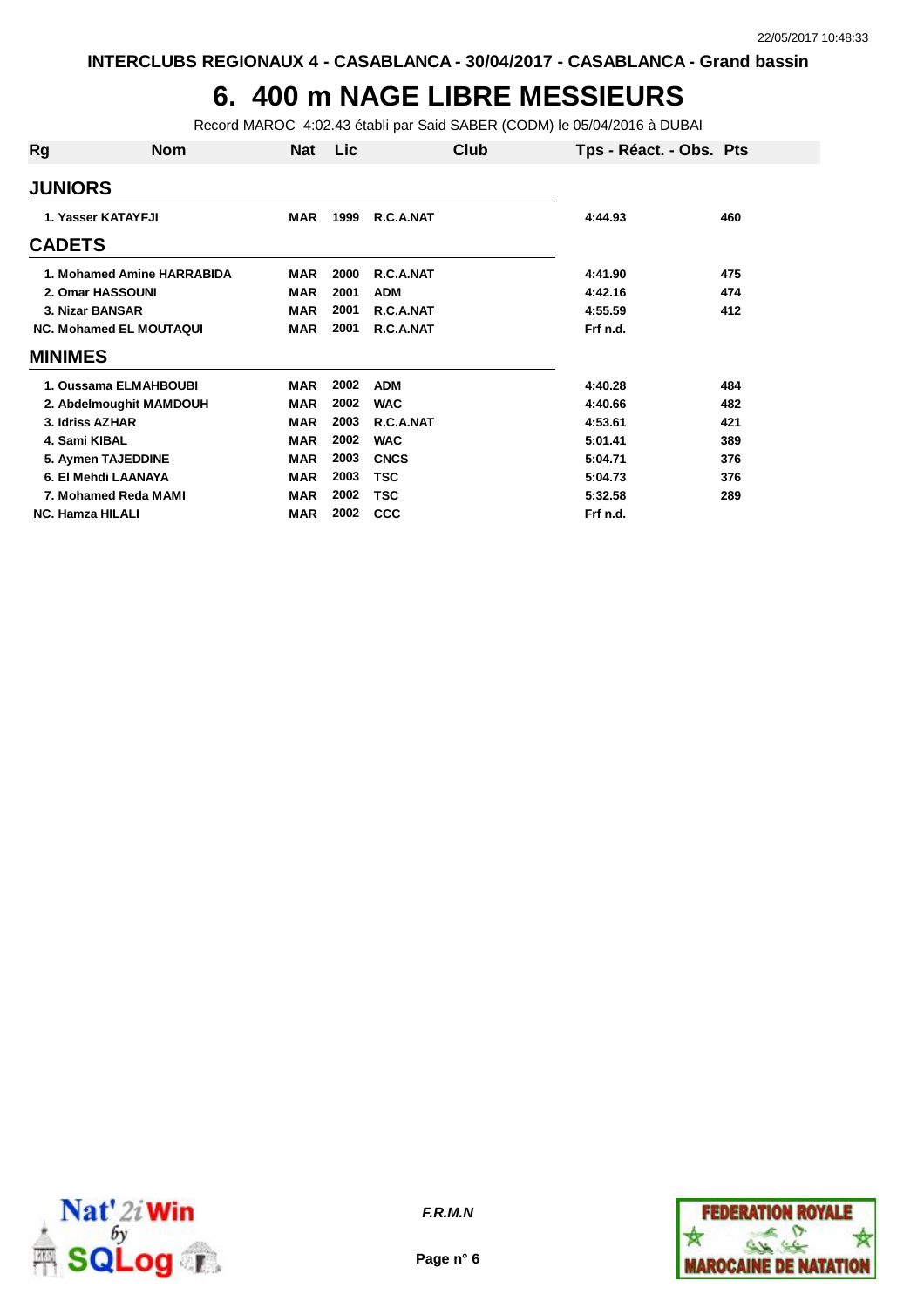## **7. 200 m DOS DAMES**

Record MAROC 2:22.17 établi par Imane BOULAAMANE (CNJ) le 19/03/2011 à CHALON SUR SAONE (FRANCE)

| Rg                        | <b>Nom</b> | Nat Lic    |      | Club       | Tps - Réact. - Obs. Pts |     |
|---------------------------|------------|------------|------|------------|-------------------------|-----|
| <b>CADETS</b>             |            |            |      |            |                         |     |
| 1. Oumaima RAHMANI        |            | <b>MAR</b> | 2001 | <b>ADM</b> | 2:54.84                 | 357 |
| <b>MINIMES</b>            |            |            |      |            |                         |     |
| 1. Salma EL YOUSFI        |            | MAR        |      | 2002 ADM   | 2:49.77                 | 390 |
| 2. Keltoum GOURRAM        |            | <b>MAR</b> | 2003 | <b>ADM</b> | 2:55.72                 | 351 |
| <b>TLD. Mayare YAHIA</b>  |            | <b>MAR</b> | 2003 | <b>DHJ</b> | 3:25.73                 | 219 |
| <b>NC. Yasmine LAMANE</b> |            | <b>MAR</b> | 2002 | <b>WAC</b> | Frf n.d.                |     |



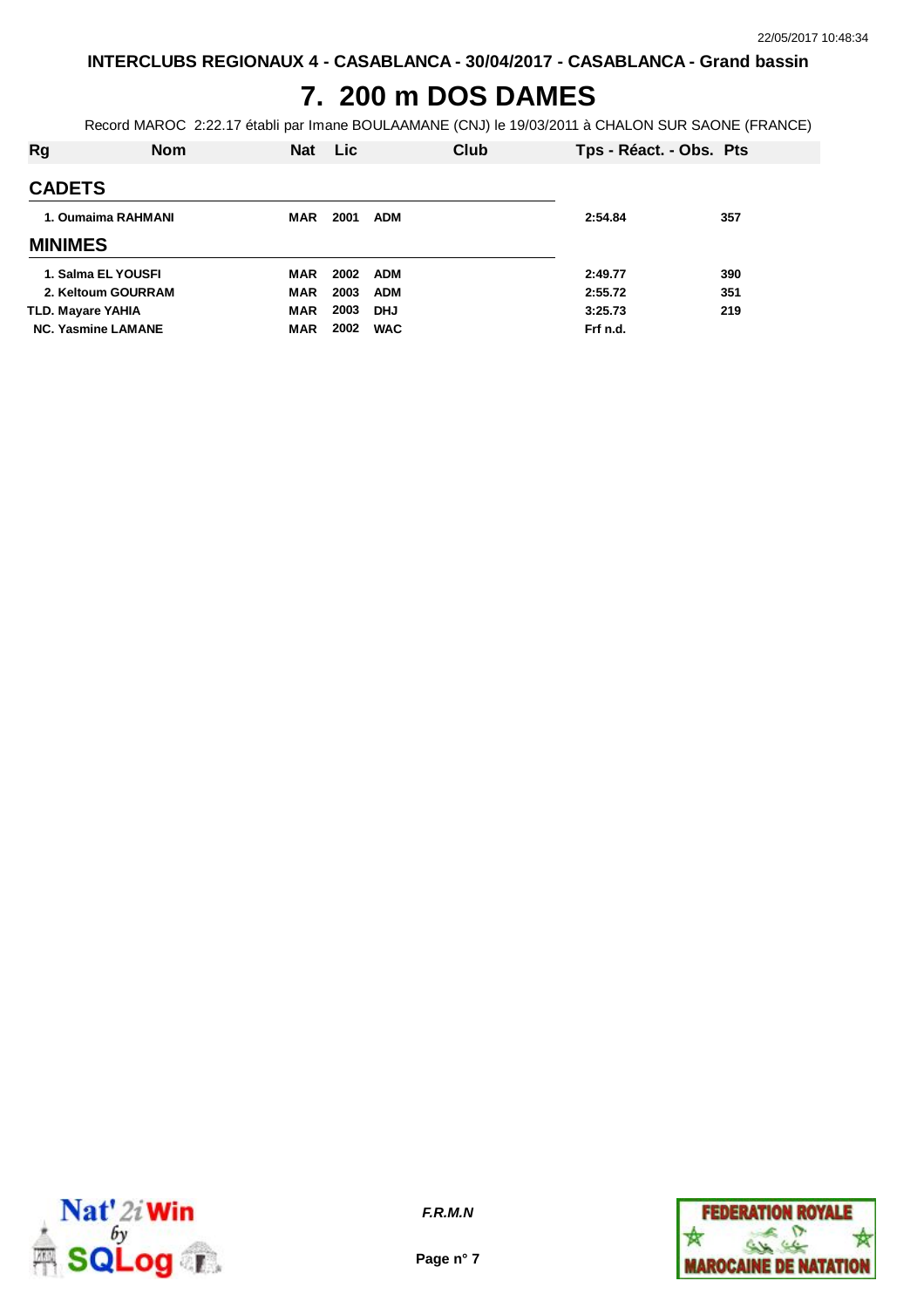## **8. 200 m DOS MESSIEURS**

Record MAROC 2:06.44 établi par Driss LAHRICHI (CODM) le 18/12/2016 à CASABLANCA

| Rg                       | <b>Nom</b>                 | <b>Nat</b> | Lic  | Club        | Tps - Réact. - Obs. Pts |     |
|--------------------------|----------------------------|------------|------|-------------|-------------------------|-----|
| <b>JUNIORS</b>           |                            |            |      |             |                         |     |
| <b>NC. Badr HASSOUNI</b> |                            | <b>MAR</b> | 1998 | <b>ADM</b>  | Dsq NI                  | 0   |
| <b>CADETS</b>            |                            |            |      |             |                         |     |
|                          | 1. Othmane AZIZE           | <b>MAR</b> | 2000 | <b>WAC</b>  | 2:35.27                 | 374 |
|                          | 2. Mohamed Amine HARRABIDA | MAR        | 2000 | R.C.A.NAT   | 2:37.45                 | 359 |
| 3. Saad YOUSRI           |                            | <b>MAR</b> | 2001 | <b>CNCS</b> | 2:55.55                 | 259 |
| <b>MINIMES</b>           |                            |            |      |             |                         |     |
|                          | 1. Abderrahmane BENJARY    | MAR        | 2003 | <b>CSE</b>  | 2:10.10                 | 636 |
| 2. Adam ZIANE            |                            | <b>MAR</b> | 2002 | <b>CNCS</b> | 2:29.72                 | 417 |
|                          | 3. Azzedine EL BADRE       | <b>MAR</b> | 2003 | <b>CSE</b>  | 2:40.96                 | 336 |
| 4. Yahia BAJJAJI         |                            | <b>MAR</b> | 2003 | R.C.A.NAT   | 3:05.55                 | 219 |
|                          | <b>NC. Aymane MESLOUH</b>  | <b>MAR</b> | 2002 | <b>ADM</b>  | <b>Abandon</b>          | 0   |



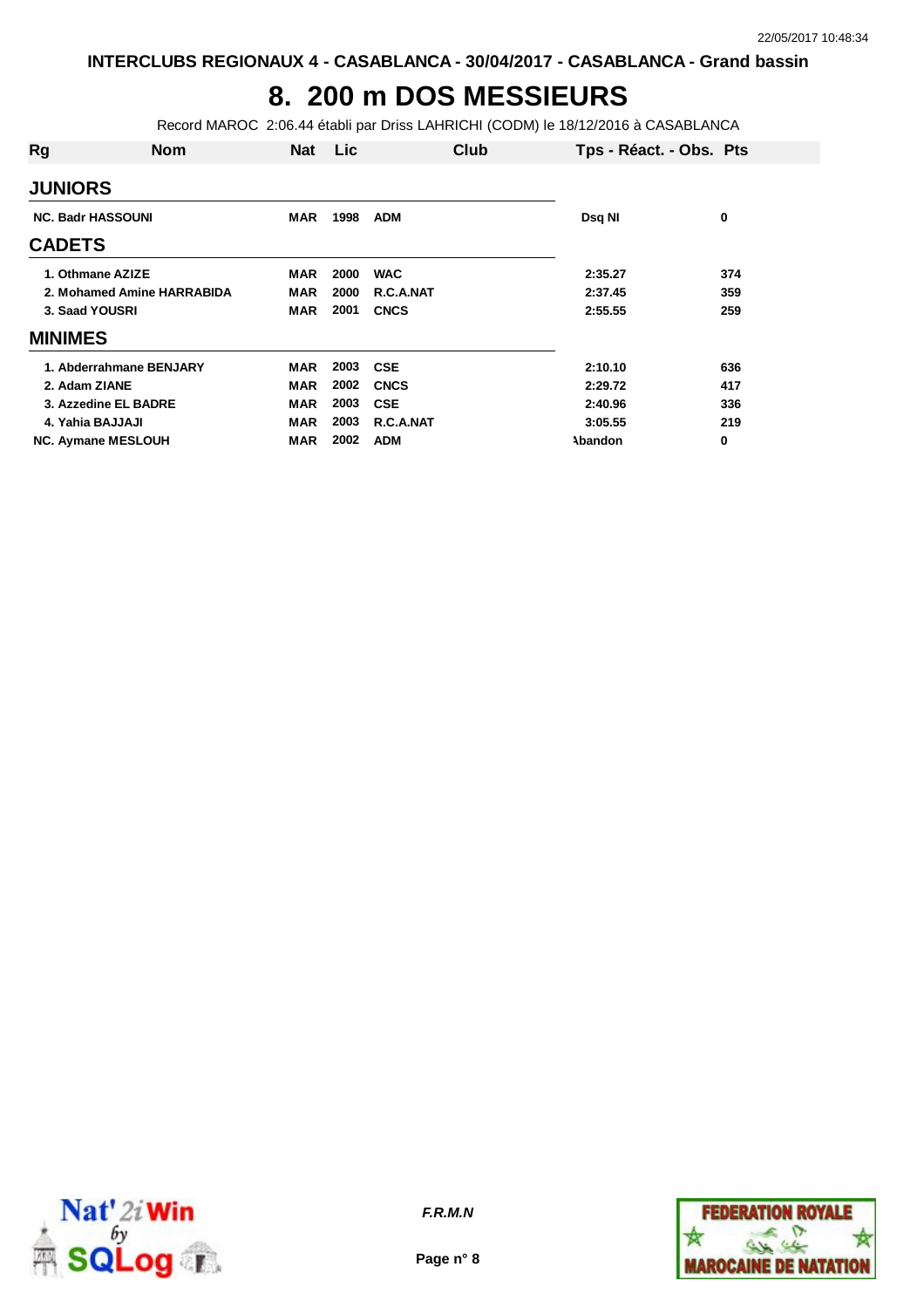# **9. 100 m PAPILLON DAMES**

Record MAROC 1:03.35 établi par Shahrazad RAMOND (WAC) le 22/05/2009 à CHALON SUR SAONE (FRANCE

| Rg              | <b>Nom</b>               | <b>Nat</b> | <b>Lic</b> | Club       | Tps - Réact. - Obs. Pts |     |
|-----------------|--------------------------|------------|------------|------------|-------------------------|-----|
| <b>JUNIORS</b>  |                          |            |            |            |                         |     |
|                 | <b>NC. Salma SARHANE</b> | <b>MAR</b> | 1999       | R.C.A.NAT  | Frf n.d.                |     |
| <b>CADETS</b>   |                          |            |            |            |                         |     |
|                 | 1. Hiba BENBOUZIANE      | <b>MAR</b> | 2000       | <b>TSC</b> | 1:21.75                 | 321 |
| 2. Hajar ZAKI   |                          | <b>MAR</b> | 2001       | R.C.A.NAT  | 1:22.31                 | 314 |
| <b>MINIMES</b>  |                          |            |            |            |                         |     |
|                 | 1. Taghrid DAHBANI       | <b>MAR</b> | 2003       | R.C.A.NAT  | 1:14.57                 | 423 |
| 2. Hiba SOUIHEL |                          | <b>MAR</b> | 2003       | <b>WAC</b> | 1:19.13                 | 354 |
|                 | 3. Rim BOUJNANE          | <b>MAR</b> | 2003       | <b>CSE</b> | 1:21.38                 | 325 |
| 4. Nora RGUIB   |                          | <b>MAR</b> | 2003       | <b>ADM</b> | 1:22.29                 | 314 |
| 5. Rania LABYAD |                          | MAR        | 2003       | <b>CSE</b> | 1:35.22                 | 203 |



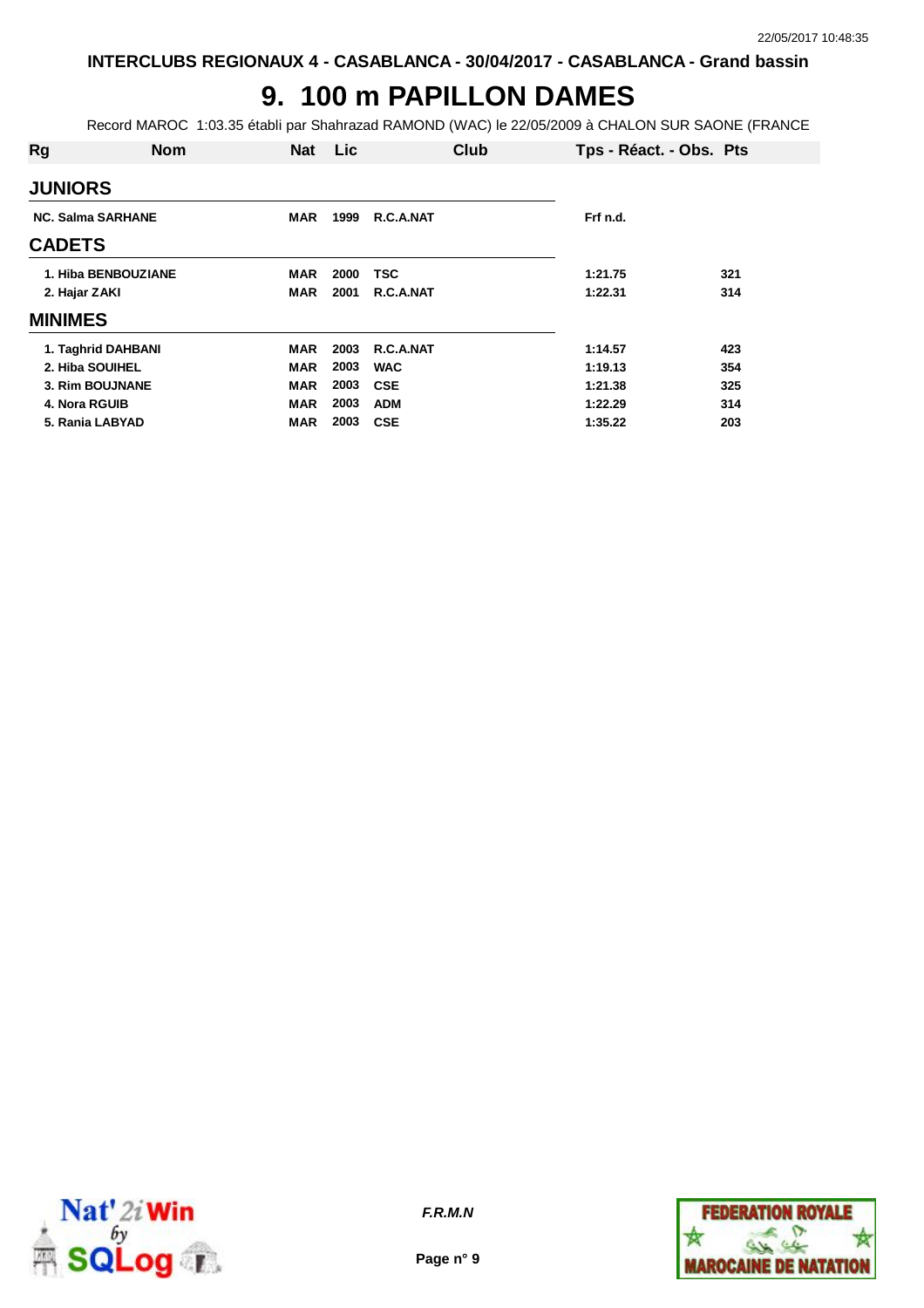### **10. 100 m PAPILLON MESSIEURS**

Record MAROC 53.91 établi par Yusuf TIBAZI (R.C.A.NAT) le 01/05/2016 à FRAN (CRIPPN) (USA)

| Rg                | <b>Nom</b>                | <b>Nat</b> | <b>Lic</b> | Club        | Tps - Réact. - Obs. Pts |     |
|-------------------|---------------------------|------------|------------|-------------|-------------------------|-----|
| <b>JUNIORS</b>    |                           |            |            |             |                         |     |
|                   | 1. Ahmed BENNAJEH         | <b>MAR</b> | 1998       | <b>CSE</b>  | 1:07.86                 | 395 |
| <b>CADETS</b>     |                           |            |            |             |                         |     |
| 1. Yasser AYANE   |                           | MAR        | 2001       | <b>CSE</b>  | 1:05.77                 | 434 |
| 2. Othmane AZIZE  |                           | MAR        | 2000       | <b>WAC</b>  | 1:13.48                 | 311 |
|                   | 3. Yahya EL KHOMS         | <b>MAR</b> | 2001       | <b>CNCS</b> | 1:13.78                 | 307 |
| TLD. Karim NARBAD |                           | <b>MAR</b> | 2000       | <b>CSE</b>  | 1:21.63                 | 227 |
| <b>MINIMES</b>    |                           |            |            |             |                         |     |
|                   | 1. Oussama ELMAHBOUBI     | <b>MAR</b> | 2002       | <b>ADM</b>  | 1:06.19                 | 426 |
| 2. Adam ZIANE     |                           | <b>MAR</b> | 2002       | <b>CNCS</b> | 1:06.56                 | 419 |
|                   | 3. Abdelmoughit MAMDOUH   | <b>MAR</b> | 2002       | <b>WAC</b>  | 1:07.84                 | 396 |
|                   | 4. Mohamed Amine CHANNANI | <b>MAR</b> | 2002       | <b>CSE</b>  | 1:09.55                 | 367 |



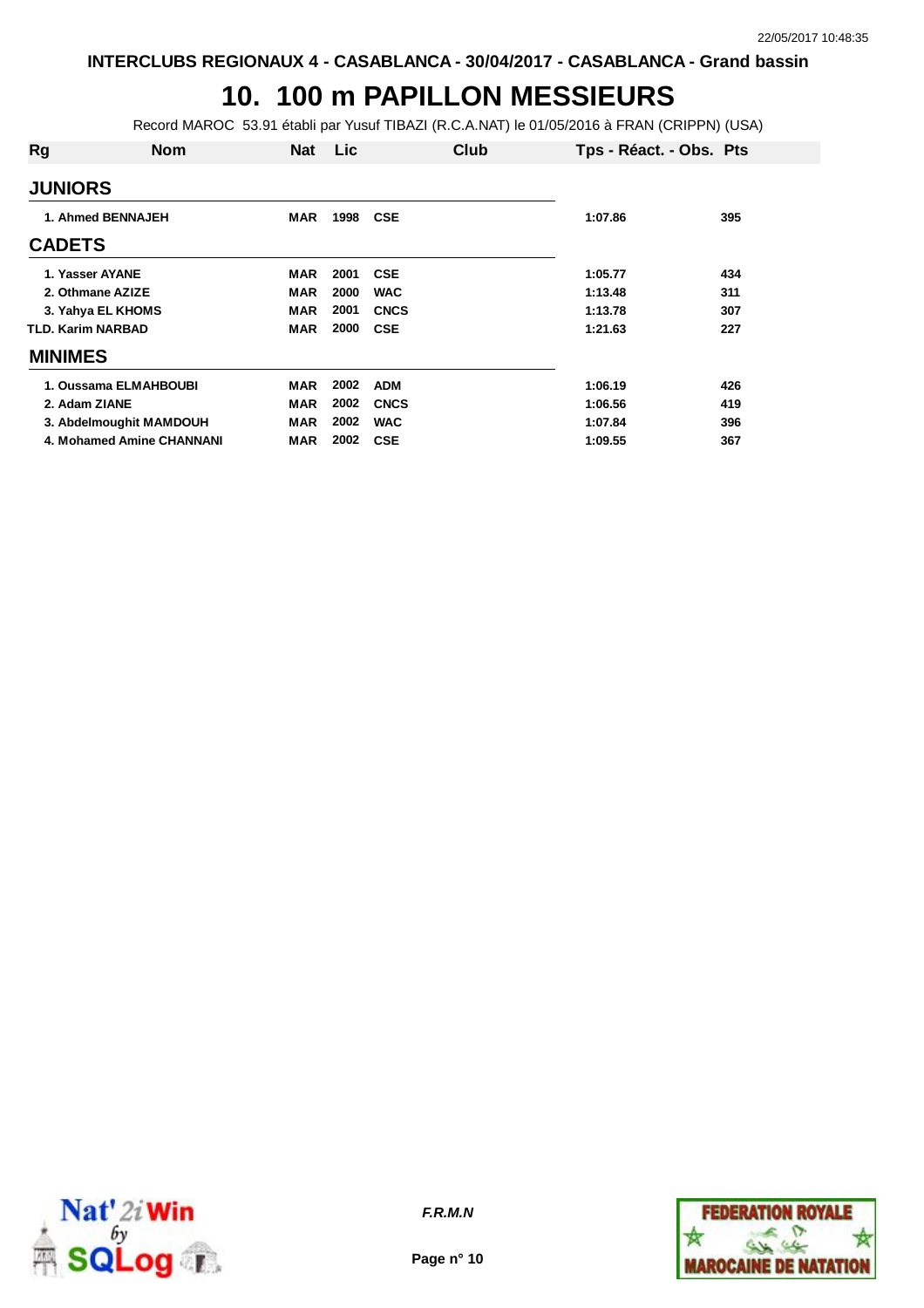# **11. 100 m NAGE LIBRE DAMES**

Record MAROC 58.30 établi par Sara EL BEKRI (R.C.A.NAT) le 13/09/2010 à CASABLANCA

| <b>Rg</b> | <b>Nom</b>                       | Nat        | Lic  | Club         | Tps - Réact. - Obs. Pts |     |
|-----------|----------------------------------|------------|------|--------------|-------------------------|-----|
|           | <b>SENIORS</b>                   |            |      |              |                         |     |
|           | 1. Zineb ZOUHAIRI                | <b>MAR</b> | 1997 | R.C.A.NAT    | 1:07.41                 | 460 |
|           | <b>JUNIORS</b>                   |            |      |              |                         |     |
|           |                                  |            |      |              |                         |     |
|           | <b>NC. Salma SARHANE</b>         | <b>MAR</b> | 1999 | R.C.A.NAT    | Frf n.d.                |     |
|           | <b>CADETS</b>                    |            |      |              |                         |     |
|           | 1. Hiba BENBOUZIANE              | <b>MAR</b> | 2000 | <b>TSC</b>   | 1:06.55                 | 479 |
|           | 2. Hajar ZAKI                    | <b>MAR</b> | 2001 | R.C.A.NAT    | 1:12.48                 | 370 |
|           | TLD. Aya WAHAB                   | <b>MAR</b> | 2001 | <b>CSEJL</b> | 1:18.28                 | 294 |
|           | <b>NC. Hiba RMILI</b>            | <b>MAR</b> | 2000 | TSC          | Frf exc.                |     |
|           | <b>MINIMES</b>                   |            |      |              |                         |     |
|           | 1. Taghrid DAHBANI               | <b>MAR</b> | 2003 | R.C.A.NAT    | 1:06.13                 | 488 |
|           | 2. Salma EL YOUSFI               | <b>MAR</b> | 2002 | <b>ADM</b>   | 1:07.34                 | 462 |
|           | 3. Ella Bianca Lorenza PARKIN    | <b>GBR</b> | 2003 | <b>ADM</b>   | 1:08.32                 | 442 |
|           | 4. Salma YOUSRI                  | <b>MAR</b> | 2002 | <b>CNCS</b>  | 1:10.56                 | 401 |
|           | 5. Nora RGUIB                    | <b>MAR</b> | 2003 | <b>ADM</b>   | 1:11.09                 | 393 |
|           | <b>6. Rim BOUJNANE</b>           | <b>MAR</b> | 2003 | <b>CSE</b>   | 1:11.13                 | 392 |
|           | 7. Hiba SOUIHEL                  | <b>MAR</b> | 2003 | <b>WAC</b>   | 1:12.03                 | 377 |
|           | 8. Fatima Ezahra OUAHMID         | <b>MAR</b> | 2003 | R.C.A.NAT    | 1:12.20                 | 375 |
|           | 9. Manal ANOUAR EL ALAMI         | <b>MAR</b> | 2003 | <b>ADM</b>   | 1:14.03                 | 348 |
|           | 10. Rim AFIF                     | MAR        | 2002 | <b>TSC</b>   | 1:15.56                 | 327 |
|           | 11. Rania LABYAD                 | <b>MAR</b> | 2003 | <b>CSE</b>   | 1:16.22                 | 318 |
|           | 12. Hiba Allah RATTAB            | <b>MAR</b> | 2002 | <b>TSC</b>   | 1:16.84                 | 311 |
|           | 13. Rima EL BROUZI               | <b>MAR</b> | 2003 | <b>TSC</b>   | 1:16.88                 | 310 |
|           | 14. Nour Imane MAASRA            | <b>MAR</b> | 2002 | <b>CNCS</b>  | 1:17.30                 | 305 |
|           | 15. Chaimaa HACHIMI IDRISSI      | <b>MAR</b> | 2003 | <b>CNCS</b>  | 1:17.76                 | 300 |
|           | 16. Dalia Wissal GAMRAOUI        | <b>MAR</b> | 2002 | <b>WAC</b>   | 1:19.30                 | 283 |
|           | TLD. Mayare YAHIA                | <b>MAR</b> | 2003 | <b>DHJ</b>   | 1:20.59                 | 269 |
|           | TLD. Ghita AMRANI                | <b>MAR</b> | 2002 | <b>TSC</b>   | 1:20.61                 | 269 |
|           | <b>TLD. Nouhaila EL AIROUKI</b>  | <b>MAR</b> | 2002 | <b>DHJ</b>   | 1:30.27                 | 191 |
|           | TLD. Lina BOURZIK                | <b>MAR</b> | 2002 | <b>TSC</b>   | 1:30.54                 | 190 |
|           | <b>NC. Rita HORMI</b>            | <b>MAR</b> | 2003 | <b>CSP</b>   | Frf n.d.                |     |
|           | <b>NC. Inas ZAHIR</b>            | <b>MAR</b> | 2002 | <b>DHJ</b>   | Frf n.d.                |     |
|           | <b>NC. Yasmine LAMANE</b>        | <b>MAR</b> | 2002 | <b>WAC</b>   | Frf n.d.                |     |
|           | <b>NC. Hafssa AMMOUMOU</b>       | <b>MAR</b> | 2003 | <b>WAC</b>   | Frf n.d.                |     |
|           | <b>NC. Nada HDIDI</b>            | <b>MAR</b> | 2003 | <b>CNCS</b>  | Frf n.d.                |     |
|           | <b>NC. Wissal SERTI</b>          | <b>MAR</b> | 2003 | <b>CCC</b>   | Frf n.d.                |     |
|           | <b>NC. Ghita BOUTALEB JOUTEI</b> | <b>MAR</b> | 2003 | <b>TSC</b>   | Frf n.d.                |     |



**Page n° 11**

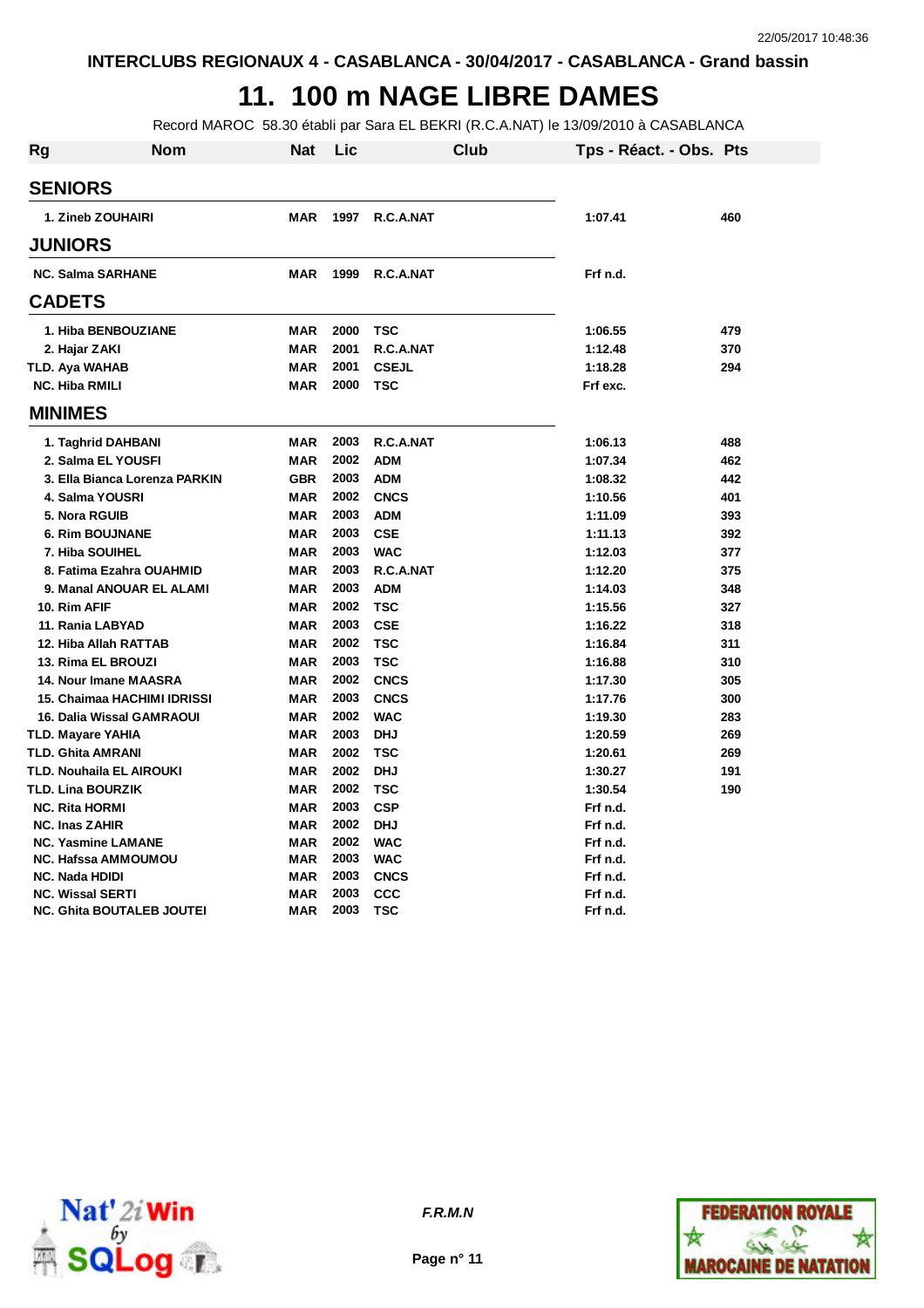#### **12. 100 m NAGE LIBRE MESSIEURS**

Record MAROC 51.01 établi par Amine KOUAME (USF) le 17/06/2012 à LUXEMBURG

| Rg | <b>Nom</b>                                   | <b>Nat</b>               | Lic          | Club                     | Tps - Réact. - Obs. Pts |            |
|----|----------------------------------------------|--------------------------|--------------|--------------------------|-------------------------|------------|
|    | <b>SENIORS</b>                               |                          |              |                          |                         |            |
|    | 1. Ayman HARRATH                             | <b>MAR</b>               | 1997         | R.C.A.NAT                | 58.62                   | 512        |
|    | <b>JUNIORS</b>                               |                          |              |                          |                         |            |
|    | 1. Oussama ZEHNOUNI                          | MAR                      | 1998         | R.C.A.NAT                | 59.00                   | 502        |
|    | 2. Badr HASSOUNI                             | <b>MAR</b>               | 1998         | <b>ADM</b>               | 59.02                   | 502        |
|    | 3. Ahmed BENNAJEH                            | <b>MAR</b>               | 1998         | <b>CSE</b>               | 59.49                   | 490        |
|    | 4. Mehdi MARCHICH                            | <b>MAR</b>               | 1999         | <b>CSE</b>               | 1:03.66                 | 400        |
|    | <b>NC. Driss SNIKY</b>                       | <b>MAR</b>               | 1999         | <b>WAC</b>               | Frf n.d.                |            |
|    | <b>CADETS</b>                                |                          |              |                          |                         |            |
|    | 1. Mohamed Amine HARRABIDA                   | <b>MAR</b>               | 2000         | R.C.A.NAT                | 1:00.08                 | 476        |
|    | 2. Yasser AYANE                              | <b>MAR</b>               | 2001         | <b>CSE</b>               | 1:00.10                 | 475        |
|    | 3. Yasser MAHASSINE                          | <b>MAR</b>               | 2000         | <b>ADM</b>               | 1:00.34                 | 469        |
|    | 4. Omar HASSOUNI                             | <b>MAR</b>               | 2001         | <b>ADM</b>               | 1:01.00                 | 454        |
|    | 5. Yahya EL KHOMS                            | <b>MAR</b>               | 2001         | <b>CNCS</b>              | 1:04.08                 | 392        |
|    | 6. Youssef SADAK                             | <b>MAR</b>               | 2001         | <b>CSE</b>               | 1:04.63                 | 382        |
|    | 7. Karim NARBAD                              | <b>MAR</b>               | 2000         | <b>CSE</b>               | 1:04.97                 | 376        |
|    | 8. Saad YOUSRI                               | <b>MAR</b>               | 2001         | <b>CNCS</b>              | 1:05.23                 | 372        |
|    | 9. Mohamed Moussa MAASRA                     | <b>MAR</b>               | 2001         | <b>CNCS</b>              | 1:05.47                 | 367        |
|    | NC. Ayoub AZZA                               | <b>MAR</b>               | 2001         | <b>ADM</b>               | Frf n.d.                |            |
|    | <b>NC. Mohamed EL MOUTAQUI</b>               | <b>MAR</b>               | 2001         | R.C.A.NAT                | Frf n.d.                |            |
|    | <b>NC. Mohamed Amine NOUREDDINE</b>          | <b>MAR</b>               | 2001         | R.C.A.NAT                | Frf n.d.                |            |
|    | <b>MINIMES</b>                               |                          |              |                          |                         |            |
|    | 1. Abdelmoughit MAMDOUH                      | <b>MAR</b>               | 2002         | <b>WAC</b>               | 57.91                   | 531        |
|    | 2. Adam ZIANE                                | <b>MAR</b>               | 2002         | <b>CNCS</b>              | 58.41                   | 518        |
|    | 3. Idriss AZHAR                              | <b>MAR</b>               | 2003         | R.C.A.NAT                | 1:01.80                 | 437        |
|    | 4. Aymane MESLOUH                            | <b>MAR</b>               | 2002         | <b>ADM</b>               | 1:02.13                 | 430        |
|    | 5. Azzedine EL BADRE                         | <b>MAR</b>               | 2003         | <b>CSE</b>               | 1:03.72                 | 399        |
|    | 6. Mohamed Amine CHANNANI                    | <b>MAR</b>               | 2002         | <b>CSE</b>               | 1:04.66                 | 381        |
|    | 7. Aymen TAJEDDINE                           | <b>MAR</b>               | 2003         | <b>CNCS</b>              | 1:04.73                 | 380        |
|    | 8. Yassine SELLEK                            | <b>MAR</b>               | 2002         | <b>CSE</b>               | 1:05.19                 | 372        |
|    | 9. Mohammed CHAFFAA                          | <b>MAR</b>               | 2003         | <b>CSE</b>               | 1:05.50                 | 367        |
|    | 10. El Mehdi LAANAYA                         | <b>MAR</b>               | 2003         | <b>TSC</b>               | 1:07.88                 | 330        |
|    | 11. Mohamed Amine OUHAMMOUCH                 | <b>MAR</b>               |              | 2002 ADM                 | 1:08.02                 | 328        |
|    | 12. Youssef BENJELLOUN                       | MAR                      | 2003         | <b>ADM</b>               | 1:08.75                 | 317        |
|    | 13. Abderrahmane BENJARY                     | <b>MAR</b>               | 2003         | <b>CSE</b>               | 1:09.62                 | 305        |
|    | 14. Mohamed Amine MAHLI                      | <b>MAR</b>               | 2003         | R.C.A.NAT                | 1:10.78                 | 291        |
|    | 15. Mohamed Reda MAMI                        | <b>MAR</b>               | 2002         | <b>TSC</b>               | 1:12.14                 | 275        |
|    | 16. Yahia BAJJAJI                            | <b>MAR</b>               | 2003         | R.C.A.NAT                | 1:14.82                 | 246        |
|    | 17. Hamza HILALI                             | <b>MAR</b>               | 2002         | ccc                      | 1:14.83                 | 246        |
|    | 18. Sami DEFAA<br>19. Saad LAKHLALKI         | <b>MAR</b>               | 2003         | R.C.A.NAT                | 1:15.23                 | 242        |
|    |                                              | <b>MAR</b><br><b>MAR</b> | 2002<br>2003 | <b>CSE</b><br><b>CSP</b> | 1:15.72                 | 237<br>199 |
|    | <b>TLD. Ismail RIZKI</b>                     |                          |              |                          | 1:20.33                 |            |
|    | TLD. Alaa ABIR<br><b>NC. Ilyass BOUTAYEB</b> | <b>MAR</b><br><b>MAR</b> | 2003<br>2003 | <b>DHJ</b><br><b>CSP</b> | 1:24.20                 | 172        |
|    | <b>NC. Omar AHJYAGE</b>                      | <b>MAR</b>               | 2003         | <b>CSP</b>               | Frf n.d.<br>Frf n.d.    |            |
|    | NC. Achraf BELOUAD                           | <b>MAR</b>               | 2003         | <b>ADM</b>               | Frf n.d.                |            |
|    | NC. Abdelouarite GHILANE ELHASSANI           | <b>MAR</b>               | 2003         | R.C.A.NAT                | Frf n.d.                |            |
|    | NC. Reda ELYEDRI                             | <b>MAR</b>               | 2003         | <b>CNCS</b>              | Frf n.d.                |            |



*F.R.M.N*

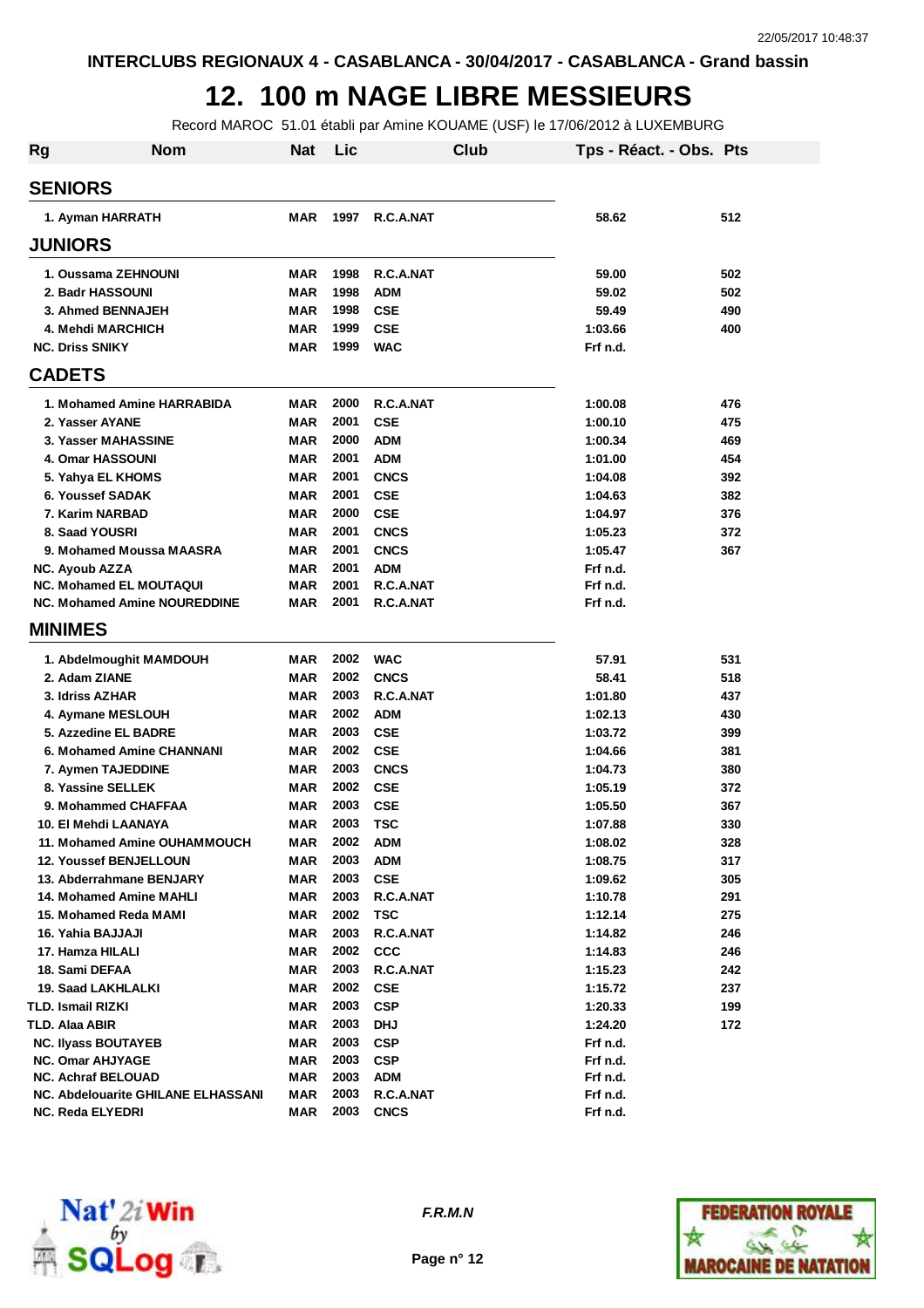## **13. 200 m BRASSE DAMES**

Record MAROC 2:25.86 établi par Sara EL BEKRI (R.C.A.NAT) le 01/08/2012 à LONDRES

| Rg                       | <b>Nom</b> | <b>Nat</b> | Lic  | Club         | Tps - Réact. - Obs. Pts |     |
|--------------------------|------------|------------|------|--------------|-------------------------|-----|
| <b>CADETS</b>            |            |            |      |              |                         |     |
| TLD. Aya WAHAB           |            | <b>MAR</b> | 2001 | <b>CSEJL</b> | 3:52.31                 | 214 |
| <b>NC. Hiba RMILI</b>    |            | <b>MAR</b> | 2000 | TSC          | Frf exc.                |     |
| <b>MINIMES</b>           |            |            |      |              |                         |     |
| 1. Yasmine BOUSLIM       |            | <b>MAR</b> | 2002 | TSC          | 3:27.69                 | 300 |
| 2. Dalia Wissal GAMRAOUI |            | <b>MAR</b> | 2002 | <b>WAC</b>   | 3:28.80                 | 295 |
| 3. Samia MAHASSINE       |            | <b>MAR</b> | 2003 | <b>ADM</b>   | 3:35.35                 | 269 |
| TLD. Mayare YAHIA        |            | <b>MAR</b> | 2003 | <b>DHJ</b>   | 3:42.16                 | 245 |



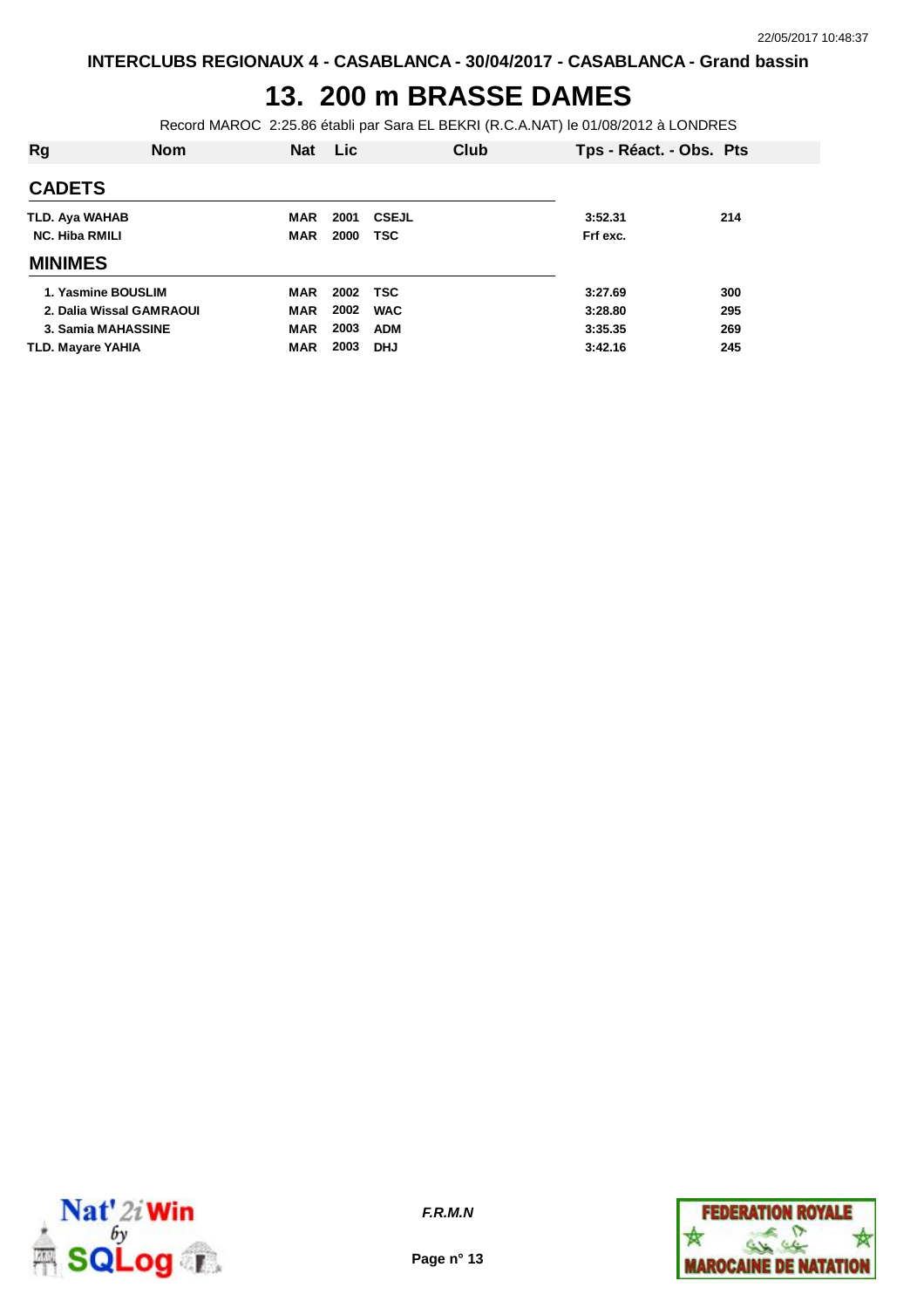## **14. 200 m BRASSE MESSIEURS**

Record MAROC 2:23.53 établi par Ahmed Reda ENNAIM (CODM) le 22/07/2016 à CASABLANCA

| Rg                    | <b>Nom</b>                | <b>Nat</b> | <b>Lic</b> | Club        | Tps - Réact. - Obs. Pts |     |
|-----------------------|---------------------------|------------|------------|-------------|-------------------------|-----|
| <b>JUNIORS</b>        |                           |            |            |             |                         |     |
| 1. Zakaria EL AZZAOUI |                           | MAR        | 1999       | <b>WAC</b>  | 2:49.11                 | 423 |
| <b>CADETS</b>         |                           |            |            |             |                         |     |
|                       | 1. Ahmed Yassine FLIYOU   | <b>MAR</b> | 2001       | R.C.A.NAT   | 2:47.27                 | 437 |
|                       | 2. Omar HASSOUNI          | MAR        | 2001       | <b>ADM</b>  | 3:03.61                 | 331 |
|                       | 3. Mohamed Moussa MAASRA  | <b>MAR</b> | 2001       | <b>CNCS</b> | 3:11.38                 | 292 |
| <b>MINIMES</b>        |                           |            |            |             |                         |     |
| 1. Ali KAMIL          |                           | <b>MAR</b> | 2002       | <b>WAC</b>  | 3:00.30                 | 349 |
|                       | 2. Youssef BENJELLOUN     | <b>MAR</b> | 2003       | <b>ADM</b>  | 3:11.45                 | 291 |
|                       | 3. Ghali IRAQUI HOUSSEINI | <b>MAR</b> | 2003       | R.C.A.NAT   | 3:13.79                 | 281 |
|                       | 4. Saad LAKHLALKI         | MAR        | 2002       | <b>CSE</b>  | 3:22.13                 | 248 |



**Page n° 14**

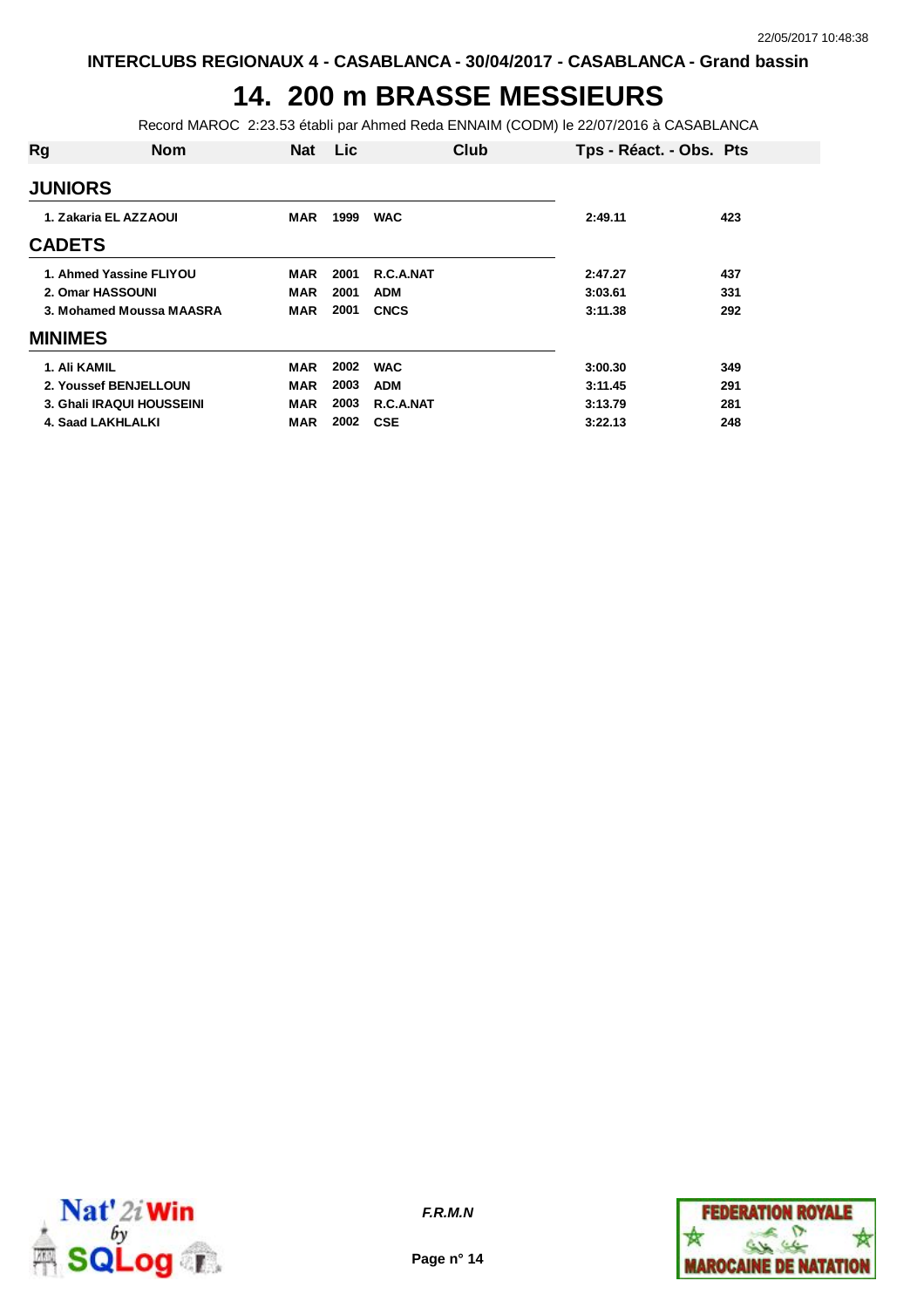## **15. 50 m PAPILLON DAMES**

Record MAROC 28.96 établi par Sara EL BEKRI (R.C.A.NAT) le 17/02/2012 à SARCELLES (FRANCE)

| Rg | <b>Nom</b>                    | <b>Nat</b> | Lic  | <b>Club</b> | Tps - Réact. - Obs. Pts |     |
|----|-------------------------------|------------|------|-------------|-------------------------|-----|
|    | <b>SENIORS</b>                |            |      |             |                         |     |
|    | 1. Zineb ZOUHAIRI             | <b>MAR</b> | 1997 | R.C.A.NAT   | 33.36                   | 392 |
|    | <b>JUNIORS</b>                |            |      |             |                         |     |
|    | 1. Ghita MSELLEK              | MAR        | 1998 | <b>TSC</b>  | 33.56                   | 385 |
|    | <b>NC. Salma SARHANE</b>      | <b>MAR</b> | 1999 | R.C.A.NAT   | Frf n.d.                |     |
|    | <b>CADETS</b>                 |            |      |             |                         |     |
|    | 1. Hajar ZAKI                 | MAR        | 2001 | R.C.A.NAT   | 33.60                   | 384 |
|    | 2. Hiba RIMY                  | <b>MAR</b> | 2001 | <b>TSC</b>  | 33.88                   | 375 |
|    | 3. Oumaima RAHMANI            | <b>MAR</b> | 2001 | <b>ADM</b>  | 34.18                   | 365 |
|    | 4. Hiba BENBOUZIANE           | <b>MAR</b> | 2000 | <b>TSC</b>  | 35.20                   | 334 |
|    | <b>MINIMES</b>                |            |      |             |                         |     |
|    | 1. Taghrid DAHBANI            | <b>MAR</b> | 2003 | R.C.A.NAT   | 31.54                   | 464 |
|    | 2. Salma YOUSRI               | <b>MAR</b> | 2002 | <b>CNCS</b> | 34.19                   | 364 |
|    | 3. Hiba SOUIHEL               | <b>MAR</b> | 2003 | <b>WAC</b>  | 35.06                   | 338 |
|    | 4. Ella Bianca Lorenza PARKIN | <b>GBR</b> | 2003 | <b>ADM</b>  | 35.09                   | 337 |
|    | 5. Salma EL YOUSFI            | <b>MAR</b> | 2002 | <b>ADM</b>  | 35.22                   | 333 |
|    | <b>6. Rim BOUJNANE</b>        | <b>MAR</b> | 2003 | <b>CSE</b>  | 35.39                   | 329 |
|    | 7. Nora RGUIB                 | <b>MAR</b> | 2003 | <b>ADM</b>  | 35.72                   | 320 |
|    | 8. Yasmine BOUSLIM            | <b>MAR</b> | 2002 | <b>TSC</b>  | 36.63                   | 296 |
|    | 9. Manal ANOUAR EL ALAMI      | <b>MAR</b> | 2003 | <b>ADM</b>  | 38.49                   | 255 |
|    | 10. Hiba Allah RATTAB         | <b>MAR</b> | 2002 | <b>TSC</b>  | 38.89                   | 247 |
|    | 11. Rania LABYAD              | <b>MAR</b> | 2003 | <b>CSE</b>  | 39.32                   | 239 |
|    | 12. Chaimaa HACHIMI IDRISSI   | <b>MAR</b> | 2003 | <b>CNCS</b> | 43.06                   | 182 |
|    | 13. Aya EL BOUZKRI            | <b>MAR</b> | 2003 | <b>CNCS</b> | 43.80                   | 173 |
|    | TLD. Nouhaila EL AIROUKI      | <b>MAR</b> | 2002 | <b>DHJ</b>  | 50.09                   | 116 |
|    | <b>NC. Inas ZAHIR</b>         | <b>MAR</b> | 2002 | <b>DHJ</b>  | Frf n.d.                |     |
|    | <b>NC. Iness TAHIL</b>        | <b>MAR</b> | 2003 | R.C.A.NAT   | Frf n.d.                |     |



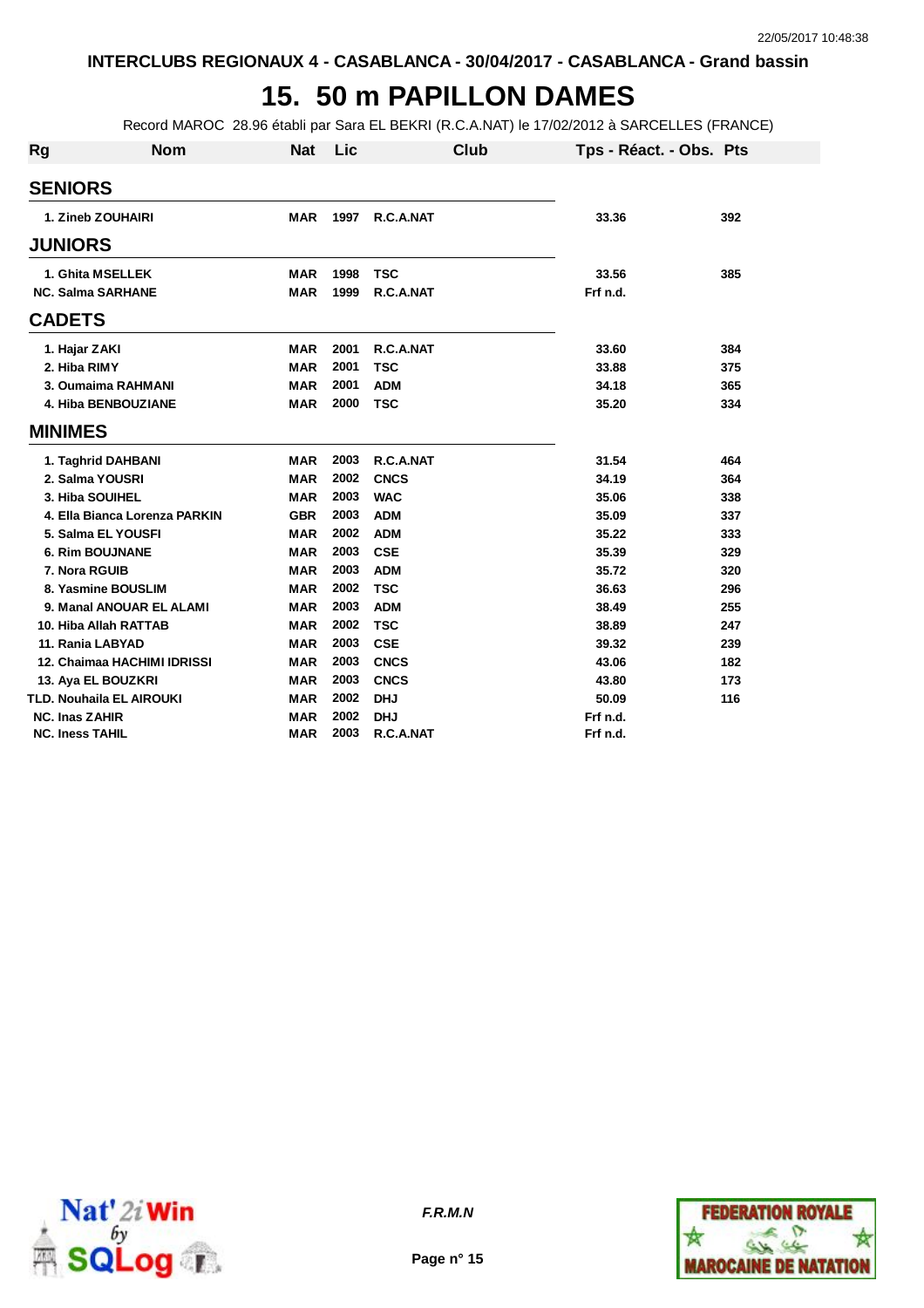#### **16. 50 m PAPILLON MESSIEURS**

Record MAROC 24.87 établi par Billal ACHELHI (CODM) le 29/03/2012 à SAINT RAPHAEL (FRANCE)

| Rg | <b>Nom</b>                     | <b>Nat</b> | Lic  | Club        |          | Tps - Réact. - Obs. Pts |
|----|--------------------------------|------------|------|-------------|----------|-------------------------|
|    | <b>SENIORS</b>                 |            |      |             |          |                         |
|    | 1. Ayman HARRATH               | <b>MAR</b> | 1997 | R.C.A.NAT   | 26.95    | 576                     |
|    | <b>JUNIORS</b>                 |            |      |             |          |                         |
|    | 1. Mohamed OUAHMID             | <b>MAR</b> | 1998 | <b>ADM</b>  | 27.14    | 564                     |
|    | 2. Oussama ZEHNOUNI            | <b>MAR</b> | 1998 | R.C.A.NAT   | 28.23    | 501                     |
|    | 3. Yahya SOULHI                | <b>MAR</b> | 1998 | <b>ADM</b>  | 29.22    | 452                     |
|    | 4. Mehdi DEFAA                 | <b>MAR</b> | 1999 | R.C.A.NAT   | 29.58    | 436                     |
|    | 5. Ahmed BENNAJEH              | <b>MAR</b> | 1998 | <b>CSE</b>  | 29.95    | 420                     |
|    | 6. Mehdi MARCHICH              | <b>MAR</b> | 1999 | <b>CSE</b>  | 30.13    | 412                     |
|    | 7. Yassine IKLANE              | <b>MAR</b> | 1999 | <b>WAC</b>  | 31.08    | 376                     |
|    | <b>TLD. Zakaria EL AZZAOUI</b> | <b>MAR</b> | 1999 | <b>WAC</b>  | 34.41    | 277                     |
|    | <b>NC. Badr HASSOUNI</b>       | <b>MAR</b> | 1998 | <b>ADM</b>  | Frf n.d. |                         |
|    | <b>CADETS</b>                  |            |      |             |          |                         |
|    | 1. Yasser AYANE                | MAR        | 2001 | <b>CSE</b>  | 29.55    | 437                     |
|    | 2. Yasser MAHASSINE            | <b>MAR</b> | 2000 | <b>ADM</b>  | 29.84    | 424                     |
|    | 3. Mohamed Amine HARRABIDA     | <b>MAR</b> | 2000 | R.C.A.NAT   | 30.48    | 398                     |
|    | 4. Nizar BANSAR                | MAR        | 2001 | R.C.A.NAT   | 30.66    | 391                     |
|    | 5. Othmane AZIZE               | <b>MAR</b> | 2000 | <b>WAC</b>  | 30.77    | 387                     |
|    | 6. Yahya EL KHOMS              | MAR        | 2001 | <b>CNCS</b> | 31.36    | 366                     |
|    | 7. Youssef SADAK               | <b>MAR</b> | 2001 | <b>CSE</b>  | 33.20    | 308                     |
|    | 8. Karim NARBAD                | <b>MAR</b> | 2000 | <b>CSE</b>  | 33.50    | 300                     |
|    | 9. Saad YOUSRI                 | MAR        | 2001 | <b>CNCS</b> | 35.69    | 248                     |
|    | <b>NC. Reyane ENNABTY</b>      | <b>MAR</b> | 2001 | <b>ADM</b>  | Frf n.d. |                         |
|    | <b>MINIMES</b>                 |            |      |             |          |                         |
|    | 1. Sami KIBAL                  | <b>MAR</b> | 2002 | <b>WAC</b>  | 29.09    | 458                     |
|    | 2. Oussama ELMAHBOUBI          | MAR        | 2002 | <b>ADM</b>  | 29.32    | 447                     |
|    | 3. Adam ZIANE                  | <b>MAR</b> | 2002 | <b>CNCS</b> | 29.41    | 443                     |
|    | 3. Abdelmoughit MAMDOUH        | <b>MAR</b> | 2002 | <b>WAC</b>  | 29.41    | 443                     |
|    | 5. Aymane MESLOUH              | <b>MAR</b> | 2002 | <b>ADM</b>  | 30.16    | 411                     |
|    | 6. Mohamed Amine CHANNANI      | <b>MAR</b> | 2002 | <b>CSE</b>  | 30.81    | 386                     |
|    | 7. Mohammed CHAFFAA            | <b>MAR</b> | 2003 | <b>CSE</b>  | 31.09    | 375                     |
|    | 8. Azzedine EL BADRE           | <b>MAR</b> | 2003 | <b>CSE</b>  | 31.72    | 353                     |
|    | 9. Ali KAMIL                   | MAR        | 2002 | <b>WAC</b>  | 31.99    | 344                     |
|    | 10. Mohamed Amine OUHAMMOUCH   | MAR        | 2002 | ADM         | 32.11    | 341                     |
|    | 11. Idriss AZHAR               | MAR        | 2003 | R.C.A.NAT   | 32.84    | 318                     |
|    | 12. Yassine SELLEK             | <b>MAR</b> | 2002 | <b>CSE</b>  | 32.88    | 317                     |
|    | 13. Aymen TAJEDDINE            | MAR        | 2003 | <b>CNCS</b> | 33.12    | 310                     |
|    | 14. Abderrahmane BENJARY       | MAR        | 2003 | <b>CSE</b>  | 36.11    | 239                     |
|    | 15. Mohamed Amine MAHLI        | MAR        | 2003 | R.C.A.NAT   | 37.12    | 220                     |
|    | 16. Sami DEFAA                 | <b>MAR</b> | 2003 | R.C.A.NAT   | 37.59    | 212                     |
|    | 17. Ismail RIZKI               | <b>MAR</b> | 2003 | <b>CSP</b>  | 41.00    | 163                     |
|    | <b>TLD. Alaa ABIR</b>          | <b>MAR</b> | 2003 | <b>DHJ</b>  | 43.09    | 141                     |
|    | <b>NC. Omar AHJYAGE</b>        | MAR        | 2003 | <b>CSP</b>  | Frf n.d. |                         |



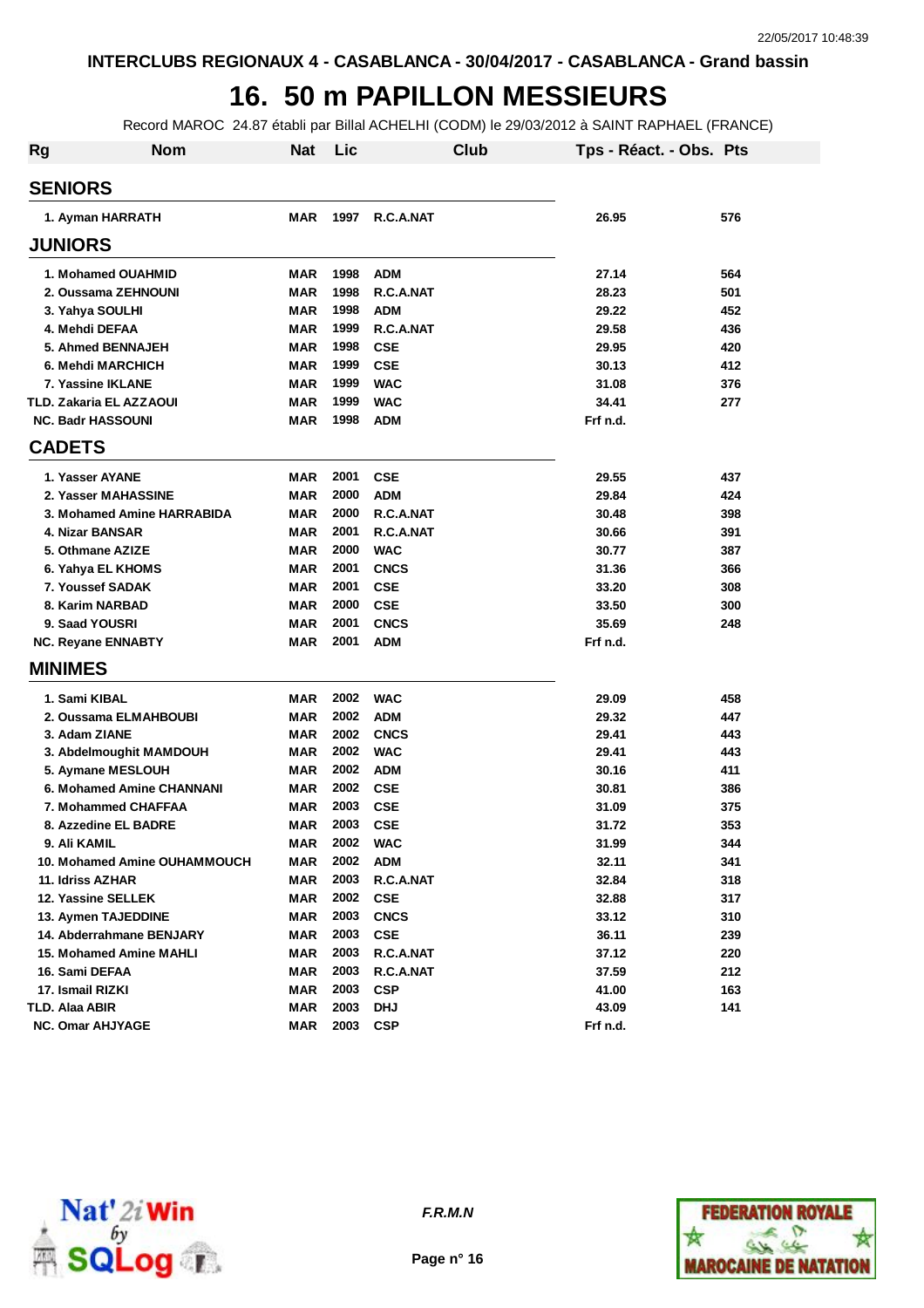## **17. 800 m NAGE LIBRE DAMES**

Record MAROC 8:49.57 établi par Sara EL BEKRI (R.C.A.NAT) le 24/02/2012 à BORDEAUX (FRANCE)

| Rg             | <b>Nom</b>                 | <b>Nat</b> | <b>Lic</b>         | Club | Tps - Réact. - Obs. Pts |     |
|----------------|----------------------------|------------|--------------------|------|-------------------------|-----|
| <b>MINIMES</b> |                            |            |                    |      |                         |     |
|                | 1. Keltoum GOURRAM         | <b>MAR</b> | 2003 ADM           |      | 10:47.54                | 436 |
|                | <b>NC. Hafssa AMMOUMOU</b> | <b>MAR</b> | 2003<br><b>WAC</b> |      | Frf n.d.                |     |
|                |                            |            |                    |      |                         |     |



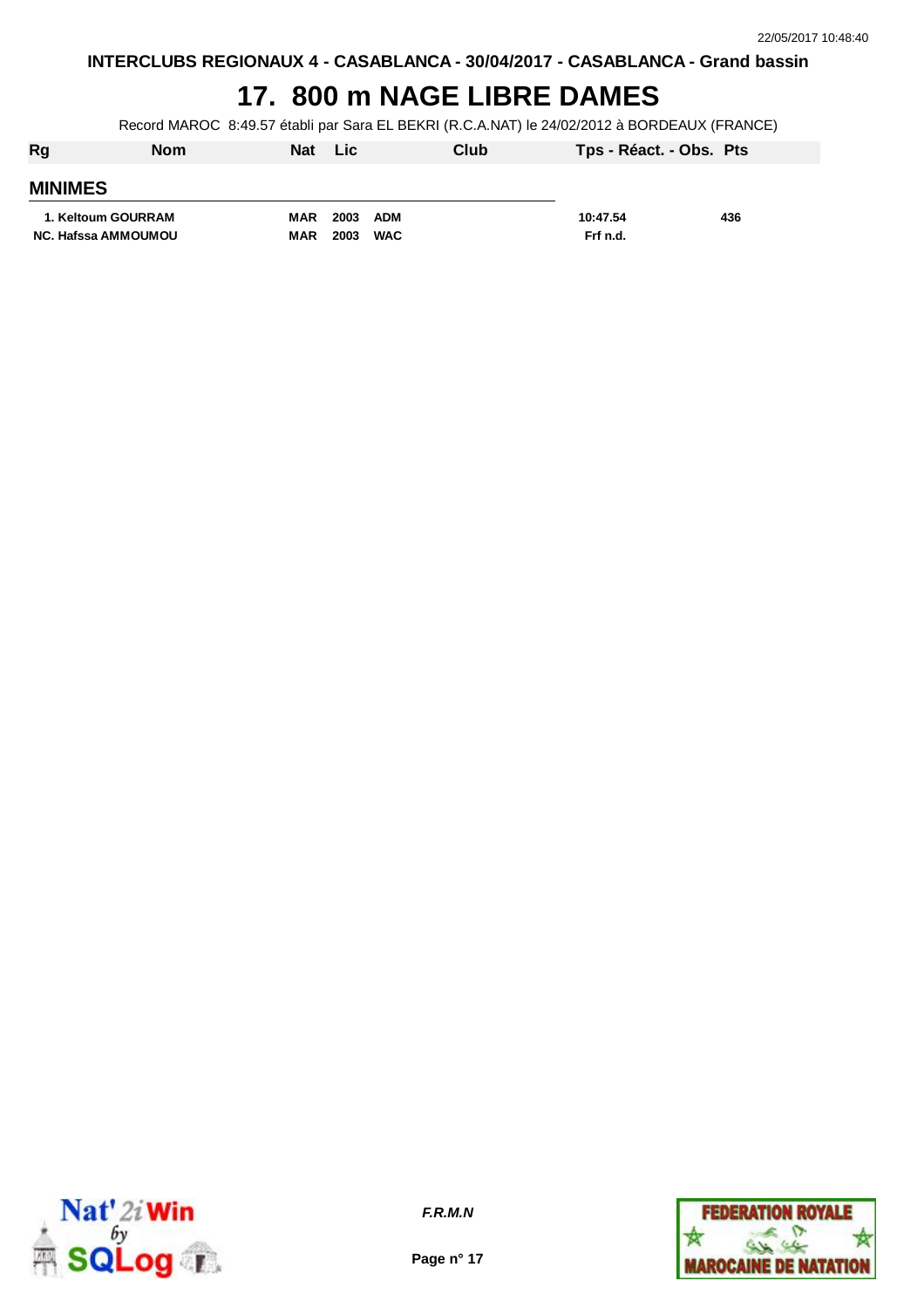#### **18. 200 m NAGE LIBRE MESSIEURS**

Record MAROC 1:52.72 établi par Morad BERRADA (WAC) le 18/12/2011 à DOHA (QATAR)

| <b>Rg</b>                  | <b>Nom</b>                      | <b>Nat</b> | Lic  | Club        | Tps - Réact. - Obs. Pts |     |
|----------------------------|---------------------------------|------------|------|-------------|-------------------------|-----|
| <b>SENIORS</b>             |                                 |            |      |             |                         |     |
| 1. Hatim LAFKIHI           |                                 | <b>MAR</b> | 1995 | <b>TSC</b>  | 2:09.46                 | 489 |
| <b>JUNIORS</b>             |                                 |            |      |             |                         |     |
|                            | 1. Yasser KATAYFJI              | MAR        | 1999 | R.C.A.NAT   | 2:09.44                 | 489 |
| 2. Badr HASSOUNI           |                                 | <b>MAR</b> | 1998 | <b>ADM</b>  | 2:12.88                 | 452 |
|                            | 3. Oussama ZEHNOUNI             | <b>MAR</b> | 1998 | R.C.A.NAT   | 2:18.67                 | 398 |
| <b>NC. Ismail LAHRICHI</b> |                                 | <b>MAR</b> | 1999 | R.C.A.NAT   | Frf n.d.                |     |
| <b>NC. Driss SNIKY</b>     |                                 | <b>MAR</b> | 1999 | <b>WAC</b>  | Frf n.d.                |     |
| <b>CADETS</b>              |                                 |            |      |             |                         |     |
|                            | 1. Mohamed EL MOUTAQUI          | <b>MAR</b> | 2001 | R.C.A.NAT   | 2:11.73                 | 464 |
|                            | 2. Mohamed Amine HARRABIDA      | <b>MAR</b> | 2000 | R.C.A.NAT   | 2:13.88                 | 442 |
| 3. Omar HASSOUNI           |                                 | <b>MAR</b> | 2001 | <b>ADM</b>  | 2:14.36                 | 437 |
| 3. Yasser AYANE            |                                 | MAR        | 2001 | <b>CSE</b>  | 2:14.36                 | 437 |
| 5. Mouad MAKY              |                                 | <b>MAR</b> | 2000 | <b>TSC</b>  | 2:17.73                 | 406 |
| 6. Youssef SADAK           |                                 | <b>MAR</b> | 2001 | <b>CSE</b>  | 2:23.81                 | 356 |
| 7. Saad YOUSRI             |                                 | <b>MAR</b> | 2001 | <b>CNCS</b> | 2:25.70                 | 343 |
|                            | 8. Mohamed Moussa MAASRA        | <b>MAR</b> | 2001 | <b>CNCS</b> | 2:27.31                 | 332 |
| 9. Karim NARBAD            |                                 | <b>MAR</b> | 2000 | <b>CSE</b>  | 2:27.35                 | 331 |
| 10. Yahya EL KHOMS         |                                 | <b>MAR</b> | 2001 | <b>CNCS</b> | 2:32.81                 | 297 |
| <b>NC. Reyane ENNABTY</b>  |                                 | <b>MAR</b> | 2001 | <b>ADM</b>  | Frf n.d.                |     |
| <b>MINIMES</b>             |                                 |            |      |             |                         |     |
| 1. Ali KAMIL               |                                 | <b>MAR</b> | 2002 | <b>WAC</b>  | 2:17.97                 | 404 |
|                            | 2. Aymen TAJEDDINE              | <b>MAR</b> | 2003 | <b>CNCS</b> | 2:18.75                 | 397 |
|                            | 3. Azzedine EL BADRE            | <b>MAR</b> | 2003 | <b>CSE</b>  | 2:19.73                 | 389 |
|                            | 4. Aymane MESLOUH               | <b>MAR</b> | 2002 | <b>ADM</b>  | 2:23.48                 | 359 |
|                            | 5. El Mehdi LAANAYA             | <b>MAR</b> | 2003 | <b>TSC</b>  | 2:25.34                 | 345 |
|                            | 6. Mohamed Reda MAMI            | <b>MAR</b> | 2002 | <b>TSC</b>  | 2:33.64                 | 292 |
|                            | 7. Abderrahmane BENJARY         | <b>MAR</b> | 2003 | <b>CSE</b>  | 2:35.78                 | 280 |
| TLD. Alaa ABIR             |                                 | <b>MAR</b> | 2003 | <b>DHJ</b>  | 3:18.28                 | 136 |
|                            | <b>NC. Abdelmoughit MAMDOUH</b> | <b>MAR</b> | 2002 | <b>WAC</b>  | Dsq FD                  | 0   |





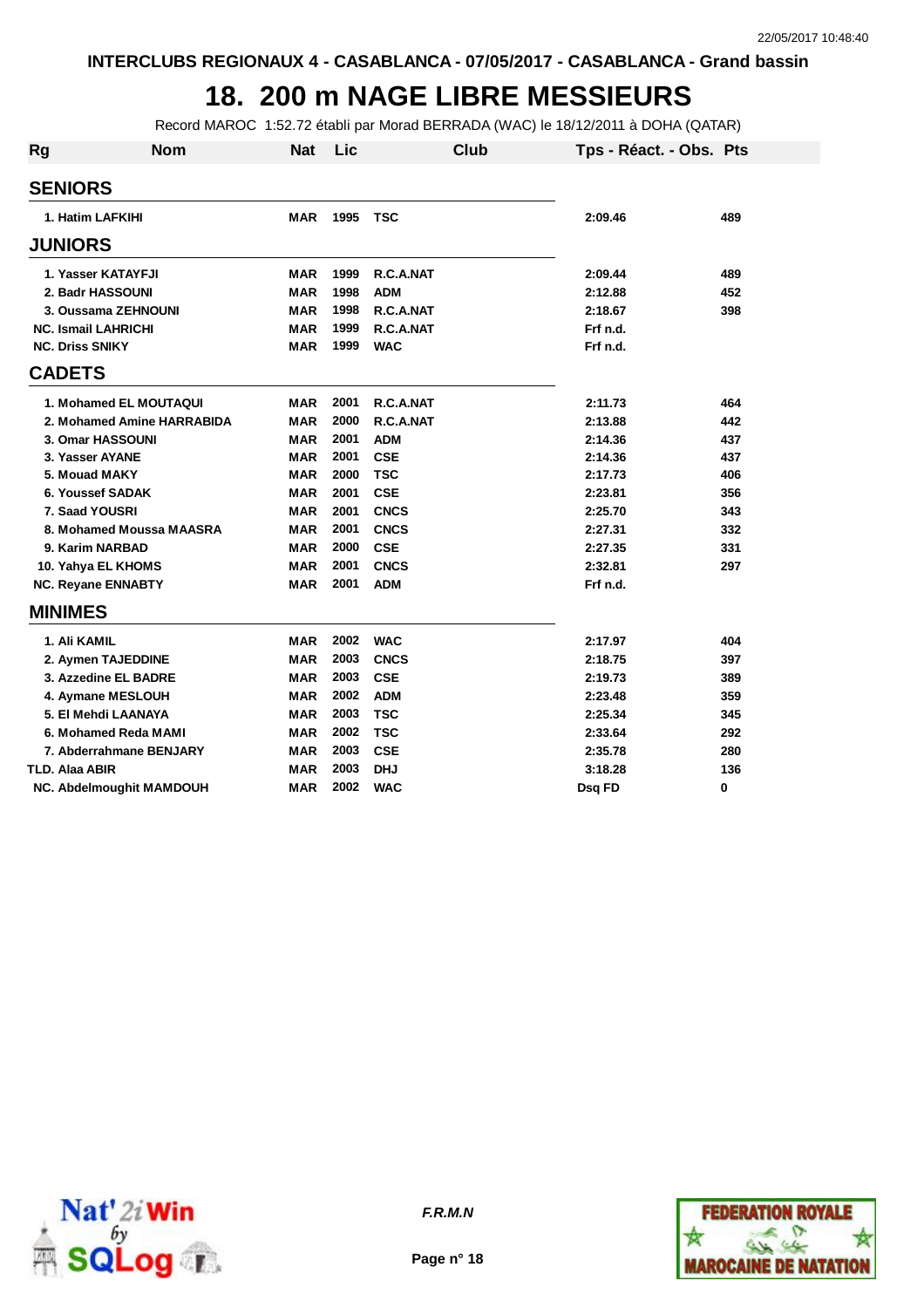# **19. 200 m NAGE LIBRE DAMES**

Record MAROC 2:03.10 établi par Sara EL BEKRI (R.C.A.NAT) le 17/12/2011 à DOHA (QATAR)

| Rg                     | <b>Nom</b>                 | <b>Nat</b> | Lic  | Club        | Tps - Réact. - Obs. Pts |     |
|------------------------|----------------------------|------------|------|-------------|-------------------------|-----|
| <b>SENIORS</b>         |                            |            |      |             |                         |     |
| 1. Rim CHAKRI          |                            | <b>MAR</b> | 1997 | R.C.A.NAT   | 2:33.13                 | 401 |
| <b>JUNIORS</b>         |                            |            |      |             |                         |     |
|                        | <b>NC. Salma SARHANE</b>   | <b>MAR</b> | 1999 | R.C.A.NAT   | Frf n.d.                |     |
| <b>CADETS</b>          |                            |            |      |             |                         |     |
|                        | 1. Kenza MSELLEK           | <b>MAR</b> | 2000 | <b>TSC</b>  | 2:19.98                 | 525 |
|                        | 2. Khaoula ELMACHRAFI      | <b>MAR</b> | 2000 | <b>TSC</b>  | 2:20.94                 | 515 |
| 3. Hajar RACHDI        |                            | <b>MAR</b> | 2000 | <b>TSC</b>  | 2:29.66                 | 430 |
| 4. Ikram KOBBI         |                            | <b>MAR</b> | 2000 | <b>CSE</b>  | 2:38.14                 | 364 |
| 5. Hajar ZAKI          |                            | <b>MAR</b> | 2001 | R.C.A.NAT   | 2:38.56                 | 361 |
|                        | 6. Sarah HOUSNI            | <b>MAR</b> | 2001 | <b>ADM</b>  | 2:49.48                 | 296 |
| <b>MINIMES</b>         |                            |            |      |             |                         |     |
|                        | 1. Taghrid DAHBANI         | <b>MAR</b> | 2003 | R.C.A.NAT   | 2:26.34                 | 460 |
|                        | 2. Salma YOUSRI            | <b>MAR</b> | 2002 | <b>CNCS</b> | 2:34.11                 | 394 |
|                        | 3. Rim BOUJNANE            | <b>MAR</b> | 2003 | <b>CSE</b>  | 2:35.73                 | 381 |
|                        | 4. Fatima Ezahra OUAHMID   | <b>MAR</b> | 2003 | R.C.A.NAT   | 2:36.24                 | 378 |
|                        | 5. Hiba SOUIHEL            | <b>MAR</b> | 2003 | <b>WAC</b>  | 2:37.67                 | 367 |
| 6. Nora RGUIB          |                            | <b>MAR</b> | 2003 | <b>ADM</b>  | 2:39.09                 | 358 |
|                        | 7. Rania LABYAD            | <b>MAR</b> | 2003 | <b>CSE</b>  | 2:44.96                 | 321 |
|                        | 8. Hafssa AMMOUMOU         | <b>MAR</b> | 2003 | <b>WAC</b>  | 2:50.77                 | 289 |
| 9. Salma RIFKI         |                            | <b>MAR</b> | 2002 | <b>ADM</b>  | 2:56.81                 | 260 |
|                        | TLD. Nouhaila EL AIROUKI   | <b>MAR</b> | 2002 | <b>DHJ</b>  | 3:21.39                 | 176 |
|                        | <b>NC. Salma EL YOUSFI</b> | <b>MAR</b> | 2002 | <b>ADM</b>  | Frf n.d.                |     |
| <b>NC. Inas ZAHIR</b>  |                            | <b>MAR</b> | 2002 | <b>DHJ</b>  | Frf n.d.                |     |
| <b>NC. Iness TAHIL</b> |                            | <b>MAR</b> | 2003 | R.C.A.NAT   | Frf n.d.                |     |



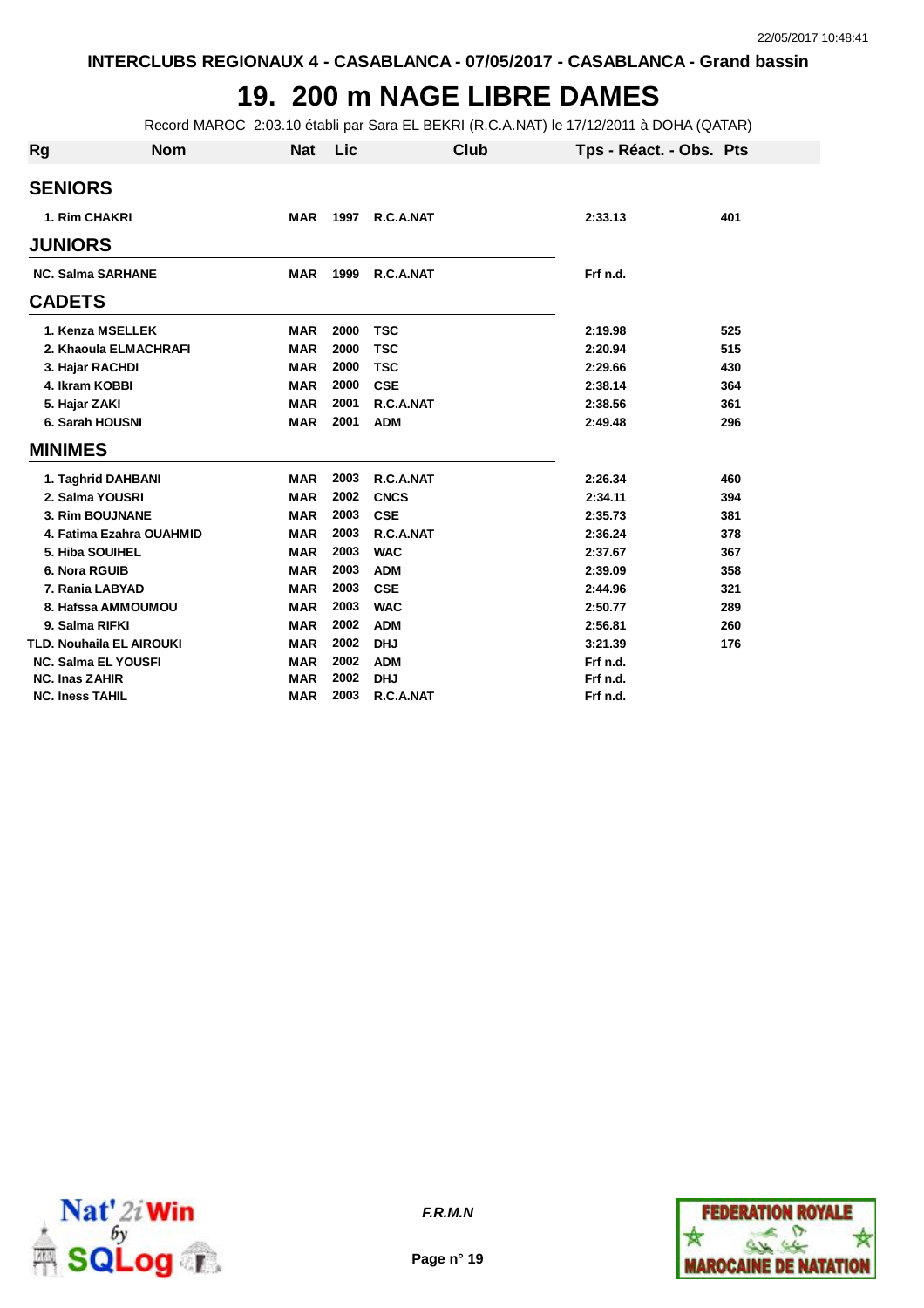# **20. 100 m BRASSE MESSIEURS**

Record MAROC 1:05.85 établi par Amine FAWZI (USCM) le 28/07/2013 à CASABLANCA

| <b>Rg</b>                       | <b>Nom</b>                | <b>Nat</b> | Lic  | Club             |        | Tps - Réact. - Obs. Pts |     |
|---------------------------------|---------------------------|------------|------|------------------|--------|-------------------------|-----|
| <b>SENIORS</b>                  |                           |            |      |                  |        |                         |     |
| <b>NC. Almehdi EL BOUHTOURI</b> |                           | <b>MAR</b> | 1995 | R.C.A.NAT        |        | Frf n.d.                |     |
| <b>JUNIORS</b>                  |                           |            |      |                  |        |                         |     |
| <b>1. Nadir LAMKAOUCHI</b>      |                           | <b>MAR</b> | 1999 | <b>TSC</b>       |        | 1:10.38                 | 573 |
| 2. Oussama ZEHNOUNI             |                           | <b>MAR</b> | 1998 | R.C.A.NAT        |        | 1:20.52                 | 382 |
| 3. Zakaria EL AZZAOUI           |                           | <b>MAR</b> | 1999 | <b>WAC</b>       |        | 1:20.96                 | 376 |
| <b>CADETS</b>                   |                           |            |      |                  |        |                         |     |
| 1. Yasser MAHASSINE             |                           | <b>MAR</b> | 2000 | <b>ADM</b>       |        | 1:18.40                 | 414 |
| 2. Mohamed SALMAN               |                           | <b>MAR</b> | 2001 | R.C.A.NAT        |        | 1:21.83                 | 364 |
| <b>TLD. Karim NARBAD</b>        |                           | <b>MAR</b> | 2000 | <b>CSE</b>       |        | 1:39.23                 | 204 |
| <b>NC. mohamed Farouk ASSAL</b> |                           | <b>MAR</b> | 2001 | R.C.A.NAT        |        | Frf n.d.                |     |
| <b>NC. Ahmed Yassine FLIYOU</b> |                           | <b>MAR</b> | 2001 | R.C.A.NAT        |        | Frf n.d.                |     |
| <b>NC. Mohamed ELOUKKAIL</b>    |                           | <b>MAR</b> | 2000 | <b>OUM RABII</b> | Dsq NI |                         | 0   |
| <b>MINIMES</b>                  |                           |            |      |                  |        |                         |     |
|                                 | 1. Mohamed Amine CHANNANI | <b>MAR</b> | 2002 | <b>CSE</b>       |        | 1:19.47                 | 398 |
| 2. Sami KIBAL                   |                           | <b>MAR</b> | 2002 | <b>WAC</b>       |        | 1:20.03                 | 389 |
| 3. Idriss AZHAR                 |                           | <b>MAR</b> | 2003 | R.C.A.NAT        |        | 1:22.08                 | 361 |
| 4. Ali KAMIL                    |                           | <b>MAR</b> | 2002 | <b>WAC</b>       |        | 1:24.45                 | 331 |
| 5. Youssef BENJELLOUN           |                           | <b>MAR</b> | 2003 | <b>ADM</b>       |        | 1:27.05                 | 302 |
| 6. Achraf BELOUAD               |                           | <b>MAR</b> | 2003 | <b>ADM</b>       |        | 1:28.66                 | 286 |
| 7. Saad LAKHLALKI               |                           | <b>MAR</b> | 2002 | <b>CSE</b>       |        | 1:28.70                 | 286 |
| 8. Ghali IRAQUI HOUSSEINI       |                           | <b>MAR</b> | 2003 | R.C.A.NAT        |        | 1:28.81                 | 285 |
| 9. Yassine SELLEK               |                           | <b>MAR</b> | 2002 | <b>CSE</b>       |        | 1:32.21                 | 254 |



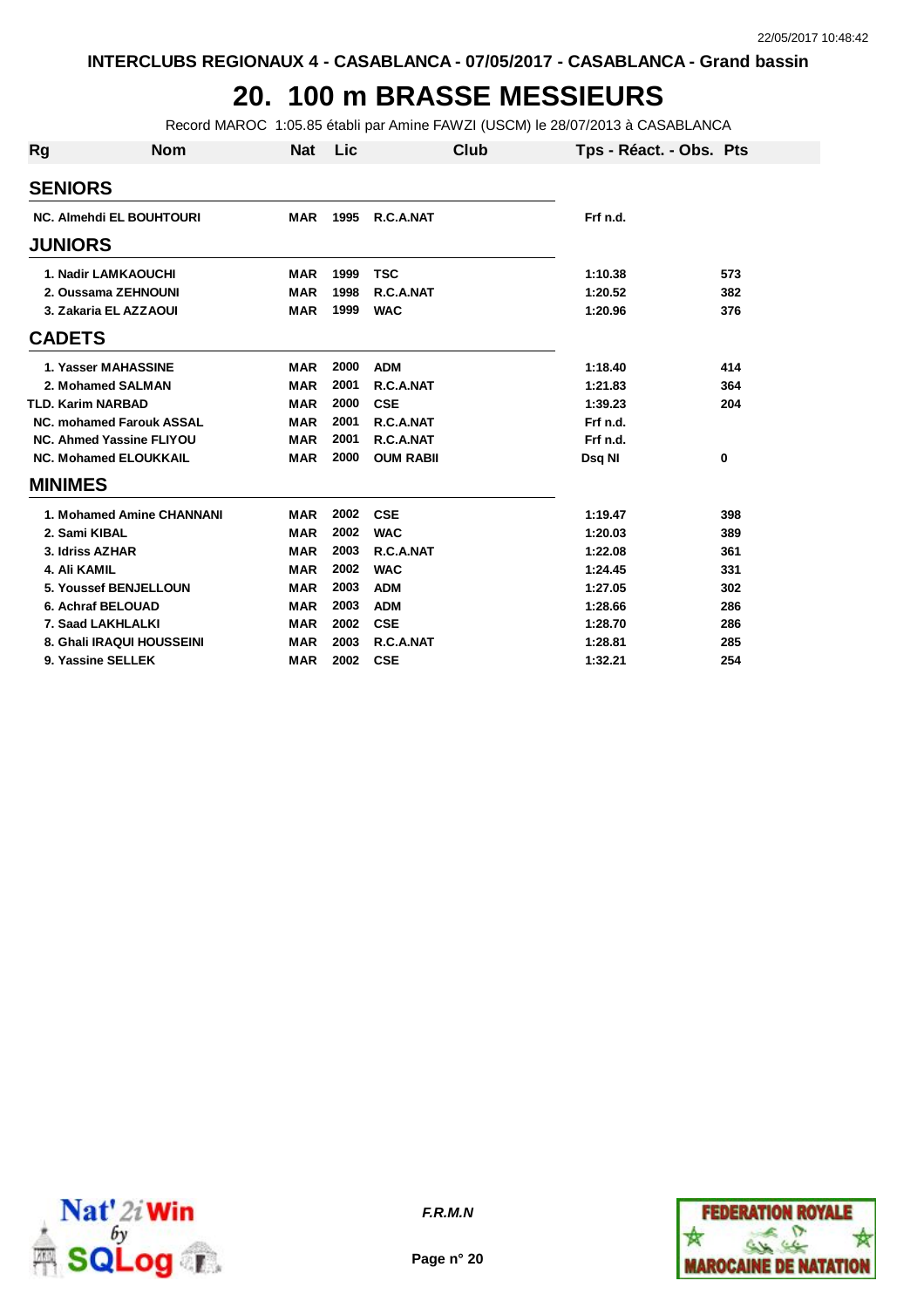## **21. 100 m BRASSE DAMES**

Record MAROC 1:08.21 établi par Sara EL BEKRI (R.C.A.NAT) le 29/07/2012 à LONDRES

| Rg                         | <b>Nom</b>               | <b>Nat</b> | Lic  | Club         | Tps - Réact. - Obs. Pts |     |
|----------------------------|--------------------------|------------|------|--------------|-------------------------|-----|
| <b>SENIORS</b>             |                          |            |      |              |                         |     |
| <b>TLD. Zineb ZOUHAIRI</b> |                          | <b>MAR</b> | 1997 | R.C.A.NAT    | 1:32.15                 | 340 |
| <b>NC. Rim CHAKRI</b>      |                          | <b>MAR</b> | 1997 | R.C.A.NAT    | Frf n.d.                |     |
| <b>CADETS</b>              |                          |            |      |              |                         |     |
|                            | 1. Hiba BENBOUZIANE      | <b>MAR</b> | 2000 | <b>TSC</b>   | 1:29.40                 | 372 |
| 2. Hiba RMILI              |                          | <b>MAR</b> | 2000 | <b>TSC</b>   | 1:29.47                 | 372 |
|                            | 3. Nissrine AKAOUCH      | <b>MAR</b> | 2001 | <b>TSC</b>   | 1:34.34                 | 317 |
| 4. Hajar ZAKI              |                          | <b>MAR</b> | 2001 | R.C.A.NAT    | 1:36.41                 | 297 |
| 5. Ikram KOBBI             |                          | <b>MAR</b> | 2000 | <b>CSE</b>   | 1:37.17                 | 290 |
| <b>TLD. Aya WAHAB</b>      |                          | <b>MAR</b> | 2001 | <b>CSEJL</b> | 1:52.56                 | 186 |
| <b>NC. Fadwa ARRAMI</b>    |                          | <b>MAR</b> | 2000 | R.C.A.NAT    | Frf n.d.                |     |
| <b>MINIMES</b>             |                          |            |      |              |                         |     |
|                            | 1. Kawtar BERRISSOUL     | <b>MAR</b> | 2002 | <b>WAC</b>   | 1:34.64                 | 314 |
|                            | 2. Dalia Wissal GAMRAOUI | <b>MAR</b> | 2002 | <b>WAC</b>   | 1:34.66                 | 314 |
|                            | 3. Manal ANOUAR EL ALAMI | <b>MAR</b> | 2003 | <b>ADM</b>   | 1:37.77                 | 285 |
|                            | 4. Yasmine BOUSLIM       | <b>MAR</b> | 2002 | <b>TSC</b>   | 1:38.20                 | 281 |
|                            | 5. Samia MAHASSINE       | <b>MAR</b> | 2003 | <b>ADM</b>   | 1:41.52                 | 254 |
|                            | 6. Mayare YAHIA          | <b>MAR</b> | 2003 | <b>DHJ</b>   | 1:43.95                 | 237 |
| <b>NC. Iness TAHIL</b>     |                          | <b>MAR</b> | 2003 | R.C.A.NAT    | Frf n.d.                |     |



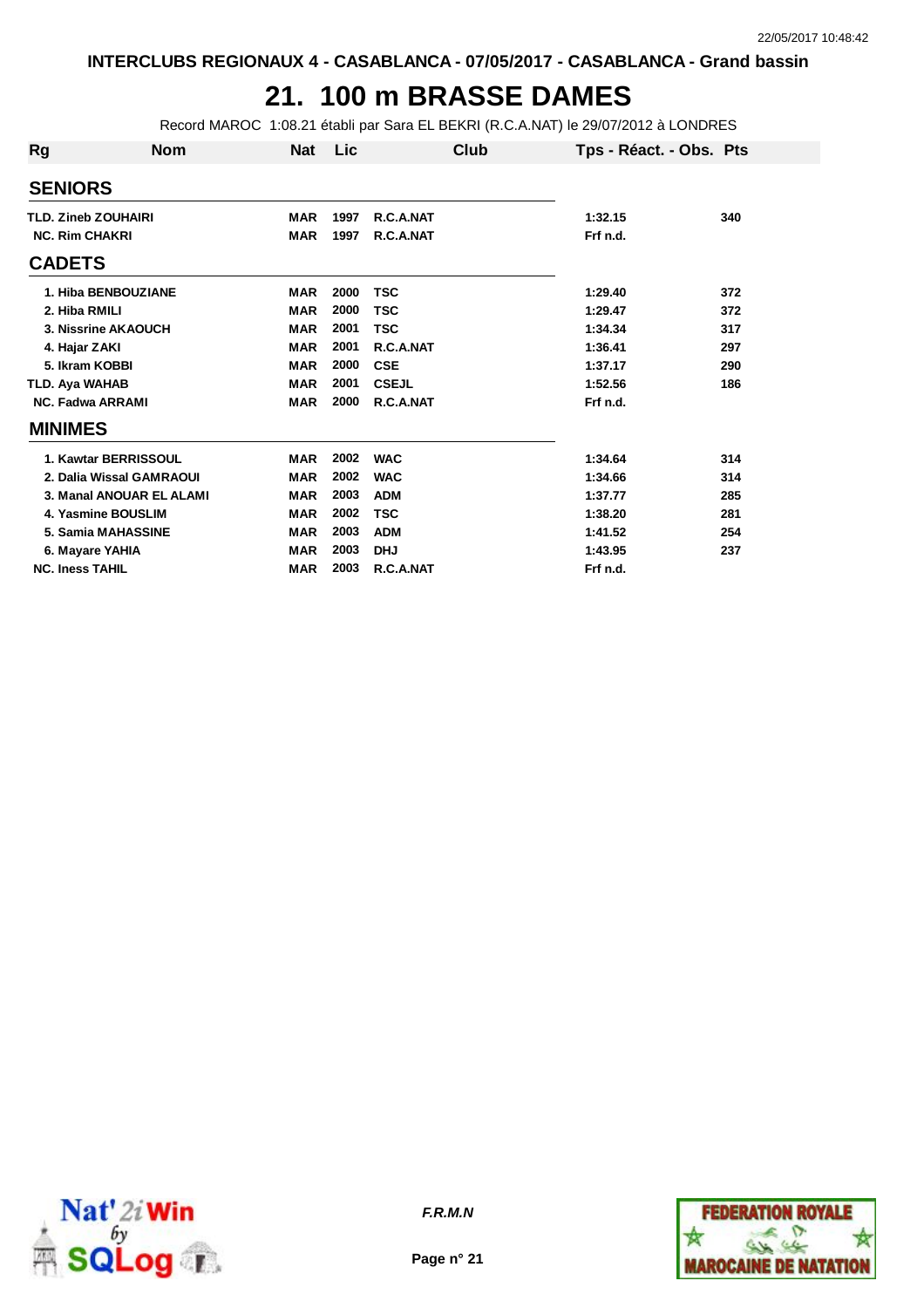### **22. 50 m DOS MESSIEURS**

Record MAROC 26.24 établi par Billal ACHELHI (CODM) le 21/06/2013 à MERSSIN (TURQUIE)

| <b>Rg</b> | <b>Nom</b>                            | <b>Nat</b> | Lic  |                  | Club | Tps - Réact. - Obs. Pts |     |
|-----------|---------------------------------------|------------|------|------------------|------|-------------------------|-----|
|           | <b>SENIORS</b>                        |            |      |                  |      |                         |     |
|           | 1. Hatim LAFKIHI                      | MAR        | 1995 | <b>TSC</b>       |      | 32.13                   | 419 |
|           | <b>JUNIORS</b>                        |            |      |                  |      |                         |     |
|           | 1. Yahya SOULHI                       | <b>MAR</b> | 1998 | <b>ADM</b>       |      | 30.19                   | 505 |
|           | 2. Mohamed OUAHMID                    | <b>MAR</b> | 1998 | <b>ADM</b>       |      | 31.63                   | 439 |
|           | 3. Hamza EZZAHER                      | <b>MAR</b> | 1998 | <b>ADM</b>       |      | 32.78                   | 394 |
|           | 4. Ahmed BENNAJEH                     | <b>MAR</b> | 1998 | <b>CSE</b>       |      | 33.25                   | 378 |
|           | 5. Mehdi DEFAA                        | <b>MAR</b> | 1999 | R.C.A.NAT        |      | 33.34                   | 375 |
|           | 6. Yassine IKLANE                     | <b>MAR</b> | 1999 | <b>WAC</b>       |      | 34.32                   | 343 |
|           | 7. Badr HASSOUNI                      | <b>MAR</b> | 1998 | <b>ADM</b>       |      | 36.67                   | 281 |
|           | <b>NC. Ismail LAHRICHI</b>            | <b>MAR</b> | 1999 | R.C.A.NAT        |      | Frf n.d.                |     |
|           | <b>CADETS</b>                         |            |      |                  |      |                         |     |
|           | 1. Nizar BANSAR                       | <b>MAR</b> | 2001 | R.C.A.NAT        |      | 32.80                   | 393 |
|           | 2. Mohamed Amine HARRABIDA            | <b>MAR</b> | 2000 | R.C.A.NAT        |      | 33.49                   | 370 |
|           | 3. Othmane AZIZE                      | <b>MAR</b> | 2000 | <b>WAC</b>       |      | 33.73                   | 362 |
|           | 4. Yasser AYANE                       | <b>MAR</b> | 2001 | <b>CSE</b>       |      | 34.04                   | 352 |
|           | 5. Mouad MAKY                         | <b>MAR</b> | 2000 | TSC              |      | 34.22                   | 346 |
|           | <b>6. Youssef SADAK</b>               | <b>MAR</b> | 2001 | <b>CSE</b>       |      | 35.22                   | 318 |
|           | 7. Saad YOUSRI                        | <b>MAR</b> | 2001 | <b>CNCS</b>      |      | 36.36                   | 289 |
|           | <b>TLD. Mohamed ELOUKKAIL</b>         | <b>MAR</b> | 2000 | <b>OUM RABII</b> |      | 53.88                   | 88  |
|           | <b>NC. Anis BENYAHIA</b>              | <b>MAR</b> | 2001 | R.C.A.NAT        |      | Frf n.d.                |     |
|           | NC. Reyane ENNABTY                    | MAR        | 2001 | <b>ADM</b>       |      | Frf n.d.                |     |
|           | <b>NC. Omar HASSOUNI</b>              | <b>MAR</b> | 2001 | <b>ADM</b>       |      | Dsq NI                  | 0   |
|           | <b>MINIMES</b>                        |            |      |                  |      |                         |     |
|           | 1. Abdelmoughit MAMDOUH               | <b>MAR</b> | 2002 | <b>WAC</b>       |      | 31.03                   | 465 |
|           | 2. Adam ZIANE                         | MAR        | 2002 | <b>CNCS</b>      |      | 32.92                   | 389 |
|           | 3. Idriss AZHAR                       | MAR        | 2003 | R.C.A.NAT        |      | 33.07                   | 384 |
|           | 4. Aymane MESLOUH                     | <b>MAR</b> | 2002 | <b>ADM</b>       |      | 33.95                   | 355 |
|           | 5. Mohamed Amine OUHAMMOUCH           | <b>MAR</b> | 2002 | <b>ADM</b>       |      | 37.07                   | 272 |
|           | <b>6. Youssef BENJELLOUN</b>          | <b>MAR</b> | 2003 | <b>ADM</b>       |      | 38.09                   | 251 |
|           | 7. Aymen TAJEDDINE                    | MAR        | 2003 | <b>CNCS</b>      |      | 38.19                   | 249 |
|           | 8. Yassine SELLEK                     | MAR        | 2002 | <b>CSE</b>       |      | 38.34                   | 246 |
|           | 9. Mohamed Amine CHANNANI             | MAR        | 2002 | <b>CSE</b>       |      | 39.39                   | 227 |
|           | 10. Yahia BAJJAJI                     | <b>MAR</b> | 2003 | R.C.A.NAT        |      | 40.11                   | 215 |
|           | 11. Achraf BELOUAD                    | <b>MAR</b> | 2003 | <b>ADM</b>       |      | 40.66                   | 206 |
|           | 12. Abderrahmane BENJARY              | MAR        | 2003 | <b>CSE</b>       |      | 41.08                   | 200 |
|           | 13. Sami DEFAA                        | <b>MAR</b> | 2003 | R.C.A.NAT        |      | 41.28                   | 197 |
|           | <b>14. Saad LAKHLALKI</b>             | MAR        | 2002 | <b>CSE</b>       |      | 42.20                   | 184 |
|           | <b>15. Ayoub BOURAIS</b>              | <b>MAR</b> | 2002 | <b>CSE</b>       |      | 43.56                   | 168 |
|           | TLD. Alaa ABIR                        | MAR        | 2003 | <b>DHJ</b>       |      | 44.22                   | 160 |
|           | TLD. Abdallah GHESSANI IDRISSI        | MAR        | 2002 | R.C.A.NAT        |      | 57.53                   | 72  |
|           | <b>TLD. Mohamed Sami FARAJI</b>       | MAR        | 2003 | R.C.A.NAT        |      | 1:01.41                 | 60  |
|           | <b>TLD. Chouaib HABIL</b>             | <b>MAR</b> | 2003 | R.C.A.NAT        |      | 1:02.94                 | 55  |
|           | <b>TLD. Mohammed Khalil BELLAOUSS</b> | MAR        | 2002 | R.C.A.NAT        |      | 1:12.43                 | 36  |
|           | <b>NC. Mohamed Reda MAMI</b>          | MAR        | 2002 | TSC              |      | Dsq FD                  | 0   |
|           | <b>NC. Amine SAOUDI</b>               | MAR        | 2003 | R.C.A.NAT        |      | Dsq NI                  | 0   |



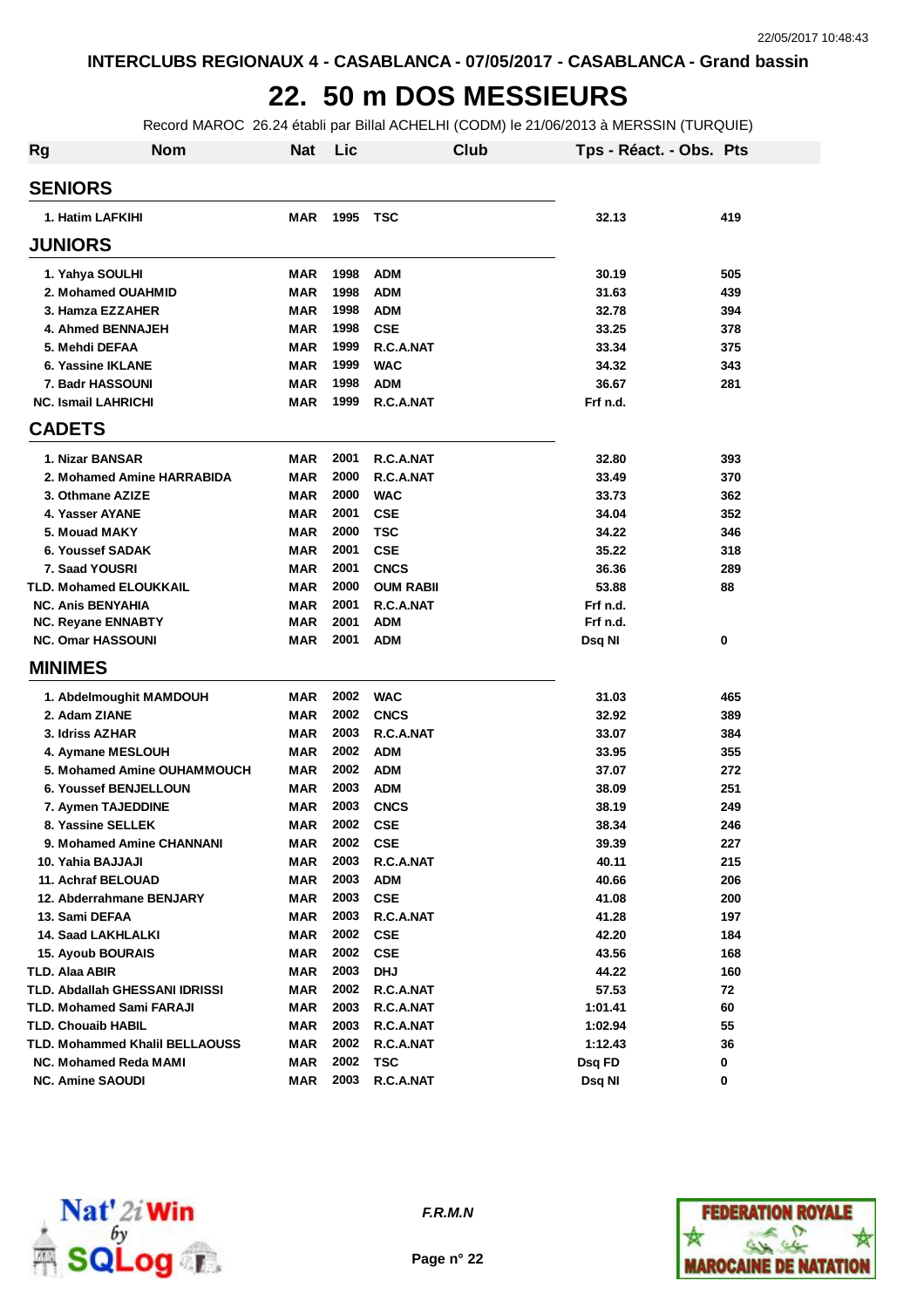#### **23. 50 m DOS DAMES**

Record MAROC 31.35 établi par Yasmeen BOUTOUIL (USCM) le 20/03/2015 à MASSY (FRANCE)

| <b>Rg</b> | <b>Nom</b>                 | <b>Nat</b> | Lic  |              | <b>Club</b> | Tps - Réact. - Obs. Pts |     |
|-----------|----------------------------|------------|------|--------------|-------------|-------------------------|-----|
|           | <b>CADETS</b>              |            |      |              |             |                         |     |
|           | 1. Hiba RIMY               | <b>MAR</b> | 2001 | <b>TSC</b>   |             | 34.82                   | 469 |
|           | 2. Kenza MSELLEK           | <b>MAR</b> | 2000 | <b>TSC</b>   |             | 36.52                   | 406 |
|           | 3. Hiba BENBOUZIANE        | <b>MAR</b> | 2000 | <b>TSC</b>   |             | 38.97                   | 334 |
|           | 4. Aya WAHAB               | <b>MAR</b> | 2001 | <b>CSEJL</b> |             | 40.44                   | 299 |
|           | 5. Rim JEBRI               | <b>MAR</b> | 2001 | R.C.A.NAT    |             | 42.72                   | 254 |
|           | 6. Hajar RACHDI            | <b>MAR</b> | 2000 | TSC          |             | 43.16                   | 246 |
|           | <b>MINIMES</b>             |            |      |              |             |                         |     |
|           | 1. Salma YOUSRI            | <b>MAR</b> | 2002 | <b>CNCS</b>  |             | 36.78                   | 398 |
|           | 2. Yasmine LAMANE          | <b>MAR</b> | 2002 | <b>WAC</b>   |             | 37.32                   | 381 |
|           | 3. Keltoum GOURRAM         | <b>MAR</b> | 2003 | <b>ADM</b>   |             | 38.20                   | 355 |
|           | 4. Fatima Ezahra OUAHMID   | <b>MAR</b> | 2003 | R.C.A.NAT    |             | 39.83                   | 313 |
|           | 5. Nora RGUIB              | <b>MAR</b> | 2003 | <b>ADM</b>   |             | 40.46                   | 299 |
|           | 6. Hiba Allah RATTAB       | <b>MAR</b> | 2002 | <b>TSC</b>   |             | 40.57                   | 296 |
|           | 7. Rim BOUJNANE            | <b>MAR</b> | 2003 | <b>CSE</b>   |             | 40.89                   | 289 |
|           | 8. Aya EL BOUZKRI          | <b>MAR</b> | 2003 | <b>CNCS</b>  |             | 41.49                   | 277 |
|           | 9. Ikram WAHAB             | <b>MAR</b> | 2003 | <b>CSEJL</b> |             | 41.85                   | 270 |
|           | 10. Rania LABYAD           | <b>MAR</b> | 2003 | <b>CSE</b>   |             | 42.80                   | 252 |
|           | 11. Hafssa AMMOUMOU        | <b>MAR</b> | 2003 | <b>WAC</b>   |             | 42.89                   | 251 |
|           | 12. Manal ANOUAR EL ALAMI  | <b>MAR</b> | 2003 | <b>ADM</b>   |             | 43.16                   | 246 |
|           | 13. Rim AFIF               | <b>MAR</b> | 2002 | <b>TSC</b>   |             | 43.84                   | 235 |
|           | 14. Mayare YAHIA           | <b>MAR</b> | 2003 | <b>DHJ</b>   |             | 45.06                   | 216 |
|           | <b>15. Samia MAHASSINE</b> | <b>MAR</b> | 2003 | <b>ADM</b>   |             | 45.23                   | 214 |
|           | 16. Rima EL BROUZI         | <b>MAR</b> | 2003 | <b>TSC</b>   |             | 45.52                   | 210 |
|           | 17. Ghita BOUTALEB JOUTEI  | <b>MAR</b> | 2003 | <b>TSC</b>   |             | 46.55                   | 196 |
|           | 18. Lina BOURZIK           | <b>MAR</b> | 2002 | <b>TSC</b>   |             | 46.82                   | 193 |
|           | TLD. Nouhaila EL AIROUKI   | <b>MAR</b> | 2002 | <b>DHJ</b>   |             | 47.63                   | 183 |
|           | TLD. Nour Imane MAASRA     | <b>MAR</b> | 2002 | <b>CNCS</b>  |             | 48.29                   | 176 |
|           | <b>TLD. Ranya OUALID</b>   | <b>MAR</b> | 2003 | R.C.A.NAT    |             | 58.10                   | 101 |
|           | TLD. Lamiaa GHAZOUANI      | <b>MAR</b> | 2003 | R.C.A.NAT    |             | 59.50                   | 94  |
|           | TLD. Dana AL HALAWANI      | <b>MAR</b> | 2003 | R.C.A.NAT    |             | 1:17.09                 | 43  |
|           | <b>NC. Mariam ABOUKIR</b>  | <b>MAR</b> | 2003 | R.C.A.NAT    |             | Frf n.d.                |     |
|           | <b>NC. Inas ZAHIR</b>      | <b>MAR</b> | 2002 | <b>DHJ</b>   |             | Frf n.d.                |     |
|           | <b>NC. Racha KEBIRI</b>    | <b>MAR</b> | 2002 | R.C.A.NAT    |             | Dsq NI                  | 0   |



**Page n° 23**

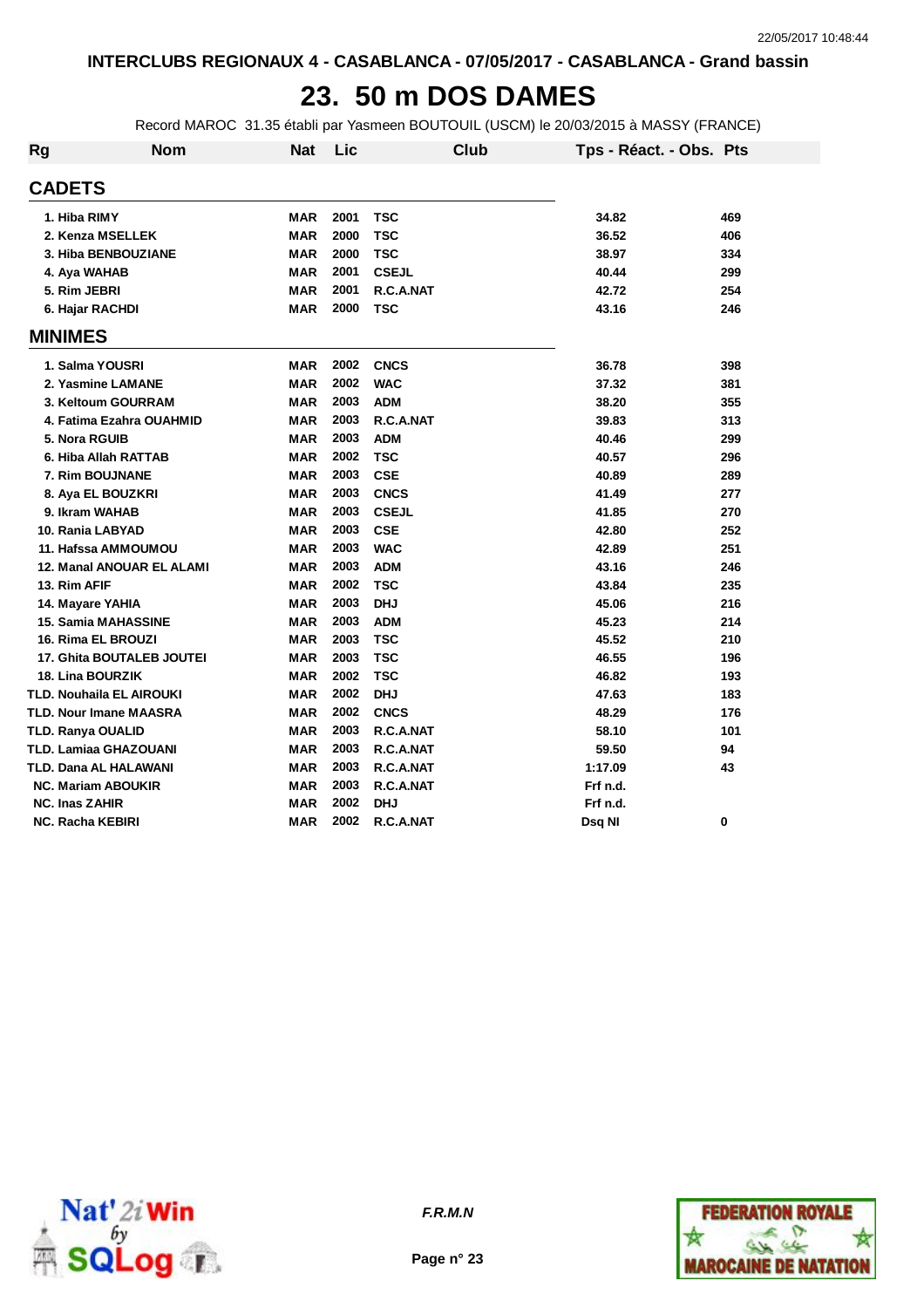## **24. 400 m 4 NAGES MESSIEURS**

Record MAROC 4:25.58 établi par Morad BERRADA (WAC) le 18/03/2012 à DUNKERQUE (FRANCE)

| Rg             | <b>Nom</b>            | <b>Nat</b> | <b>Lic</b> | Club        | Tps - Réact. - Obs. Pts |     |
|----------------|-----------------------|------------|------------|-------------|-------------------------|-----|
| <b>MINIMES</b> |                       |            |            |             |                         |     |
|                | 1. Oussama ELMAHBOUBI | MAR        | 2002       | ADM         | 5:26.13                 | 417 |
| 2. Adam ZIANE  |                       | MAR        | 2002       | <b>CNCS</b> | 5:27.41                 | 413 |
|                | 3. Azzedine EL BADRE  | MAR        | 2003 CSE   |             | 5:34.13                 | 388 |
|                | 4. Mohammed CHAFFAA   | MAR        | 2003       | <b>CSE</b>  | 6:06.36                 | 294 |
|                |                       |            |            |             |                         |     |



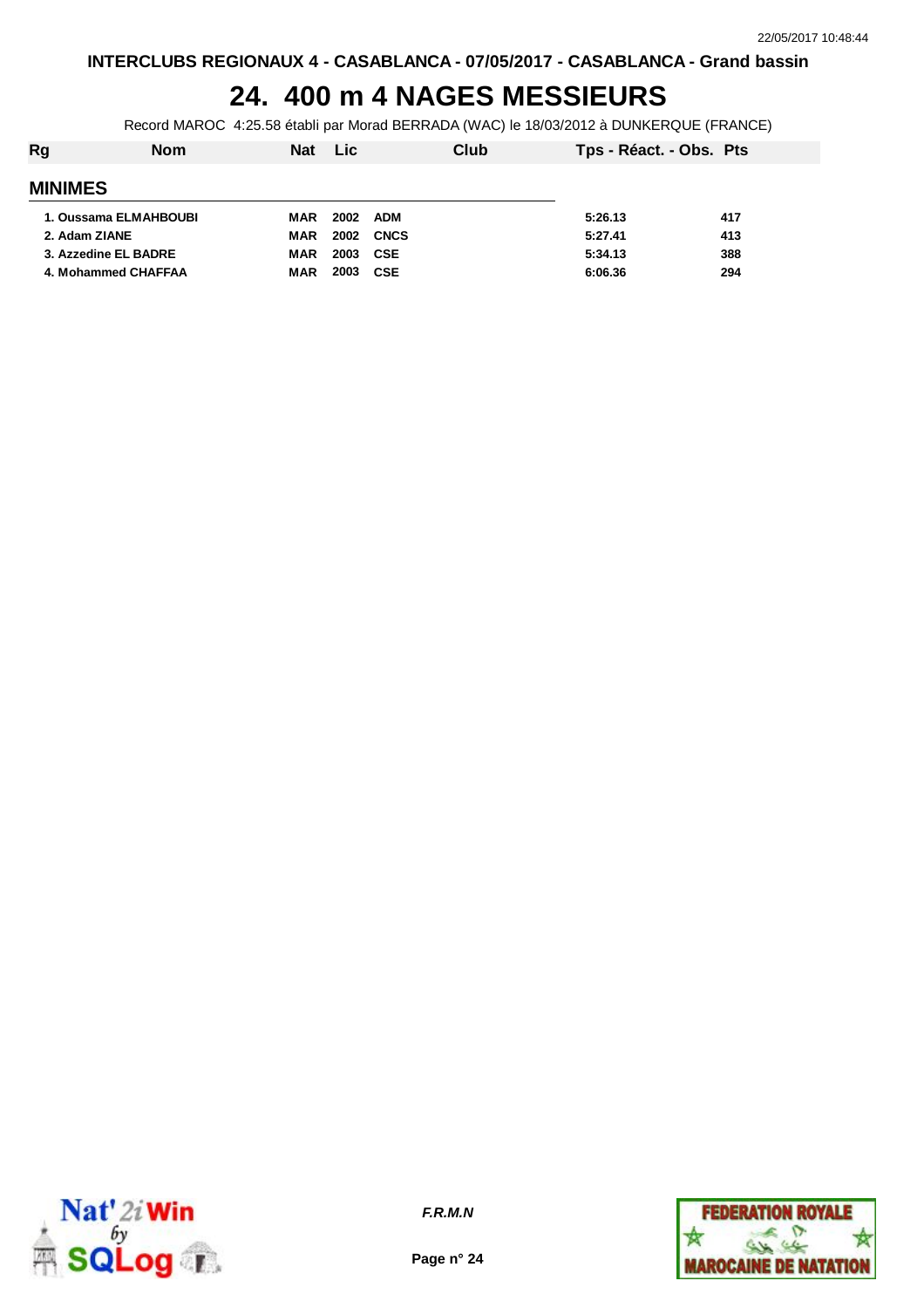#### **25. 400 m 4 NAGES DAMES**

Record MAROC 4:48.04 établi par Sara EL BEKRI (R.C.A.NAT) le 18/12/2011 à CASABLANCA

| Rg                 | <b>Nom</b> | Nat        | Lic |                | Club | Tps - Réact. - Obs. Pts |     |
|--------------------|------------|------------|-----|----------------|------|-------------------------|-----|
| <b>MINIMES</b>     |            |            |     |                |      |                         |     |
| 1. Taghrid DAHBANI |            | <b>MAR</b> |     | 2003 R.C.A.NAT |      | 5:48.05                 | 458 |



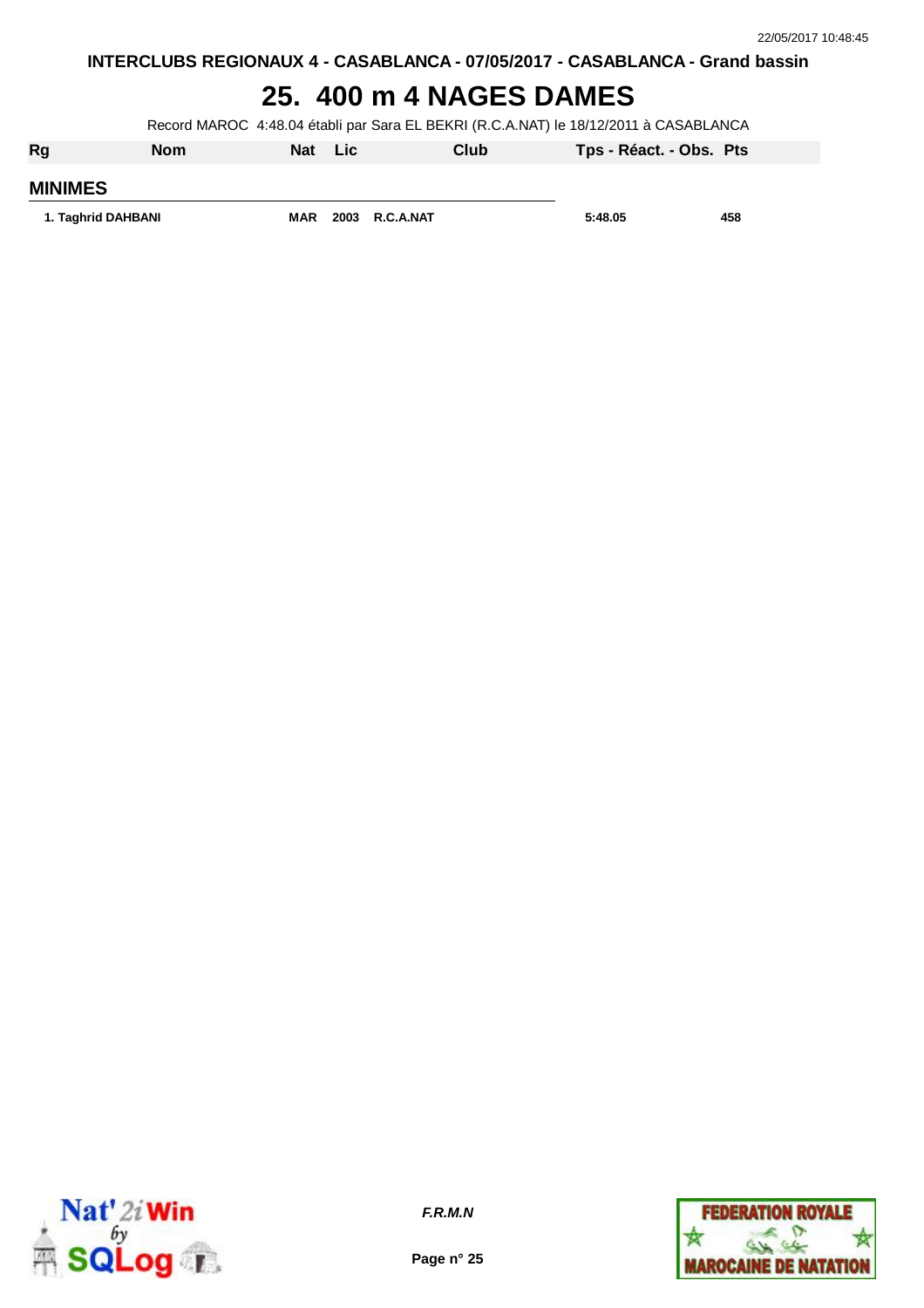#### **26. 200 m PAPILLON MESSIEURS**

Record MAROC 2:03.79 établi par Said SABER (CODM) le 04/04/2016 à DUBAI

| Rg                    | <b>Nom</b> | <b>Nat</b> | <b>Lic</b>         | Club | Tps - Réact. - Obs. Pts |     |
|-----------------------|------------|------------|--------------------|------|-------------------------|-----|
| <b>MINIMES</b>        |            |            |                    |      |                         |     |
| 1. Oussama ELMAHBOUBI |            | <b>MAR</b> | 2002<br><b>ADM</b> |      | 2:27.93                 | 428 |
| 2. Sami KIBAL         |            | <b>MAR</b> | 2002<br><b>WAC</b> |      | 2:31.07                 | 402 |
| 3. Ali KAMIL          |            | <b>MAR</b> | 2002<br><b>WAC</b> |      | 2:47.00                 | 297 |



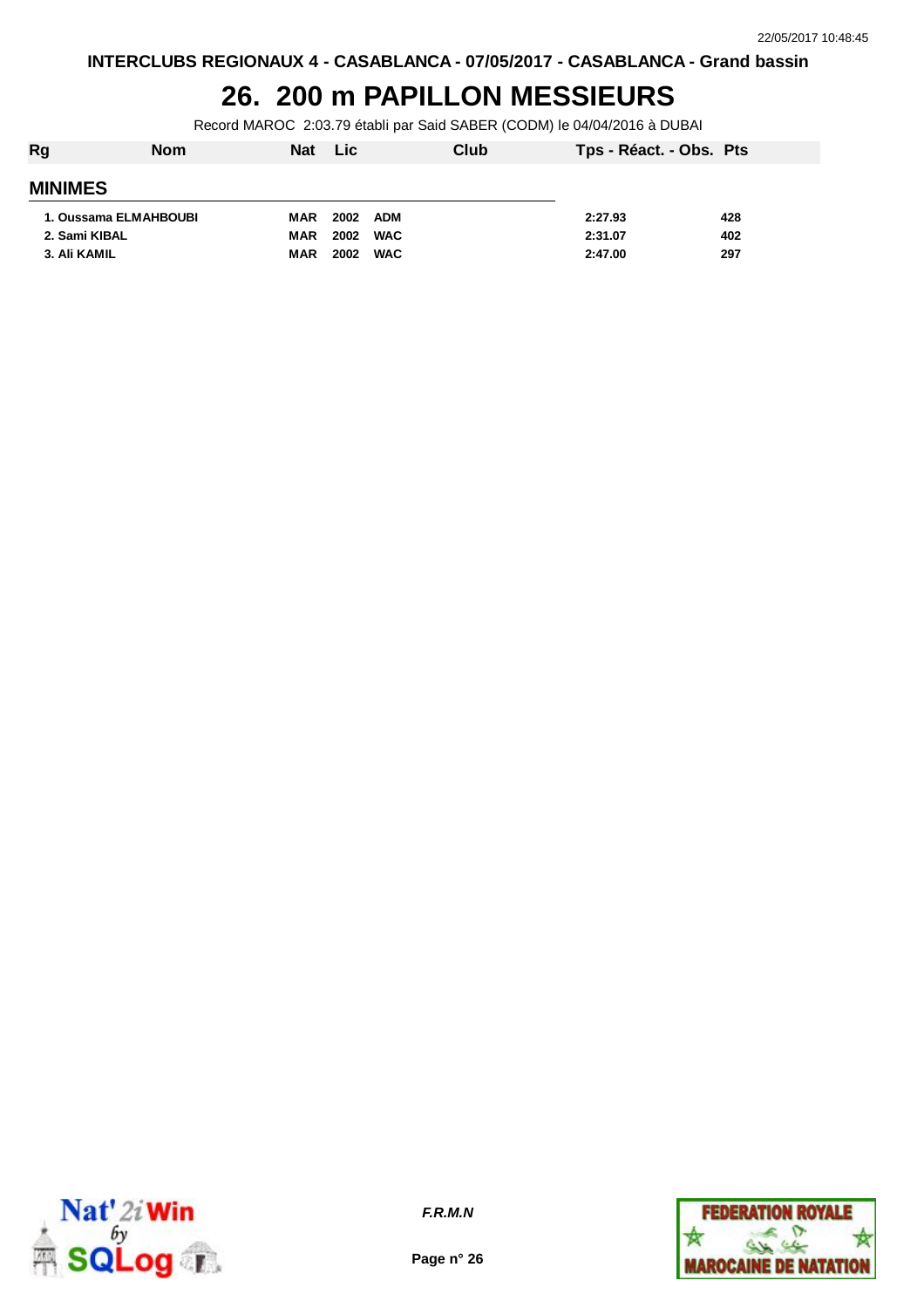# **27. 200 m PAPILLON DAMES**

Record MAROC 2:16.21 établi par Sara EL BEKRI (R.C.A.NAT) le 19/12/2011 à DOHA (QATAR)

| Rg              | <b>Nom</b>            | <b>Nat</b> | <b>Lic</b> | Club       | Tps - Réact. - Obs. Pts |     |
|-----------------|-----------------------|------------|------------|------------|-------------------------|-----|
| <b>CADETS</b>   |                       |            |            |            |                         |     |
|                 | 1. Khaoula ELMACHRAFI | <b>MAR</b> | 2000       | <b>TSC</b> | 2:44.31                 | 407 |
|                 | 2. Nissrine AKAOUCH   | <b>MAR</b> | 2001       | <b>TSC</b> | 3:10.35                 | 262 |
| TLD. Hajar ZAKI |                       | <b>MAR</b> | 2001       | R.C.A.NAT  | 3:28.53                 | 199 |
| <b>MINIMES</b>  |                       |            |            |            |                         |     |
|                 | 1. Taghrid DAHBANI    | MAR        | 2003       | R.C.A.NAT  | 2:46.49                 | 391 |
| 2. Rim BOUJNANE |                       | <b>MAR</b> | 2003       | CSE        | 3:00.16                 | 309 |
| 3. Nora RGUIB   |                       | <b>MAR</b> | 2003       | <b>ADM</b> | 3:17.06                 | 236 |



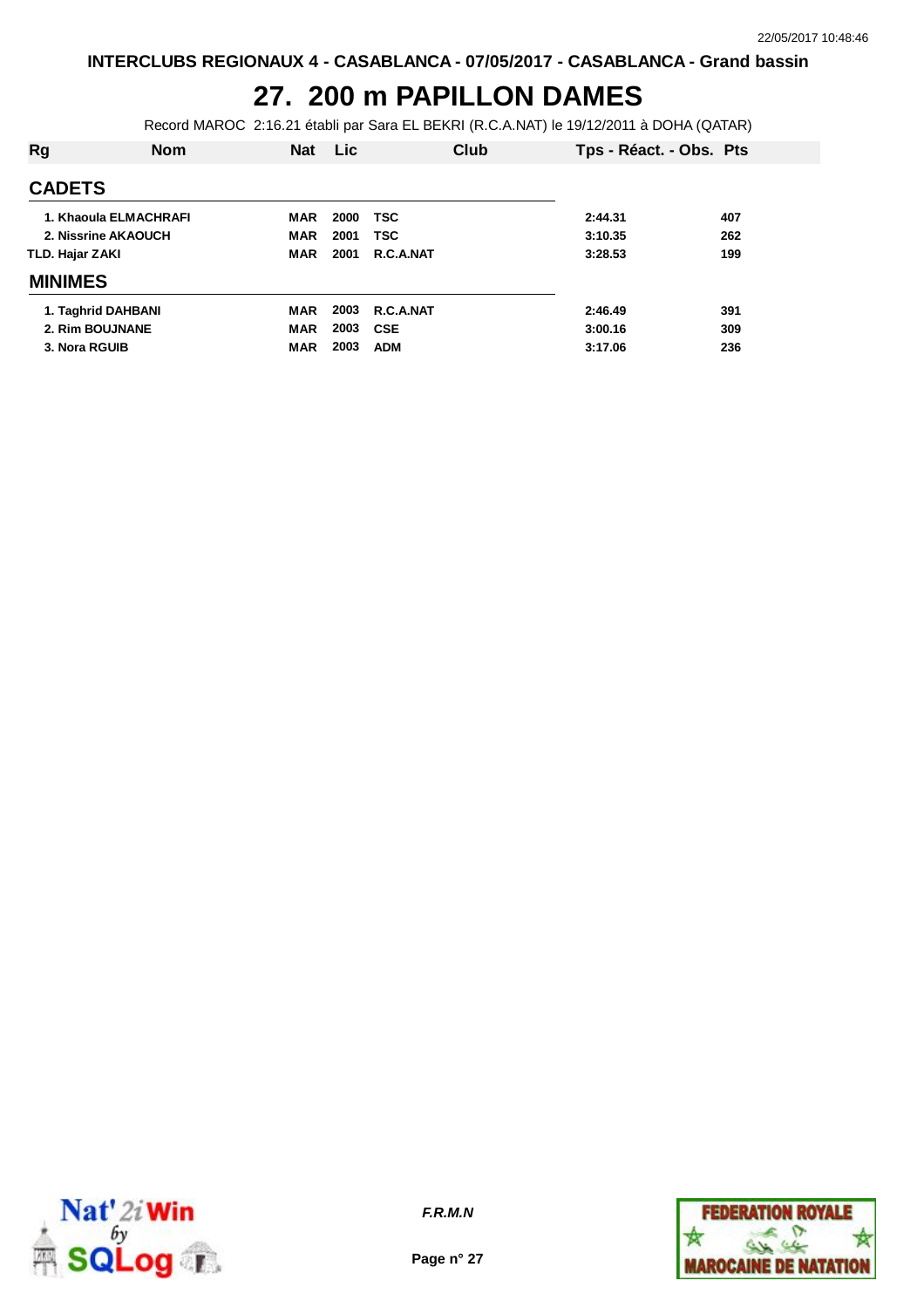## **28. 100 m DOS MESSIEURS**

Record MAROC 56.77 établi par Merwane EL MERINI (R.C.A.NAT) le 02/04/2016 à MONTPELIER (FRA)

| <b>Rg</b>             | <b>Nom</b>                 | <b>Nat</b> | Lic  | Club        | Tps - Réact. - Obs. Pts |     |
|-----------------------|----------------------------|------------|------|-------------|-------------------------|-----|
| <b>JUNIORS</b>        |                            |            |      |             |                         |     |
|                       | 1. Imad EL MOUSTAKIM       | <b>MAR</b> | 1999 | R.C.A.NAT   | 1:05.01                 | 510 |
|                       | 2. Mehdi MARCHICH          | <b>MAR</b> | 1999 | <b>CSE</b>  | 1:13.83                 | 348 |
|                       | 3. Badr HASSOUNI           | <b>MAR</b> | 1998 | <b>ADM</b>  | 1:14.72                 | 335 |
|                       | <b>TLD. Yassine IKLANE</b> | <b>MAR</b> | 1999 | <b>WAC</b>  | 1:19.87                 | 275 |
|                       | <b>TLD. Ahmed BENNAJEH</b> | <b>MAR</b> | 1998 | <b>CSE</b>  | 1:20.22                 | 271 |
|                       | <b>NC. Ismail LAHRICHI</b> | <b>MAR</b> | 1999 | R.C.A.NAT   | Frf n.d.                |     |
| <b>CADETS</b>         |                            |            |      |             |                         |     |
|                       | 1. Omar HASSOUNI           | <b>MAR</b> | 2001 | <b>ADM</b>  | 1:11.72                 | 379 |
|                       | 2. Othmane AZIZE           | <b>MAR</b> | 2000 | <b>WAC</b>  | 1:12.31                 | 370 |
|                       | 3. Mohamed Amine HARRABIDA | <b>MAR</b> | 2000 | R.C.A.NAT   | 1:12.54                 | 367 |
|                       | 4. Yasser AYANE            | <b>MAR</b> | 2001 | <b>CSE</b>  | 1:13.72                 | 349 |
|                       | 5. Mouad MAKY              | <b>MAR</b> | 2000 | <b>TSC</b>  | 1:16.25                 | 316 |
|                       | 6. Youssef SADAK           | <b>MAR</b> | 2001 | <b>CSE</b>  | 1:18.66                 | 287 |
|                       | 7. Saad YOUSRI             | <b>MAR</b> | 2001 | <b>CNCS</b> | 1:21.42                 | 259 |
| <b>MINIMES</b>        |                            |            |      |             |                         |     |
|                       | 1. Abdelmoughit MAMDOUH    | <b>MAR</b> | 2002 | <b>WAC</b>  | 1:08.21                 | 441 |
|                       | 2. Adam ZIANE              | <b>MAR</b> | 2002 | <b>CNCS</b> | 1:09.80                 | 412 |
|                       | 3. Idriss AZHAR            | <b>MAR</b> | 2003 | R.C.A.NAT   | 1:11.94                 | 376 |
|                       | 4. Aymane MESLOUH          | <b>MAR</b> | 2002 | <b>ADM</b>  | 1:15.78                 | 322 |
|                       | 5. Azzedine EL BADRE       | <b>MAR</b> | 2003 | <b>CSE</b>  | 1:17.91                 | 296 |
|                       | 6. Mohamed Amine CHANNANI  | <b>MAR</b> | 2002 | <b>CSE</b>  | 1:23.89                 | 237 |
|                       | 7. Yahia BAJJAJI           | <b>MAR</b> | 2003 | R.C.A.NAT   | 1:26.72                 | 214 |
|                       | 8. Abderrahmane BENJARY    | <b>MAR</b> | 2003 | <b>CSE</b>  | 1:29.30                 | 196 |
|                       | 9. Mohammed CHAFFAA        | <b>MAR</b> | 2003 | <b>CSE</b>  | 1:33.16                 | 173 |
| <b>TLD. Alaa ABIR</b> |                            | <b>MAR</b> | 2003 | <b>DHJ</b>  | 1:40.25                 | 139 |



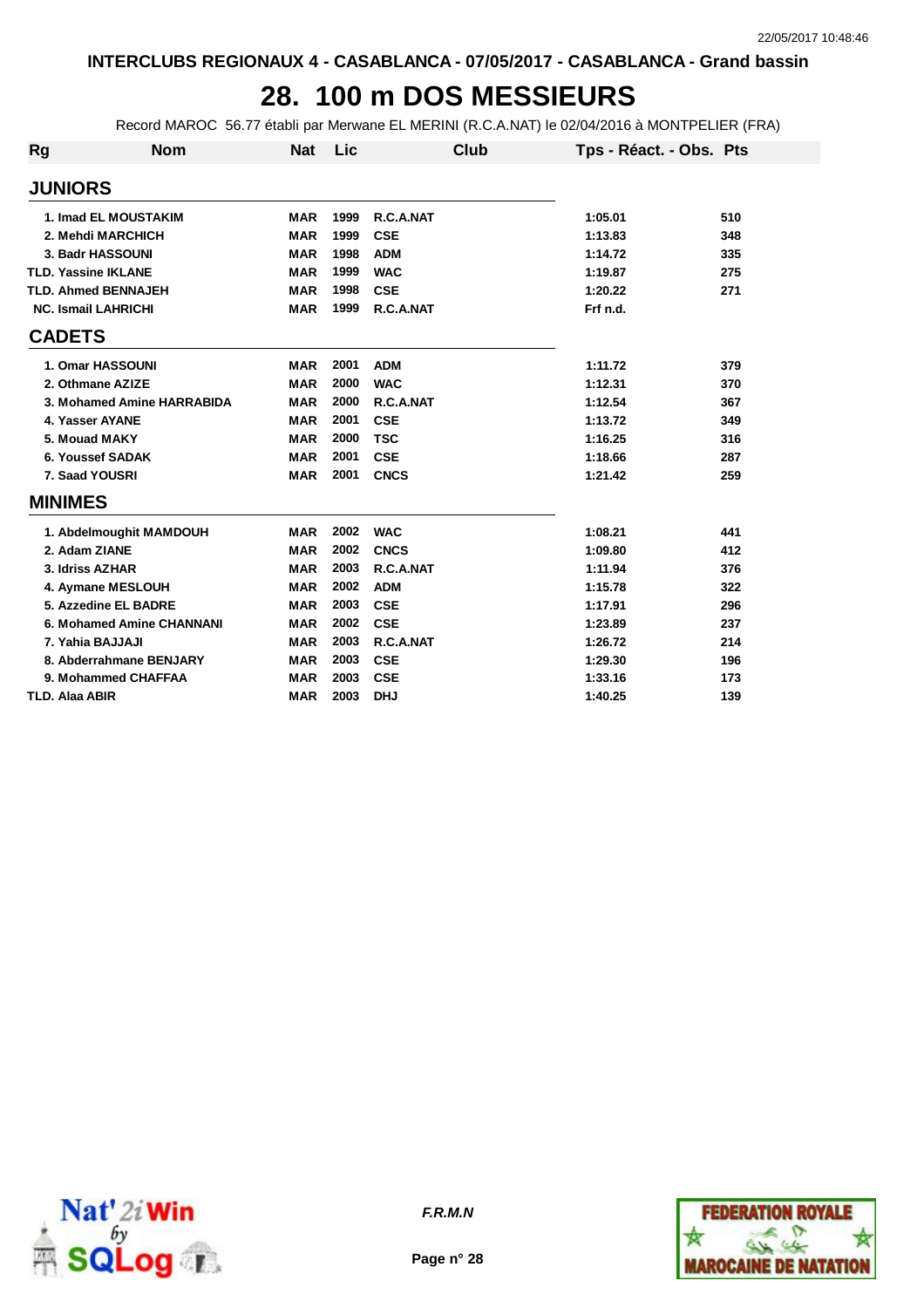## **29. 100 m DOS DAMES**

Record MAROC 1:05.97 établi par Yasmeen BOUTOUIL (USCM) le 21/02/2016 à CLAMART (FRA)

| Rg                             | <b>Nom</b> | <b>Nat</b> | Lic  | Club        | Tps - Réact. - Obs. Pts |     |
|--------------------------------|------------|------------|------|-------------|-------------------------|-----|
| <b>CADETS</b>                  |            |            |      |             |                         |     |
| 1. Kenza MSELLEK               |            | <b>MAR</b> | 2000 | <b>TSC</b>  | 1:21.01                 | 369 |
| 2. Hiba RIMY                   |            | <b>MAR</b> | 2001 | TSC         | 1:25.06                 | 319 |
| <b>TLD. Hajar RACHDI</b>       |            | <b>MAR</b> | 2000 | <b>TSC</b>  | 1:43.03                 | 179 |
| <b>MINIMES</b>                 |            |            |      |             |                         |     |
| 1. Salma YOUSRI                |            | MAR        | 2002 | <b>CNCS</b> | 1:19.50                 | 390 |
| 2. Yasmine LAMANE              |            | <b>MAR</b> | 2002 | <b>WAC</b>  | 1:20.44                 | 377 |
| 3. Keltoum GOURRAM             |            | <b>MAR</b> | 2003 | <b>ADM</b>  | 1:22.94                 | 344 |
| 4. Hafssa AMMOUMOU             |            | <b>MAR</b> | 2003 | <b>WAC</b>  | 1:31.44                 | 256 |
| 5. Mayare YAHIA                |            | <b>MAR</b> | 2003 | <b>DHJ</b>  | 1:36.38                 | 219 |
| <b>NC. Inas ZAHIR</b>          |            | <b>MAR</b> | 2002 | <b>DHJ</b>  | Frf n.d.                |     |
| <b>NC. Rania LABYAD</b>        |            | <b>MAR</b> | 2003 | <b>CSE</b>  | Dsq NI                  | 0   |
| <b>NC. Nouhaila EL AIROUKI</b> |            | <b>MAR</b> | 2002 | <b>DHJ</b>  | Dsq NI                  | 0   |



**Page n° 29**

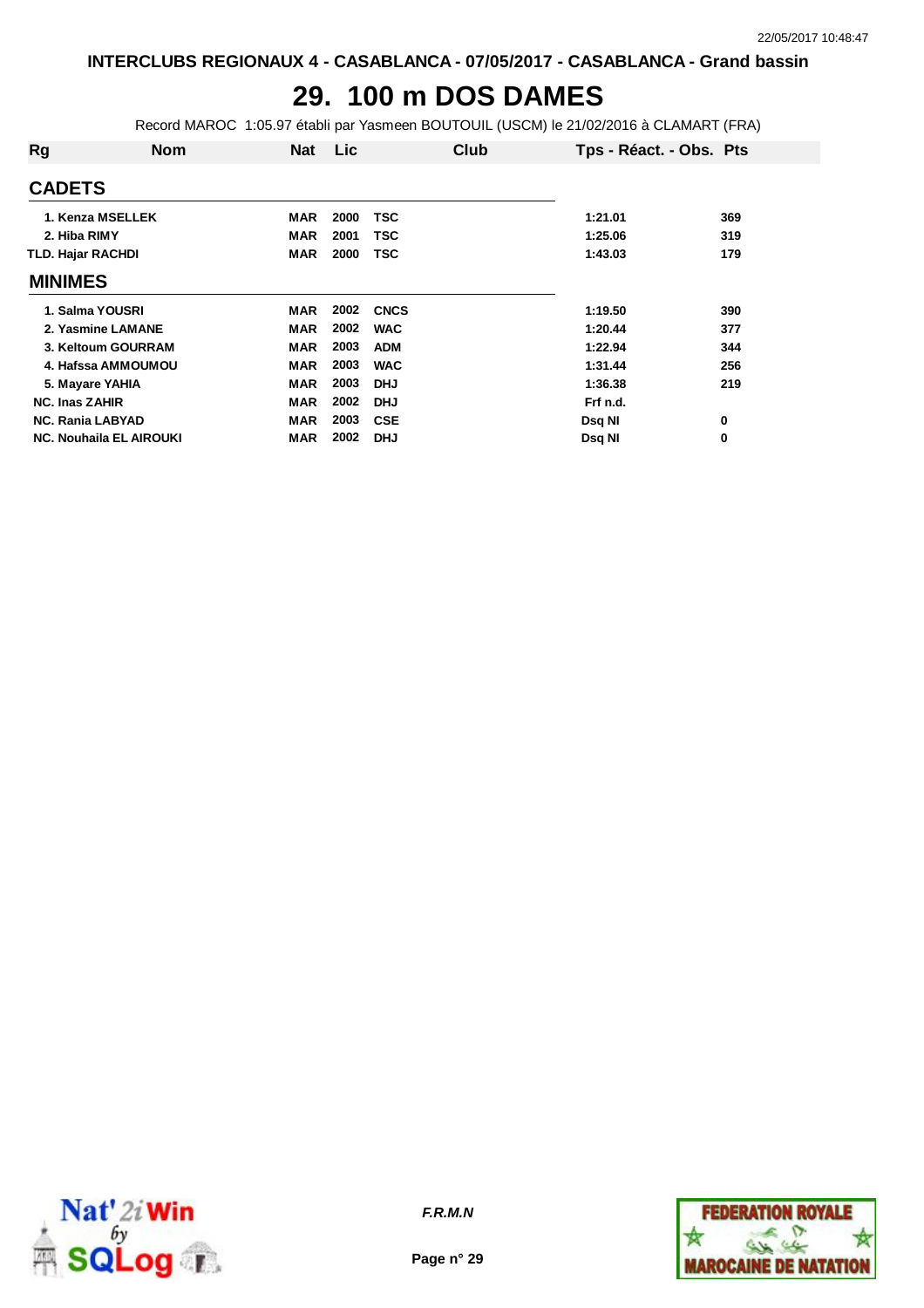#### **30. 1500 m NAGE LIBRE MESSIEURS**

Record MAROC 16:25.51 établi par Morad BERRADA (WAC) le 21/01/2012 à NANCY (FRANCE)

| Rg             | <b>Nom</b>             | <b>Nat</b> | <b>Lic</b> | Club        | Tps - Réact. - Obs. Pts |     |
|----------------|------------------------|------------|------------|-------------|-------------------------|-----|
| <b>CADETS</b>  |                        |            |            |             |                         |     |
|                | 1. Mohamed EL MOUTAQUI | MAR        | 2001       | R.C.A.NAT   | 17:46.96                | 544 |
|                | 2. Omar HASSOUNI       | <b>MAR</b> | 2001       | <b>ADM</b>  | 18:57.70                | 448 |
| 3. Saad YOUSRI |                        | <b>MAR</b> | 2001       | <b>CNCS</b> | 20:31.63                | 353 |
| <b>MINIMES</b> |                        |            |            |             |                         |     |
|                | 1. El Mehdi LAANAYA    | <b>MAR</b> | 2003       | TSC         | 20:17.31                | 366 |



**Page n° 30**

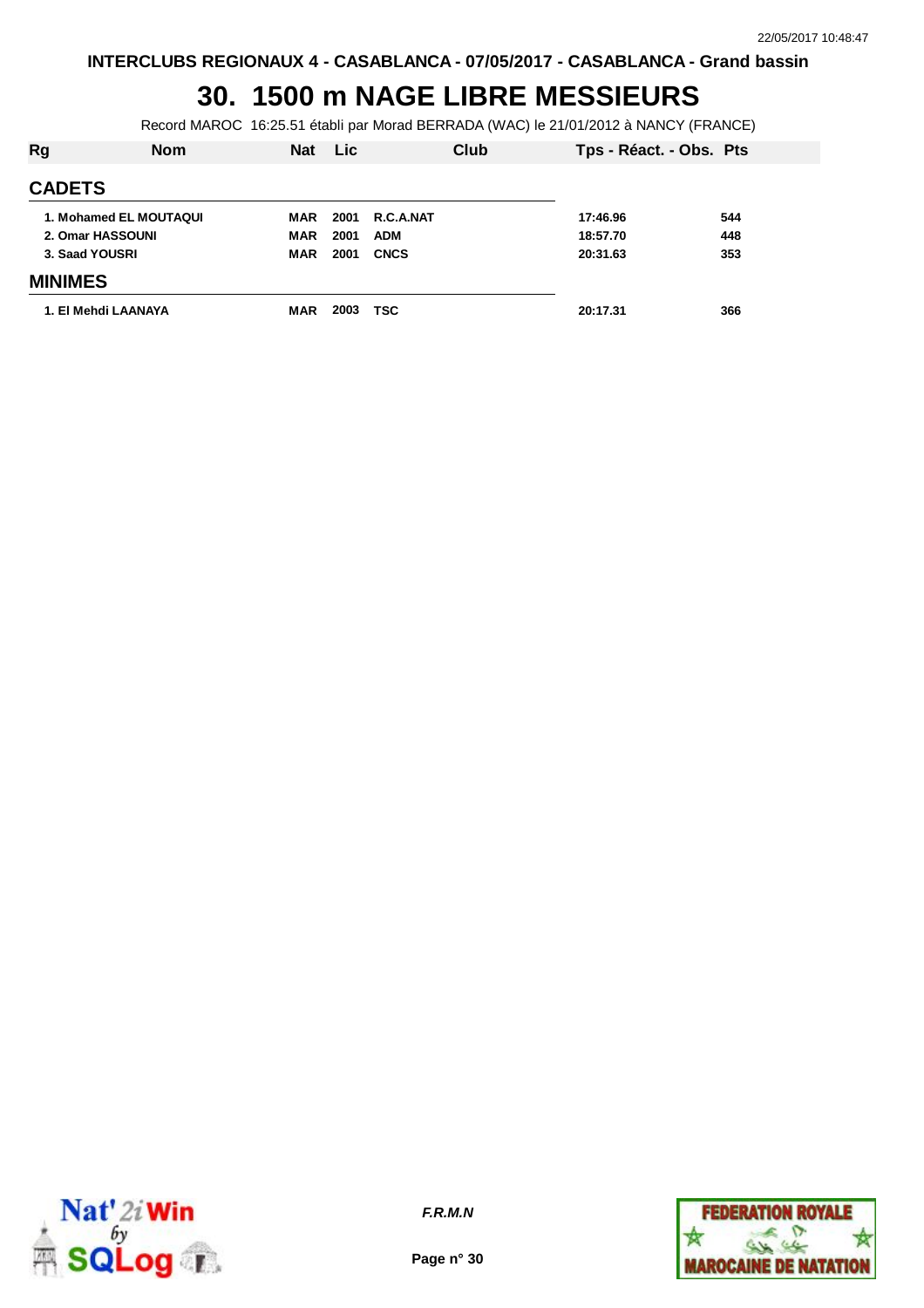## **31. 50 m NAGE LIBRE DAMES**

Record MAROC 27.35 établi par Sara EL BEKRI (R.C.A.NAT) le 20/12/2011 à DOA (QATAR)

| <b>Rg</b> | <b>Nom</b>                       | <b>Nat</b> | Lic  | Club         | Tps - Réact. - Obs. Pts |     |
|-----------|----------------------------------|------------|------|--------------|-------------------------|-----|
|           | <b>SENIORS</b>                   |            |      |              |                         |     |
|           | 1. Zineb ZOUHAIRI                | <b>MAR</b> | 1997 | R.C.A.NAT    | 30.87                   | 454 |
|           | <b>JUNIORS</b>                   |            |      |              |                         |     |
|           | 1. Ghita MSELLEK                 | <b>MAR</b> | 1998 | <b>TSC</b>   | 30.84                   | 455 |
|           | 2. Salma SARHANE                 | <b>MAR</b> | 1999 | R.C.A.NAT    | 31.09                   | 444 |
|           | <b>CADETS</b>                    |            |      |              |                         |     |
|           | 1. Khaoula ELMACHRAFI            | <b>MAR</b> | 2000 | <b>TSC</b>   | 29.52                   | 519 |
|           | 2. Hajar RACHDI                  | <b>MAR</b> | 2000 | <b>TSC</b>   | 29.94                   | 498 |
|           | 3. Hiba BENBOUZIANE              | <b>MAR</b> | 2000 | TSC          | 30.32                   | 479 |
|           | 4. Hajar ZAKI                    | <b>MAR</b> | 2001 | R.C.A.NAT    | 32.34                   | 395 |
|           | 5. Ikram KOBBI                   | <b>MAR</b> | 2000 | <b>CSE</b>   | 33.30                   | 362 |
|           | 6. Sarah HOUSNI                  | <b>MAR</b> | 2001 | <b>ADM</b>   | 33.36                   | 360 |
|           | 7. Aya WAHAB                     | <b>MAR</b> | 2001 | <b>CSEJL</b> | 34.42                   | 327 |
|           | 8. Rim JEBRI                     | <b>MAR</b> | 2001 | R.C.A.NAT    | 35.28                   | 304 |
|           | 9. Nada ELAAKIL ELFAKIH          | <b>MAR</b> | 2001 | TSC          | 35.90                   | 288 |
|           | <b>NC. Fadwa ARRAMI</b>          | <b>MAR</b> | 2000 | R.C.A.NAT    | Frf n.d.                |     |
|           | <b>MINIMES</b>                   |            |      |              |                         |     |
|           | 1. Salma YOUSRI                  | <b>MAR</b> | 2002 | <b>CNCS</b>  | 30.58                   | 467 |
|           | 2. Taghrid DAHBANI               | <b>MAR</b> | 2003 | R.C.A.NAT    | 30.59                   | 467 |
|           | 3. Keltoum GOURRAM               | <b>MAR</b> | 2003 | <b>ADM</b>   | 31.66                   | 421 |
|           | 4. Hiba SOUIHEL                  | <b>MAR</b> | 2003 | <b>WAC</b>   | 31.92                   | 411 |
|           | 5. Rim BOUJNANE                  | <b>MAR</b> | 2003 | <b>CSE</b>   | 32.16                   | 401 |
|           | 6. Yasmine BOUSLIM               | <b>MAR</b> | 2002 | <b>TSC</b>   | 32.88                   | 376 |
|           | 7. Rim AFIF                      | <b>MAR</b> | 2002 | <b>TSC</b>   | 32.91                   | 375 |
|           | 8. Nora RGUIB                    | <b>MAR</b> | 2003 | <b>ADM</b>   | 33.15                   | 366 |
|           | 9. Rima EL BROUZI                | <b>MAR</b> | 2003 | <b>TSC</b>   | 33.22                   | 364 |
|           | 10. Samia MAHASSINE              | <b>MAR</b> | 2003 | <b>ADM</b>   | 33.73                   | 348 |
|           | 11. Ikram WAHAB                  | <b>MAR</b> | 2003 | <b>CSEJL</b> | 33.95                   | 341 |
|           | 12. Manal ANOUAR EL ALAMI        | <b>MAR</b> | 2003 | ADM          | 34.05                   | 338 |
|           | 13. Rania LABYAD                 | <b>MAR</b> | 2003 | <b>CSE</b>   | 34.59                   | 323 |
|           | 14. Hiba Allah RATTAB            | <b>MAR</b> | 2002 | <b>TSC</b>   | 34.66                   | 321 |
|           | 15. Nour Imane MAASRA            | <b>MAR</b> | 2002 | <b>CNCS</b>  | 35.00                   | 311 |
|           | <b>16. Ghita BOUTALEB JOUTEI</b> | MAR        | 2003 | TSC          | 35.14                   | 308 |
|           | 17. Hafssa AMMOUMOU              | <b>MAR</b> | 2003 | WAC          | 35.34                   | 302 |
|           | 18. Mayare YAHIA                 | <b>MAR</b> | 2003 | <b>DHJ</b>   | 35.88                   | 289 |
|           | 19. Ghita AMRANI                 | <b>MAR</b> | 2002 | TSC          | 35.97                   | 287 |
|           | 19. Dalia Wissal GAMRAOUI        | <b>MAR</b> | 2002 | <b>WAC</b>   | 35.97                   | 287 |
|           | 21. Aya EL BOUZKRI               | <b>MAR</b> | 2003 | <b>CNCS</b>  | 36.89                   | 266 |
|           | 22. Salma RIFKI                  | <b>MAR</b> | 2002 | ADM          | 37.17                   | 260 |
|           | TLD. Racha KEBIRI                | <b>MAR</b> | 2002 | R.C.A.NAT    | 38.88                   | 227 |
|           | TLD. Nouhaila EL AIROUKI         | <b>MAR</b> | 2002 | <b>DHJ</b>   | 39.66                   | 214 |
|           | TLD. Lina BOURZIK                | <b>MAR</b> | 2002 | <b>TSC</b>   | 39.80                   | 212 |
|           | TLD. Ranya OUALID                | <b>MAR</b> | 2003 | R.C.A.NAT    | 43.25                   | 165 |
|           | TLD. Lamiaa GHAZOUANI            | <b>MAR</b> | 2003 | R.C.A.NAT    | 45.53                   | 141 |
|           | TLD. Dana AL HALAWANI            | <b>MAR</b> | 2003 | R.C.A.NAT    | 1:00.16                 | 61  |
|           | <b>NC. Mariam ABOUKIR</b>        | <b>MAR</b> | 2003 | R.C.A.NAT    | Frf n.d.                |     |
|           | <b>NC. Salma EL YOUSFI</b>       | MAR        | 2002 | ADM          | Frf n.d.                |     |
|           | NC. Inas ZAHIR                   | <b>MAR</b> | 2002 | <b>DHJ</b>   | Frf n.d.                |     |
|           | NC. Fatima Ezahra OUAHMID        | MAR        | 2003 | R.C.A.NAT    | Frf n.d.                |     |
|           | <b>NC. Iness TAHIL</b>           | <b>MAR</b> | 2003 | R.C.A.NAT    | Frf n.d.                |     |



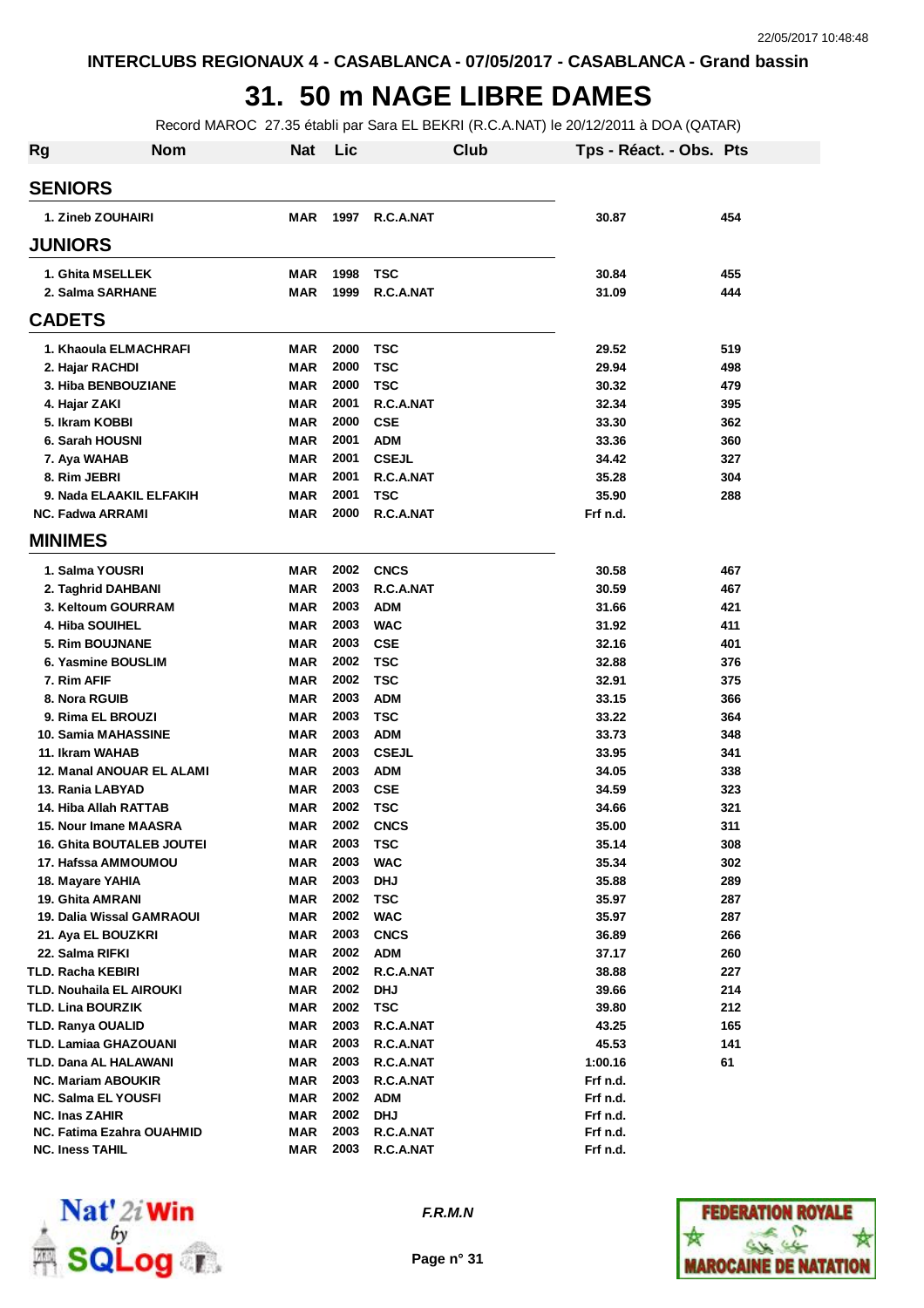### **32. 50 m NAGE LIBRE MESSIEURS**

Record MAROC 23.07 établi par Mehdi AYOUBI (CODM) le 24/07/2016 à CASABLANCA

| <b>Rg</b>                       | <b>Nom</b>                          | <b>Nat</b> | Lic  |                  | Club    | Tps - Réact. - Obs. Pts |                 |
|---------------------------------|-------------------------------------|------------|------|------------------|---------|-------------------------|-----------------|
| <b>SENIORS</b>                  |                                     |            |      |                  |         |                         |                 |
| 1. Ayman HARRATH                |                                     | <b>MAR</b> | 1997 | R.C.A.NAT        |         | 25.49                   | 552             |
| 2. Amine QUISTAS                |                                     | MAR        | 1996 | <b>ADM</b>       |         | 27.84                   | 423             |
| 3. Amine EL KASBI               |                                     | MAR        | 1991 | <b>OUM RABII</b> |         | 29.13                   | 370             |
| <b>NC. Almehdi EL BOUHTOURI</b> |                                     | <b>MAR</b> | 1995 | R.C.A.NAT        |         | Frf n.d.                |                 |
| <b>JUNIORS</b>                  |                                     |            |      |                  |         |                         |                 |
| 1. Mohamed OUAHMID              |                                     | MAR        | 1998 | <b>ADM</b>       |         | 25.36                   | 560             |
| 2. Oussama ZEHNOUNI             |                                     | <b>MAR</b> | 1998 | R.C.A.NAT        |         | 25.63                   | 543             |
| 3. Yahya SOULHI                 |                                     | <b>MAR</b> | 1998 | <b>ADM</b>       |         | 25.84                   | 530             |
| 4. Nadir LAMKAOUCHI             |                                     | MAR        | 1999 | <b>TSC</b>       |         | 26.03                   | 518             |
| 5. Mouad EL MOUSTAKIM           |                                     | MAR        | 1999 | R.C.A.NAT        |         | 26.30                   | 502             |
| 6. Hamza EZZAHER                |                                     | <b>MAR</b> | 1998 | <b>ADM</b>       |         | 26.96                   | 466             |
| 7. Mehdi DEFAA                  |                                     | <b>MAR</b> | 1999 | R.C.A.NAT        |         | 27.09                   | 460             |
| 8. Ahmed BENNAJEH               |                                     | <b>MAR</b> | 1998 | <b>CSE</b>       |         | 27.11                   | 459             |
| 9. Mehdi MARCHICH               |                                     | MAR        | 1999 | <b>CSE</b>       |         | 27.47                   | 441             |
| 10. Yasser KATAYFJI             |                                     | <b>MAR</b> | 1999 | R.C.A.NAT        |         | 27.98                   | 417             |
| 11. Zakaria EL AZZAOUI          |                                     | MAR        | 1999 | <b>WAC</b>       |         | 27.99                   | 417             |
| 12. Yassine IKLANE              |                                     | MAR        | 1999 | <b>WAC</b>       |         | 28.42                   | 398             |
| <b>NC. Hicham BAHRI</b>         |                                     | MAR        | 1998 | <b>OUM RABII</b> |         | Frf n.d.                |                 |
| <b>NC. Ismail LAHRICHI</b>      |                                     | MAR        | 1999 | R.C.A.NAT        |         | Frf n.d.                |                 |
| <b>NC. Driss SNIKY</b>          |                                     | <b>MAR</b> | 1999 | <b>WAC</b>       |         | Frf n.d.                |                 |
| <b>CADETS</b>                   |                                     |            |      |                  |         |                         |                 |
| 1. Nizar BANSAR                 |                                     | <b>MAR</b> | 2001 | R.C.A.NAT        |         | 26.40                   | 497             |
| 2. Yasser MAHASSINE             |                                     | <b>MAR</b> | 2000 | <b>ADM</b>       |         | 27.17                   | 456             |
| 3. Yasser AYANE                 |                                     | <b>MAR</b> | 2001 | <b>CSE</b>       |         | 27.84                   | 423             |
|                                 | 4. Mohamed Amine HARRABIDA          | <b>MAR</b> | 2000 | R.C.A.NAT        |         | 28.28                   | 404             |
| 5. Mouad MAKY                   |                                     | MAR        | 2000 | <b>TSC</b>       |         | 28.98                   | 375             |
| 6. Youssef SADAK                |                                     | MAR        | 2001 | <b>CSE</b>       |         | 29.48                   | 357             |
| 7. Yahya EL KHOMS               |                                     | MAR        | 2001 | <b>CNCS</b>      |         | 29.50                   | 356             |
| 8. Karim NARBAD                 |                                     | <b>MAR</b> | 2000 | <b>CSE</b>       |         | 29.66                   | 350             |
| 9. Mohamed Moussa MAASRA        |                                     | <b>MAR</b> | 2001 | <b>CNCS</b>      |         | 30.08                   | 336             |
| 10. Ayoub BOUCHTI               |                                     | MAR        | 2000 | <b>ADM</b>       |         | 30.34                   | 327             |
| 11. Ayoub AZZA                  |                                     | <b>MAR</b> | 2001 | <b>ADM</b>       |         | 30.82                   | 312             |
| TLD. Mohamed ELOUKKAIL          |                                     | MAR        | 2000 | <b>OUM RABII</b> |         | 35.50                   | 204             |
| <b>NC. Anis BENYAHIA</b>        |                                     | MAR        | 2001 | R.C.A.NAT        |         | Frf n.d.                |                 |
| <b>NC. Reyane ENNABTY</b>       |                                     | <b>MAR</b> | 2001 | <b>ADM</b>       |         | Frf n.d.                |                 |
| <b>NC. Aissa MOURHAT</b>        |                                     | MAR        | 2000 | <b>OUM RABII</b> |         | Frf n.d.                |                 |
| <b>NC. mohamed Farouk ASSAL</b> |                                     | MAR        | 2001 | R.C.A.NAT        |         | Frf n.d.                |                 |
| NC. Ahmed Yassine FLIYOU        |                                     | MAR        | 2001 | R.C.A.NAT        |         | Frf n.d.                |                 |
|                                 | <b>NC. Mohamed Amine NOUREDDINE</b> | MAR        | 2001 | R.C.A.NAT        |         | Frf n.d.                |                 |
| <b>NC. Mohamed SALMAN</b>       |                                     | MAR        | 2001 | R.C.A.NAT        |         | Frf n.d.                |                 |
| <b>NC. Othmane AZIZE</b>        |                                     | MAR        | 2000 | <b>WAC</b>       |         | Frf n.d.                |                 |
| <b>MINIMES</b>                  |                                     |            |      |                  |         |                         |                 |
| 1. Abdelmoughit MAMDOUH         |                                     | MAR        | 2002 | <b>WAC</b>       |         | 26.54                   | 489             |
| 2. Oussama ELMAHBOUBI           |                                     | MAR        | 2002 | <b>ADM</b>       |         | 26.98                   | 465             |
| 3. Adam ZIANE                   |                                     | MAR        | 2002 | <b>CNCS</b>      |         | 27.44                   | 442             |
| 4. Idriss AZHAR                 |                                     | MAR        | 2003 | R.C.A.NAT        |         | 28.41                   | 398             |
| 5. Aymane MESLOUH               |                                     | MAR        | 2002 | <b>ADM</b>       |         | 28.61                   | 390             |
| 6. Aymen TAJEDDINE              |                                     | MAR        | 2003 | <b>CNCS</b>      |         | 29.13                   | 370             |
| 7. Mohamed Amine CHANNANI       |                                     | MAR        | 2002 | <b>CSE</b>       |         | 29.52                   | 355             |
| 8. Azzedine EL BADRE            |                                     | MAR        | 2003 | <b>CSE</b>       |         | 29.53                   | 355             |
| 8. Yassine SELLEK               |                                     | MAR        | 2002 | <b>CSE</b>       |         | 29.53                   | 355             |
| $\mathbf{Nat}'$ 2i Win          |                                     |            |      |                  | F.R.M.N |                         | <b>FEDERATI</b> |



**SQLog**